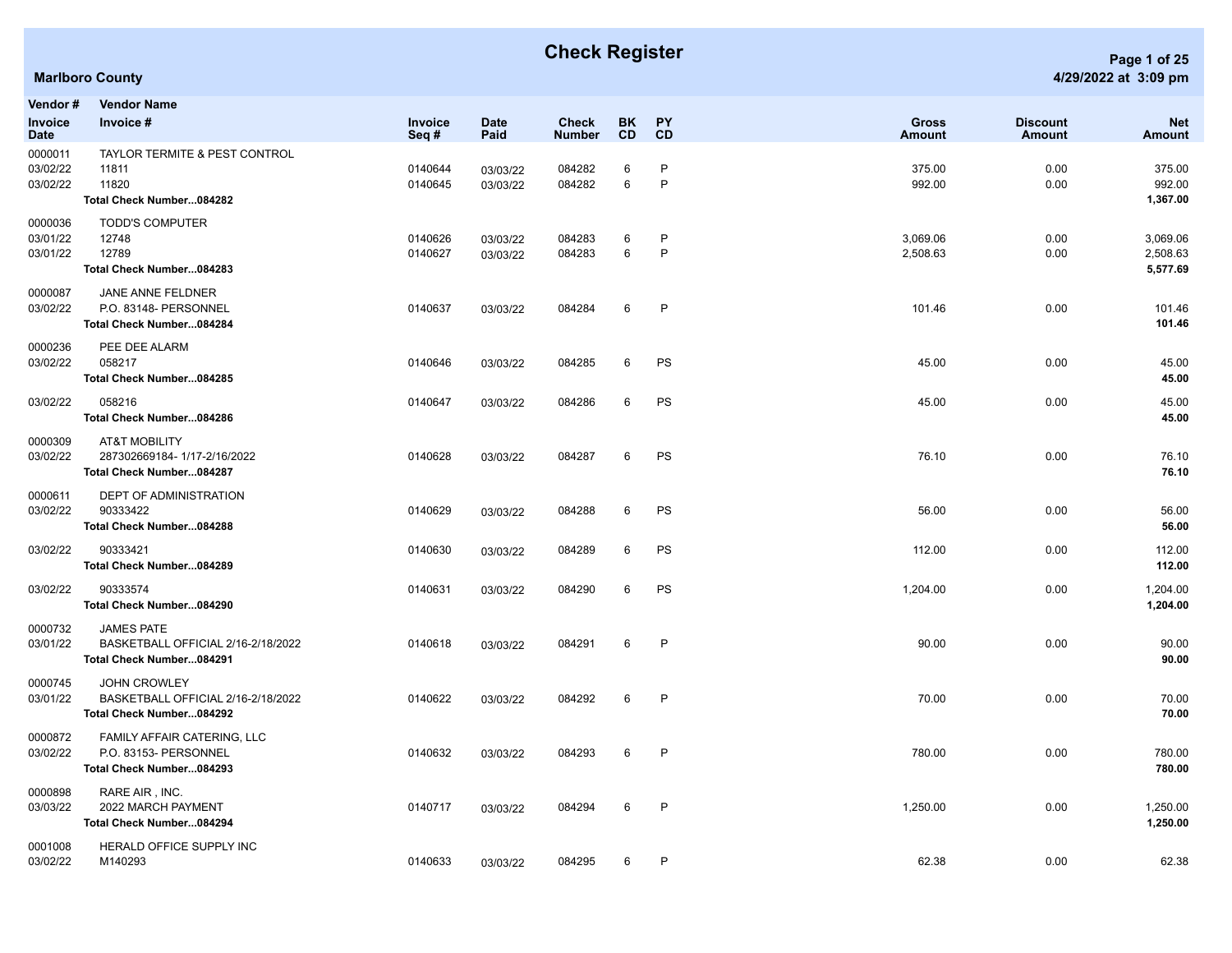|                 | <b>Marlboro County</b>             |                 |                     |                               |                        |                        |                               |                                  | <b>Check Register</b>       |
|-----------------|------------------------------------|-----------------|---------------------|-------------------------------|------------------------|------------------------|-------------------------------|----------------------------------|-----------------------------|
| Vendor #        | <b>Vendor Name</b>                 |                 |                     |                               |                        |                        |                               |                                  |                             |
| Invoice<br>Date | Invoice #                          | Invoice<br>Seq# | <b>Date</b><br>Paid | <b>Check</b><br><b>Number</b> | <b>BK</b><br><b>CD</b> | <b>PY</b><br><b>CD</b> | <b>Gross</b><br><b>Amount</b> | <b>Discount</b><br><b>Amount</b> | <b>Net</b><br><b>Amount</b> |
| 03/02/22        | 993286-0                           | 0140634         | 03/03/22            | 084295                        | 6                      | P                      | 36.88                         | 0.00                             | 36.88                       |
| 03/02/22        | 995322-0                           | 0140635         | 03/03/22            | 084295                        | 6                      | P                      | 23.72                         | 0.00                             | 23.72                       |
| 03/02/22        | 993639-0                           | 0140636         | 03/03/22            | 084295                        | 6                      | P                      | 538.03                        | 0.00                             | 538.03                      |
|                 | Total Check Number084295           |                 |                     |                               |                        |                        |                               |                                  | 661.01                      |
| 0001079         | CAROLINA SIGNS SCREEN PRINTING     |                 |                     |                               |                        |                        |                               |                                  |                             |
| 03/02/22        | 2/15/2022- SHERIFF                 | 0140638         | 03/03/22            | 084296                        | 6                      | $\mathsf{P}$           | 162.00                        | 0.00                             | 162.00                      |
|                 | Total Check Number084296           |                 |                     |                               |                        |                        |                               |                                  | 162.00                      |
| 0001110         | <b>VERIZON WIRELESS</b>            |                 |                     |                               |                        |                        |                               |                                  |                             |
| 03/02/22        | 9899704860- FEBRUARY 2022          | 0140639         | 03/03/22            | 084297                        | 6                      | PS                     | 40.78                         | 0.00                             | 40.78                       |
|                 | Total Check Number084297           |                 |                     |                               |                        |                        |                               |                                  | 40.78                       |
| 03/02/22        | 9899893777- FEBRUARY 2022          | 0140640         | 03/03/22            | 084298                        | 6                      | PS                     | 3,054.05                      | 0.00                             | 3,054.05                    |
|                 | Total Check Number084298           |                 |                     |                               |                        |                        |                               |                                  | 3,054.05                    |
| 03/02/22        | 9899893776- FEBRUARY 2022          | 0140641         | 03/03/22            | 084299                        | 6                      | PS                     | 3,361.35                      | 0.00                             | 3,361.35                    |
|                 | Total Check Number084299           |                 |                     |                               |                        |                        |                               |                                  | 3,361.35                    |
| 0001114         | <b>HAMILTONS</b>                   |                 |                     |                               |                        |                        |                               |                                  |                             |
| 03/02/22        | 128185                             | 0140642         | 03/03/22            | 084300                        | 6                      | P                      | 114.19                        | 0.00                             | 114.19                      |
| 03/02/22        | 128186                             | 0140643         | 03/03/22            | 084300                        | 6                      | P                      | 134.06                        | 0.00                             | 134.06                      |
| 03/02/22        | 128188                             | 0140648         | 03/03/22            | 084300                        | 6                      | P                      | 129.70                        | 0.00                             | 129.70                      |
|                 | Total Check Number084300           |                 |                     |                               |                        |                        |                               |                                  | 377.95                      |
| 0001118         | EDWARDS REFRIGERATION INC          |                 |                     |                               |                        |                        |                               |                                  |                             |
| 03/02/22        | 75801                              | 0140649         | 03/03/22            | 084301                        | 6                      | $\mathsf{P}$           | 419.00                        | 0.00                             | 419.00                      |
|                 | Total Check Number084301           |                 |                     |                               |                        |                        |                               |                                  | 419.00                      |
| 0001127         | ADVANCE AUTO COMMERCIAL            |                 |                     |                               |                        |                        |                               |                                  |                             |
| 03/02/22        | 5200203724022                      | 0140650         | 03/03/22            | 084302                        | 6                      | P                      | 6.42                          | 0.00                             | 6.42                        |
| 03/02/22        | 5200203523955                      | 0140651         | 03/03/22            | 084302                        | 6                      | P                      | 41.95                         | 0.00                             | 41.95                       |
| 03/03/22        | 5200205624021                      | 0140652         | 03/03/22            | 084302                        | 6                      | P                      | 41.95                         | 0.00                             | 41.95                       |
|                 | Total Check Number084302           |                 |                     |                               |                        |                        |                               |                                  | 90.32                       |
| 0001149         | PEPSI COLA                         |                 |                     |                               |                        |                        |                               |                                  |                             |
| 03/03/22        | 10066471                           | 0140653         | 03/03/22            | 084303                        | 6                      | $\mathsf{P}$           | 43.80                         | 0.00                             | 43.80                       |
|                 | Total Check Number084303           |                 |                     |                               |                        |                        |                               |                                  | 43.80                       |
| 0001181         | <b>WILLIAMS TIRE SERVICES</b>      |                 |                     |                               |                        |                        |                               |                                  |                             |
| 03/03/22        | 110907                             | 0140654         | 03/03/22            | 084304                        | 6                      | $\mathsf{P}$           | 820.80                        | 0.00                             | 820.80                      |
|                 | Total Check Number084304           |                 |                     |                               |                        |                        |                               |                                  | 820.80                      |
| 0001184         | WALMART COMMUNITY CARD             |                 |                     |                               |                        |                        |                               |                                  |                             |
| 03/03/22        | 1640398059                         | 0140655         | 03/03/22            | 084305                        | 6                      | $\mathsf{P}$           | 321.17                        | 0.00                             | 321.17                      |
|                 | Total Check Number084305           |                 |                     |                               |                        |                        |                               |                                  | 321.17                      |
| 0001190         | PALMETTO PROFESSIONAL SERVICES     |                 |                     |                               |                        |                        |                               |                                  |                             |
| 03/03/22        | 20484                              | 0140656         | 03/03/22            | 084306                        | 6                      | $\mathsf{P}$           | 491.85                        | 0.00                             | 491.85                      |
|                 | Total Check Number084306           |                 |                     |                               |                        |                        |                               |                                  | 491.85                      |
| 0001230         | JAMES WOODS JOHNSON                |                 |                     |                               |                        |                        |                               |                                  |                             |
| 03/01/22        | BASKETBALL OFFICIAL 2/16-2/18/2022 | 0140621         | 03/03/22            | 084307                        | 6                      | $\mathsf{P}$           | 240.00                        | 0.00                             | 240.00                      |
|                 | Total Check Number084307           |                 |                     |                               |                        |                        |                               |                                  | 240.00                      |

0001252 DEAN TURNER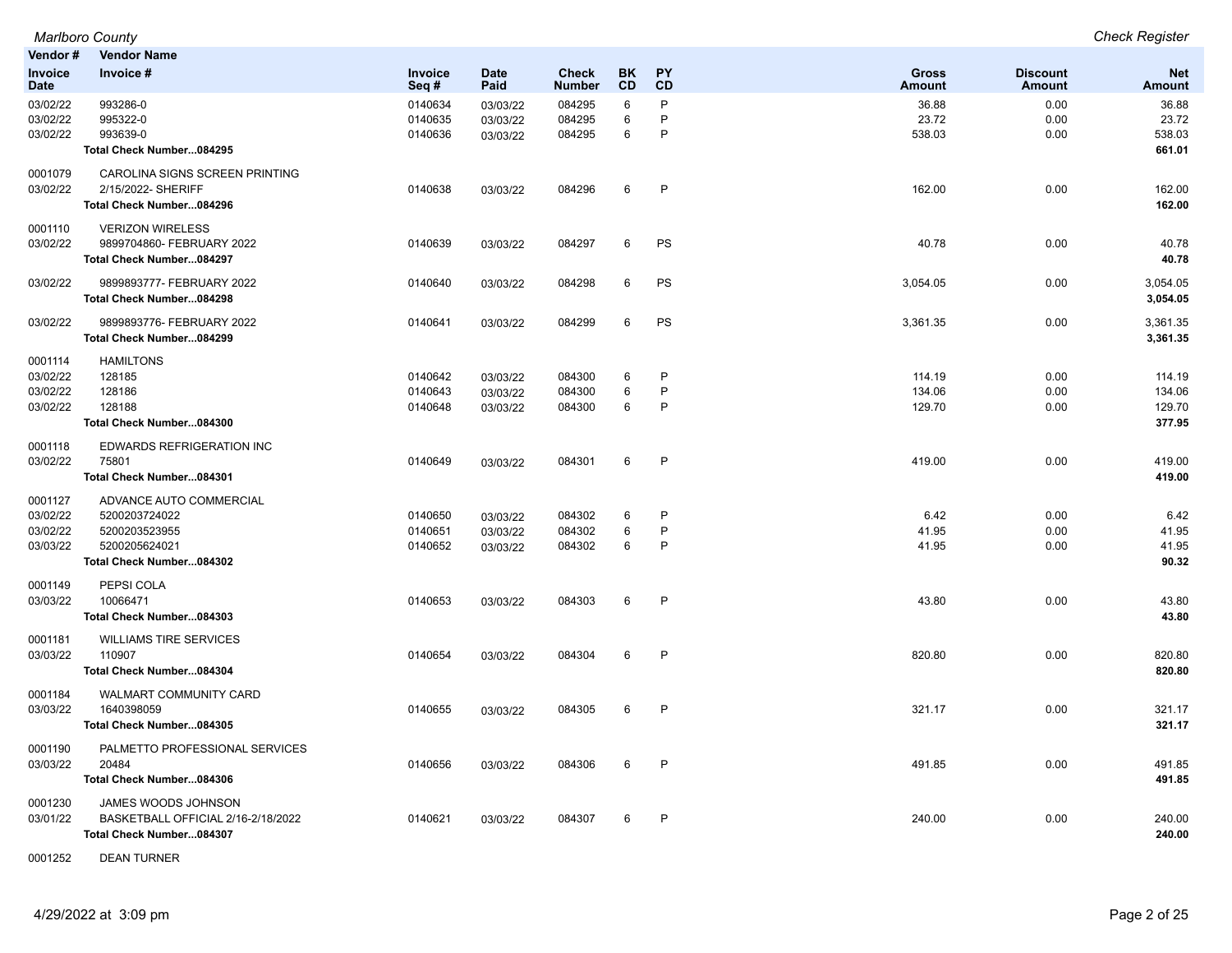| Vendor #                      | <b>Vendor Name</b>                                             |                        |                     |                        |                 |                 |                        |                           |                      |
|-------------------------------|----------------------------------------------------------------|------------------------|---------------------|------------------------|-----------------|-----------------|------------------------|---------------------------|----------------------|
| <b>Invoice</b><br><b>Date</b> | Invoice #                                                      | <b>Invoice</b><br>Seq# | <b>Date</b><br>Paid | Check<br><b>Number</b> | BK<br><b>CD</b> | <b>PY</b><br>CD | <b>Gross</b><br>Amount | <b>Discount</b><br>Amount | <b>Net</b><br>Amount |
| 03/01/22                      | BASKETBALL OFFICIAL 2/16-2/18/2022<br>Total Check Number084308 | 0140617                | 03/03/22            | 084308                 | 6               | P               | 150.00                 | 0.00                      | 150.00<br>150.00     |
| 0002015                       | <b>WALLACE WATER COMPANY</b>                                   |                        |                     |                        |                 |                 |                        |                           |                      |
| 03/03/22                      | 1172070- FEBRUARY 2022                                         | 0140657                | 03/03/22            | 084309                 | 6               | P               | 37.95                  | 0.00                      | 37.95                |
| 03/03/22                      | 1063062-FEBRUARY 2022                                          | 0140658                | 03/03/22            | 084309                 | 6               | P               | 37.95                  | 0.00                      | 37.95                |
| 03/03/22                      | 1111020- FEBRUARY 2022                                         | 0140659                | 03/03/22            | 084309                 | 6               | P               | 37.95                  | 0.00                      | 37.95                |
| 03/03/22                      | 1181010- FEBRUARY 2022                                         | 0140660                | 03/03/22            | 084309                 | 6               | P               | 37.95                  | 0.00                      | 37.95                |
| 03/03/22                      | 6000890- FEBRUARY 2022                                         | 0140661                | 03/03/22            | 084309                 | 6               | P               | 37.95                  | 0.00                      | 37.95                |
|                               | Total Check Number084309                                       |                        |                     |                        |                 |                 |                        |                           | 189.75               |
| 0002034<br>03/03/22           | PARK MANUFACTURING COMPANY INC<br>36575                        | 0140662                | 03/03/22            | 084310                 | 6               | $\mathsf{P}$    | 166.87                 | 0.00                      | 166.87               |
|                               | Total Check Number084310                                       |                        |                     |                        |                 |                 |                        |                           | 166.87               |
| 0002084                       | SC SHERIFFS' ASSOCIATION                                       |                        |                     |                        |                 |                 |                        |                           |                      |
| 03/03/22                      | 200000456                                                      | 0140664                | 03/03/22            | 084311                 | 6               | P               | 105.00                 | 0.00                      | 105.00               |
|                               | Total Check Number084311                                       |                        |                     |                        |                 |                 |                        |                           | 105.00               |
| 03/03/22                      | 200000455                                                      | 0140663                | 03/03/22            | 084312                 | 6               | PS              | 105.00                 | 0.00                      | 105.00               |
|                               | Total Check Number084312                                       |                        |                     |                        |                 |                 |                        |                           | 105.00               |
| 0002107                       | BLENHEIM VOL, FIRE DEPT                                        |                        |                     |                        |                 |                 |                        |                           |                      |
| 03/03/22                      | 2022 MARCH PAYMENT                                             | 0140720                | 03/03/22            | 084313                 | 6               | P               | 6,166.63               | 0.00                      | 6,166.63             |
|                               | Total Check Number084313                                       |                        |                     |                        |                 |                 |                        |                           | 6,166.63             |
| 0002165                       | CLIO RURAL FIRE DEPARTMENT                                     |                        |                     |                        |                 |                 |                        |                           |                      |
| 03/03/22                      | 2022 MARCH PAYMENT                                             | 0140722                | 03/03/22            | 084314                 | 6               | $\mathsf{P}$    | 6,000.00               | 0.00                      | 6,000.00             |
|                               | Total Check Number084314                                       |                        |                     |                        |                 |                 |                        |                           | 6,000.00             |
| 0002166                       | TOWN OF MCCOLL                                                 |                        |                     |                        |                 |                 |                        |                           |                      |
| 03/03/22                      | 2022 MARCH PAYMENT                                             | 0140723                | 03/03/22            | 084315                 | 6               | P               | 4,166.63               | 0.00                      | 4,166.63             |
|                               | Total Check Number084315                                       |                        |                     |                        |                 |                 |                        |                           | 4,166.63             |
| 0002167                       | WALLACE RURAL FIRE DEPT                                        |                        |                     |                        |                 |                 |                        |                           |                      |
| 03/03/22                      | 2022 MARCH PAYMENT                                             | 0140726                | 03/03/22            | 084316                 | 6               | P               | 6,000.00               | 0.00                      | 6,000.00             |
|                               | Total Check Number084316                                       |                        |                     |                        |                 |                 |                        |                           | 6,000.00             |
| 0002168                       | BRIGHTSVILLE RURAL FIRE DEPT                                   |                        |                     |                        |                 |                 |                        |                           |                      |
| 03/03/22                      | 2022 MARCH PAYMENT                                             | 0140728                | 03/03/22            | 084317                 | 6               | $\mathsf{P}$    | 5,166.63               | 0.00                      | 5,166.63             |
|                               | Total Check Number084317                                       |                        |                     |                        |                 |                 |                        |                           | 5,166.63             |
| 0002251                       | DEPARTMENT OF JUVENILE JUSTICE                                 |                        |                     |                        |                 |                 |                        |                           |                      |
| 03/03/22                      | 2000513262                                                     | 0140665                | 03/03/22            | 084318                 | 6               | $\mathsf{P}$    | 1,550.00               | 0.00                      | 1,550.00             |
|                               | Total Check Number084318                                       |                        |                     |                        |                 |                 |                        |                           | 1,550.00             |
| 0002635                       | MARL. CIVIC CENTER FOUNDATION                                  |                        |                     |                        |                 |                 |                        |                           |                      |
| 03/03/22                      | 2022 MARCH PAYMENT                                             | 0140730                | 03/03/22            | 084319                 |                 |                 | 1,250.00               | 0.00                      | 1,250.00             |
|                               | Total Check Number084319                                       |                        |                     |                        |                 |                 |                        |                           | 1,250.00             |
| 0002700                       | BENNETTSVILLE ELECTRIC & WATER                                 |                        |                     |                        |                 |                 |                        |                           |                      |
| 03/03/22                      | DETENTION- FEBRUARY 2022                                       | 0140667                | 03/03/22            | 084320                 | 6               | P               | 4,461.82               | 0.00                      | 4,461.82             |
| 03/03/22                      | ECON. DEVELOPMENT- FEBRUARY 2022                               | 0140668                | 03/03/22            | 084320                 | 6               | P               | 895.93                 | 0.00                      | 895.93               |
| 03/03/22                      | LIBRARY- FEBRUARY 2022                                         | 0140669                | 03/03/22            | 084320                 | 6               | P               | 4,028.89               | 0.00                      | 4,028.89             |
| 03/03/22                      | MUSEUM- FEBRUARY 2022                                          | 0140670                | 03/03/22            | 084320                 | 6               | P               | 1,477.72               | 0.00                      | 1,477.72             |
| 03/03/22                      | P. BLDGS- FEBRUARY 2022                                        | 0140671                | 03/03/22            | 084320                 | 6               | P               | 19,657.22              | 0.00                      | 19,657.22            |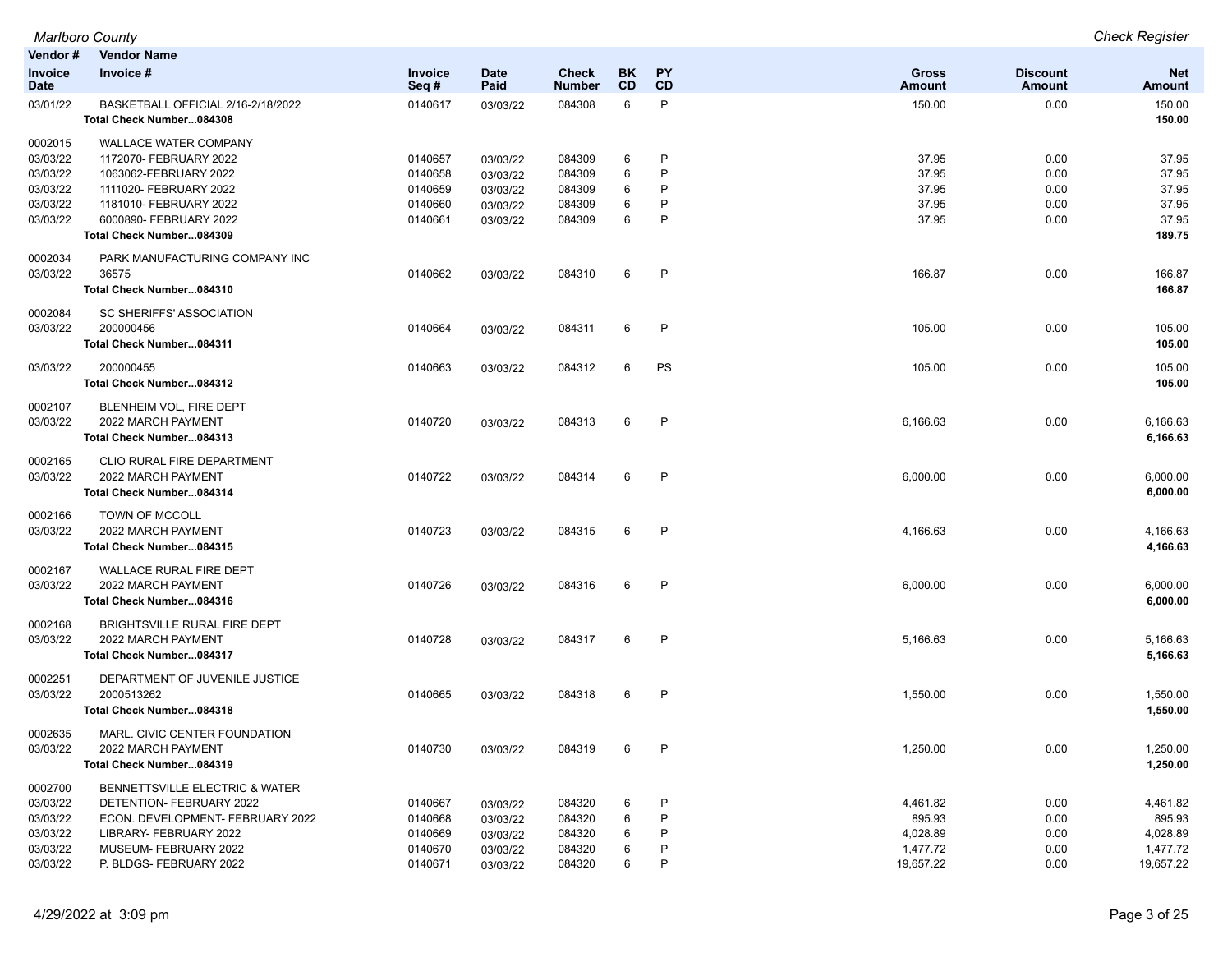| Vendor #                                     | <b>Vendor Name</b>                                                                                                                                                |                                          |                                              |                                      |                        |                   |                                        |                                  |                                                     |
|----------------------------------------------|-------------------------------------------------------------------------------------------------------------------------------------------------------------------|------------------------------------------|----------------------------------------------|--------------------------------------|------------------------|-------------------|----------------------------------------|----------------------------------|-----------------------------------------------------|
| <b>Invoice</b><br><b>Date</b>                | Invoice #                                                                                                                                                         | <b>Invoice</b><br>Seq#                   | <b>Date</b><br>Paid                          | <b>Check</b><br><b>Number</b>        | <b>BK</b><br><b>CD</b> | <b>PY</b><br>CD   | <b>Gross</b><br><b>Amount</b>          | <b>Discount</b><br><b>Amount</b> | <b>Net</b><br><b>Amount</b>                         |
| 03/03/22<br>03/03/22<br>03/03/22<br>03/03/22 | P. WORKS- FEBRUARY 2022<br>RECREATION- FEBRUARY 2022<br>SHERIFF/MAGISTRATE- FEBRUARY 2022<br><b>VOTER REGISTRATION- FEBRUARY 2022</b><br>Total Check Number084320 | 0140672<br>0140673<br>0140674<br>0140675 | 03/03/22<br>03/03/22<br>03/03/22<br>03/03/22 | 084320<br>084320<br>084320<br>084320 | 6<br>6<br>6<br>6       | P<br>P<br>P<br>P  | 311.10<br>349.59<br>1,806.18<br>294.26 | 0.00<br>0.00<br>0.00<br>0.00     | 311.10<br>349.59<br>1,806.18<br>294.26<br>33,282.71 |
| 03/03/22                                     | 03121-00345<br>Total Check Number084321                                                                                                                           | 0140666                                  | 03/03/22                                     | 084321                               | 6                      | PS                | 12.23                                  | 0.00                             | 12.23<br>12.23                                      |
| 0006017<br>03/03/22                          | PEBA INSURANCE FINANCE<br>MARCH 2022 PAYMENT<br>Total Check Number084322                                                                                          | 0140676                                  | 03/03/22                                     | 084322                               | 6                      | PS                | 5,080.40                               | 0.00                             | 5,080.40<br>5,080.40                                |
| 03/03/22                                     | MARCH 2022 PAYMENT<br>Total Check Number084323                                                                                                                    | 0140677                                  | 03/03/22                                     | 084323                               | 6                      | PS                | 156,189.26                             | 0.00                             | 156,189.26<br>156,189.26                            |
| 0006029<br>03/03/22                          | <b>AUTOZONE</b><br>1014699327<br>Total Check Number084324                                                                                                         | 0140678                                  | 03/03/22                                     | 084324                               | 6                      | P                 | 39.00                                  | 0.00                             | 39.00<br>39.00                                      |
| 0008034<br>03/01/22                          | LAWRENCE ELLERBE JR<br>BASKETBALL OFFICIAL 2/16-2/18/2022<br>Total Check Number084325                                                                             | 0140623                                  | 03/03/22                                     | 084325                               | 6                      | $\mathsf{P}$      | 120.00                                 | 0.00                             | 120.00<br>120.00                                    |
| 0008575<br>03/03/22                          | DELL MARKETING L.P.<br>10565114788<br>Total Check Number084326                                                                                                    | 0140679                                  | 03/03/22                                     | 084326                               | 6                      | $\mathsf{P}$      | 1,080.00                               | 0.00                             | 1,080.00<br>1,080.00                                |
| 0008769<br>03/03/22                          | SC RETIREMENT SYS CAPITOL STAT<br>MOSIER/2021 QLTY ENDING OWED BALANCE<br>Total Check Number084327                                                                | 0140734                                  | 03/03/22                                     | 084327                               | 6                      | P                 | 189.27                                 | 0.00                             | 189.27<br>189.27                                    |
| 0008878<br>03/03/22                          | AT&T<br>298446031- FEBRUARY 2022<br>Total Check Number084328                                                                                                      | 0140680                                  | 03/03/22                                     | 084328                               | 6                      | PS                | 53.50                                  | 0.00                             | 53.50<br>53.50                                      |
| 0009874<br>03/03/22                          | GOVERNMENT BRANDS SHARED SERV.<br><b>INV221272</b><br>Total Check Number084329                                                                                    | 0140681                                  | 03/03/22                                     | 084329                               | 6                      | $\mathsf{P}$      | 824.00                                 | 0.00                             | 824.00<br>824.00                                    |
| 0009888<br>03/03/22                          | CAYCE COMPANY, INC<br>39467<br>Total Check Number084330                                                                                                           | 0140682                                  | 03/03/22                                     | 084330                               | 6                      | P                 | 220.00                                 | 0.00                             | 220.00<br>220.00                                    |
| 0016392<br>03/03/22                          | MARLBORO COUNTY HUMANE SOCIETY<br>2022 MARCH PAYMENT<br>Total Check Number084331                                                                                  | 0140731                                  | 03/03/22                                     | 084331                               | 6                      | $\mathsf{P}$      | 9,500.00                               | 0.00                             | 9,500.00<br>9,500.00                                |
| 2800116<br>03/01/22                          | <b>EDDIE CHAPLIN JR</b><br>BASKETBALL OFFICIAL 2/16-2/18/2022<br>Total Check Number084332                                                                         | 0140619                                  | 03/03/22                                     | 084332                               | 6                      | $\mathsf{P}$      | 90.00                                  | 0.00                             | 90.00<br>90.00                                      |
| 2800379<br>03/03/22<br>03/03/22              | <b>SCARE</b><br>REGISTRATION- TRANSACTION 691<br><b>REGISTRATION- TRANSACTION 690</b><br>Total Check Number084333                                                 | 0140683<br>0140684                       | 03/03/22<br>03/03/22                         | 084333<br>084333                     | 6<br>6                 | $\mathsf{P}$<br>P | 50.00<br>200.00                        | 0.00<br>0.00                     | 50.00<br>200.00<br>250.00                           |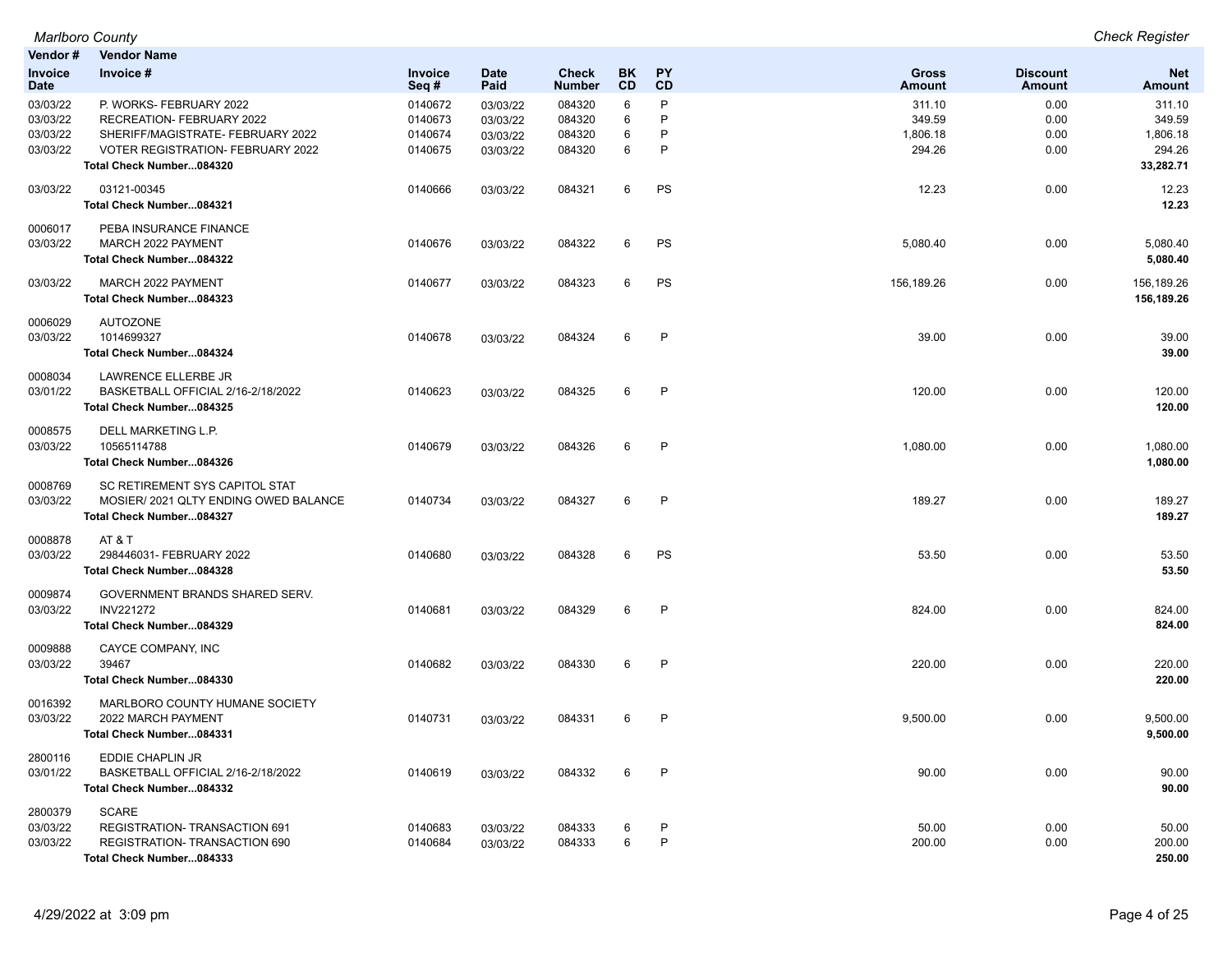| Vendor #                        | <b>Vendor Name</b>                                                                        |                    |                      |                        |          |              |                               |                                  |                                  |
|---------------------------------|-------------------------------------------------------------------------------------------|--------------------|----------------------|------------------------|----------|--------------|-------------------------------|----------------------------------|----------------------------------|
| Invoice<br>Date                 | Invoice #                                                                                 | Invoice<br>Seq#    | <b>Date</b><br>Paid  | Check<br><b>Number</b> | BK<br>CD | PY<br>CD     | <b>Gross</b><br><b>Amount</b> | <b>Discount</b><br><b>Amount</b> | <b>Net</b><br>Amount             |
| 2800423<br>03/03/22             | <b>FRS</b><br>1459136<br>Total Check Number084334                                         | 0140685            | 03/03/22             | 084334                 | 6        | P            | 175.50                        | 0.00                             | 175.50<br>175.50                 |
| 2800471<br>03/01/22             | <b>BOBBY JOHNSON</b><br>BASKETBALL OFFICIAL 2/16-2/18/2022<br>Total Check Number084335    | 0140616            | 03/03/22             | 084335                 | 6        | $\mathsf{P}$ | 60.00                         | 0.00                             | 60.00<br>60.00                   |
| 2800581<br>03/03/22<br>03/03/22 | U.S. PATRIOT, LLC<br>893667<br>893671<br>Total Check Number084336                         | 0140686<br>0140687 | 03/03/22<br>03/03/22 | 084336<br>084336       | 6<br>6   | P<br>P       | 378.97<br>66.96               | 0.00<br>0.00                     | 378.97<br>66.96<br>445.93        |
| 2800762<br>03/03/22             | AT&T<br>843 M40 9148 258 1890- FEBRUARY 2022<br>Total Check Number084337                  | 0140688            | 03/03/22             | 084337                 | 6        | PS           | 6,412.13                      | 0.00                             | 6,412.13<br>6,412.13             |
| 03/03/22                        | 843 M40 5279 001 7899- FEBRUARY 2022<br>Total Check Number084338                          | 0140689            | 03/03/22             | 084338                 | 6        | PS           | 190.00                        | 0.00                             | 190.00<br>190.00                 |
| 03/03/22                        | 843 M41 1516 001 1893- FEBRUARY 2022<br>Total Check Number084339                          | 0140690            | 03/03/22             | 084339                 | 6        | PS           | 110.70                        | 0.00                             | 110.70<br>110.70                 |
| 2800773<br>03/03/22             | <b>TMS SOUTH</b><br><b>INV40066</b><br>Total Check Number084340                           | 0140691            | 03/03/22             | 084340                 | 6        | P            | 106.99                        | 0.00                             | 106.99<br>106.99                 |
| 2800843<br>03/01/22             | <b>JEMEL FOX</b><br>BASKETBALL OFFICIAL 2/16-2/18/2022<br>Total Check Number084341        | 0140620            | 03/03/22             | 084341                 | 6        | P            | 150.00                        | 0.00                             | 150.00<br>150.00                 |
| 2800881<br>03/01/22             | <b>KELLIE E CROWLEY</b><br>BASKETBALL OFFICIAL 2/16-2/18/2022<br>Total Check Number084342 | 0140624            | 03/03/22             | 084342                 | 6        | P            | 70.00                         | 0.00                             | 70.00<br>70.00                   |
| 2800891<br>03/03/22             | ZOLL MEDICAL CORPORATION<br>3458168<br>Total Check Number084343                           | 0140692            | 03/03/22             | 084343                 | 6        | P            | 950.88                        | 0.00                             | 950.88<br>950.88                 |
| 2800906<br>03/03/22             | SHEHEEN, HANCOCK & GODWIN, LLP<br>1529<br>Total Check Number084344                        | 0140693            | 03/03/22             | 084344                 | 6        | P            | 4,250.00                      | 0.00                             | 4,250.00<br>4,250.00             |
| 2800986<br>03/03/22<br>03/03/22 | SUMMIT FOOD SERVICES LLC<br>INV200135922<br>INV2000136464<br>Total Check Number084345     | 0140694<br>0140695 | 03/03/22<br>03/03/22 | 084345<br>084345       | 6<br>6   | P<br>P       | 3,133.79<br>3,062.63          | 0.00<br>0.00                     | 3,133.79<br>3,062.63<br>6,196.42 |
| 2801033<br>03/03/22             | C. KELLY JACKSON<br>PROF. SERVICES- FEBRUARY 2022<br>Total Check Number084346             | 0140696            | 03/03/22             | 084346                 | 6        | P            | 7,000.00                      | 0.00                             | 7,000.00<br>7,000.00             |
| 2801069<br>03/03/22             | MACKAY COMMUNICATIONS, INC.<br>SB090821<br>Total Check Number084347                       | 0140697            | 03/03/22             | 084347                 | 6        | P            | 66.30                         | 0.00                             | 66.30<br>66.30                   |

2801139 AASLH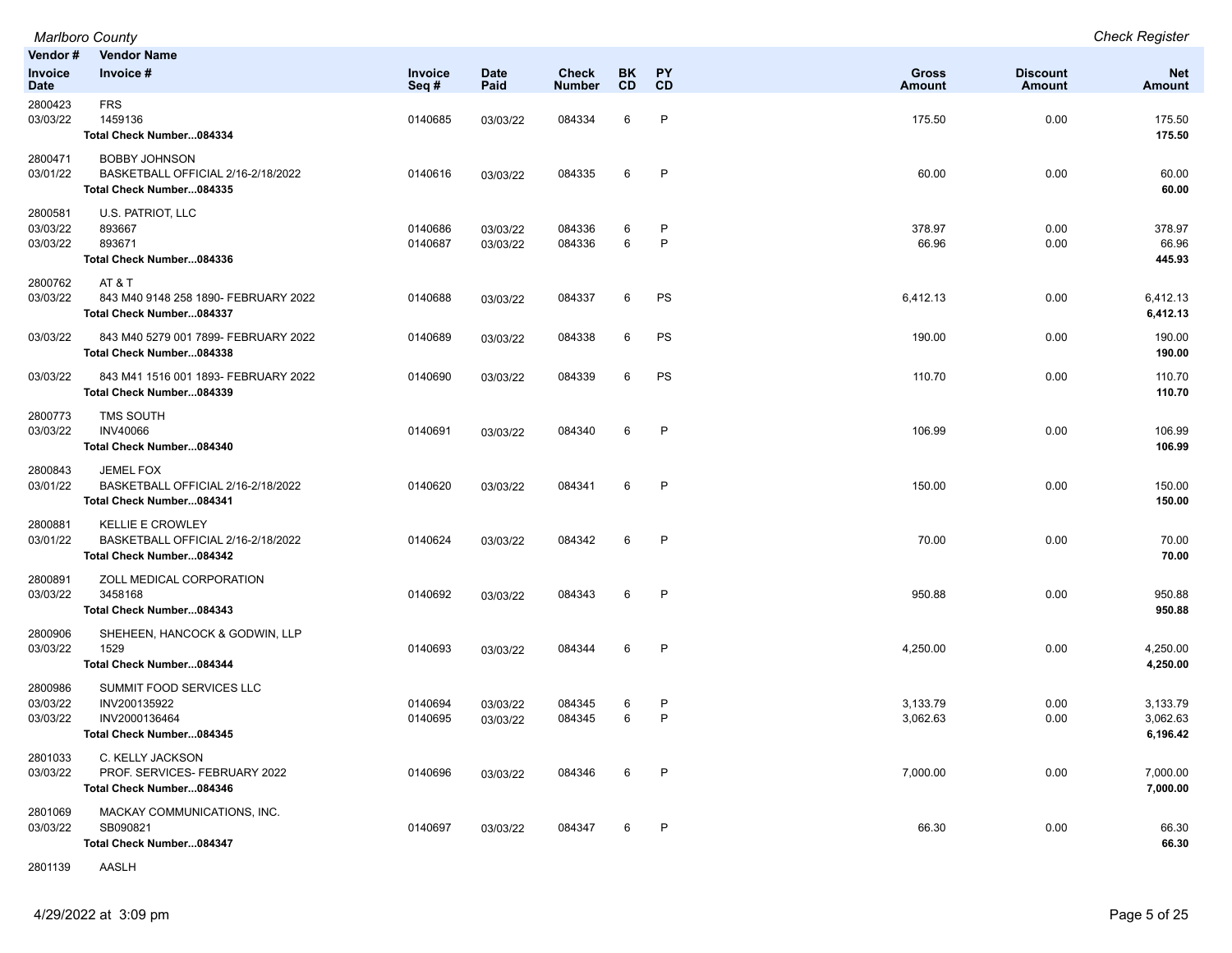|                 | <b>Marlboro County</b>                                         |                 |                     |                        |                  |                 |                               |                                  | <b>Check Register</b> |
|-----------------|----------------------------------------------------------------|-----------------|---------------------|------------------------|------------------|-----------------|-------------------------------|----------------------------------|-----------------------|
| Vendor #        | <b>Vendor Name</b>                                             |                 |                     |                        |                  |                 |                               |                                  |                       |
| Invoice<br>Date | Invoice #                                                      | Invoice<br>Seq# | <b>Date</b><br>Paid | Check<br><b>Number</b> | BK.<br><b>CD</b> | <b>PY</b><br>CD | <b>Gross</b><br><b>Amount</b> | <b>Discount</b><br><b>Amount</b> | <b>Net</b><br>Amount  |
| 03/03/22        | 200039506<br>Total Check Number084348                          | 0140698         | 03/03/22            | 084348                 | 6                | P               | 193.50                        | 0.00                             | 193.50<br>193.50      |
| 2801150         | SHRED360                                                       |                 |                     |                        |                  |                 |                               |                                  |                       |
| 03/03/22        | 3876030122<br>Total Check Number084349                         | 0140699         | 03/03/22            | 084349                 | 6                | $\mathsf{P}$    | 69.95                         | 0.00                             | 69.95<br>69.95        |
| 2801227         | <b>CHARLES WEST</b>                                            |                 |                     |                        |                  |                 |                               |                                  |                       |
| 03/01/22        | BASKETBALL OFFICIAL 2/16-2/18/2022<br>Total Check Number084350 | 0140615         | 03/03/22            | 084350                 | 6                | $\mathsf{P}$    | 150.00                        | 0.00                             | 150.00<br>150.00      |
| 2801234         | ADP, LLC                                                       |                 |                     |                        |                  |                 |                               |                                  |                       |
| 03/03/22        | 600016529                                                      | 0140700         | 03/03/22            | 084351                 | 6                | P               | 137.46                        | 0.00                             | 137.46                |
| 03/03/22        | 599445324                                                      | 0140701         | 03/03/22            | 084351                 | 6                | P               | 2,132.20                      | 0.00                             | 2,132.20              |
| 03/03/22        | 599445501                                                      | 0140702         | 03/03/22            | 084351                 | 6                | P               | 125.10                        | 0.00                             | 125.10                |
|                 | Total Check Number084351                                       |                 |                     |                        |                  |                 |                               |                                  | 2,394.76              |
| 2801261         | TMS INTERNATIONAL, LLC                                         |                 |                     |                        |                  |                 |                               |                                  |                       |
| 03/03/22        | 10257767                                                       | 0140703         | 03/03/22            | 084352                 | 6                | $\mathsf{P}$    | 7,383.34                      | 0.00                             | 7,383.34              |
|                 | Total Check Number084352                                       |                 |                     |                        |                  |                 |                               |                                  | 7,383.34              |
| 2801274         | <b>DOUG NEDEROSTEK</b>                                         |                 |                     |                        |                  |                 |                               |                                  |                       |
| 03/03/22        | MARCH 2022 PAYMENT                                             | 0140704         | 03/03/22            | 084353                 | 6                | P               | 3,000.00                      | 0.00                             | 3,000.00              |
|                 | Total Check Number084353                                       |                 |                     |                        |                  |                 |                               |                                  | 3,000.00              |
| 2801281         | <b>BOUND TREE MEDICAL, LLC</b>                                 |                 |                     |                        |                  |                 |                               |                                  |                       |
| 03/03/22        | 84406497                                                       | 0140705         | 03/03/22            | 084354                 | 6                | P               | 154.33                        | 0.00                             | 154.33                |
| 03/03/22        | 84353576                                                       | 0140706         | 03/03/22            | 084354                 | 6                | P               | 395.26                        | 0.00                             | 395.26                |
| 03/03/22        | 84406496                                                       | 0140707         | 03/03/22            | 084354                 | 6                |                 | 1,105.86                      | 0.00                             | 1,105.86              |
| 03/03/22        | 84327649                                                       | 0140708         | 03/03/22            | 084354                 | 6                |                 | 32.92                         | 0.00                             | 32.92                 |
| 03/03/22        | 84417464                                                       | 0140709         | 03/03/22            | 084354                 | 6                | P               | 990.59                        | 0.00                             | 990.59                |
| 03/03/22        | 84417465                                                       | 0140710         | 03/03/22            | 084354                 | 6                | P               | 1,282.72                      | 0.00                             | 1,282.72              |
| 03/03/22        | 84417466                                                       | 0140711         | 03/03/22            | 084354                 | 6                | P               | 409.02                        | 0.00                             | 409.02                |
|                 | Total Check Number084354                                       |                 |                     |                        |                  |                 |                               |                                  | 4,370.70              |
| 2801299         | <b>TELEFLEX MEDICAL</b>                                        |                 |                     |                        |                  |                 |                               |                                  |                       |
| 03/03/22        | 9505124773                                                     | 0140713         | 03/03/22            | 084355                 | 6                | $\mathsf{P}$    | 1,215.50                      | 0.00                             | 1,215.50              |
|                 | Total Check Number084355                                       |                 |                     |                        |                  |                 |                               |                                  | 1,215.50              |
| 2801303         | LINDE GAS & EQUIPMENT INC.                                     |                 |                     |                        |                  |                 |                               |                                  |                       |
| 03/03/22        | 69073434                                                       | 0140714         | 03/03/22            | 084356                 | 6                | P               | 67.21                         | 0.00                             | 67.21                 |
| 03/03/22        | 68268727                                                       | 0140715         | 03/03/22            | 084356                 | 6                | P               | 67.21                         | 0.00                             | 67.21                 |
|                 | Total Check Number084356                                       |                 |                     |                        |                  |                 |                               |                                  | 134.42                |
| 2801341         | MEDIKO P.C.                                                    |                 |                     |                        |                  |                 |                               |                                  |                       |
| 03/03/22        | 4255                                                           | 0140716         | 03/03/22            | 084357                 | 6                |                 | 61.67                         | 0.00                             | 61.67                 |
| 03/03/22        | 4244                                                           | 0140718         | 03/03/22            | 084357                 | 6                | P               | 13,185.42                     | 0.00                             | 13,185.42             |
|                 | Total Check Number084357                                       |                 |                     |                        |                  |                 |                               |                                  | 13,247.09             |
| 2801402         | <b>SHANNON ADAMS</b>                                           |                 |                     |                        |                  |                 |                               |                                  |                       |
| 03/01/22        | BASKETBALL OFFICIAL 2/16-2/18/2022                             | 0140614         | 03/03/22            | 084358                 | 6                | P               | 210.00                        | 0.00                             | 210.00                |
|                 | Total Check Number084358                                       |                 |                     |                        |                  |                 |                               |                                  | 210.00                |
| 2801525         | VEI COMMUNICATIONS INC.                                        |                 |                     |                        |                  |                 |                               |                                  |                       |
| 03/03/22        | 430958                                                         | 0140719         | 03/03/22            | 084359                 | 6                | P               | 100.00                        | 0.00                             | 100.00                |
|                 | Total Check Number084359                                       |                 |                     |                        |                  |                 |                               |                                  | 100.00                |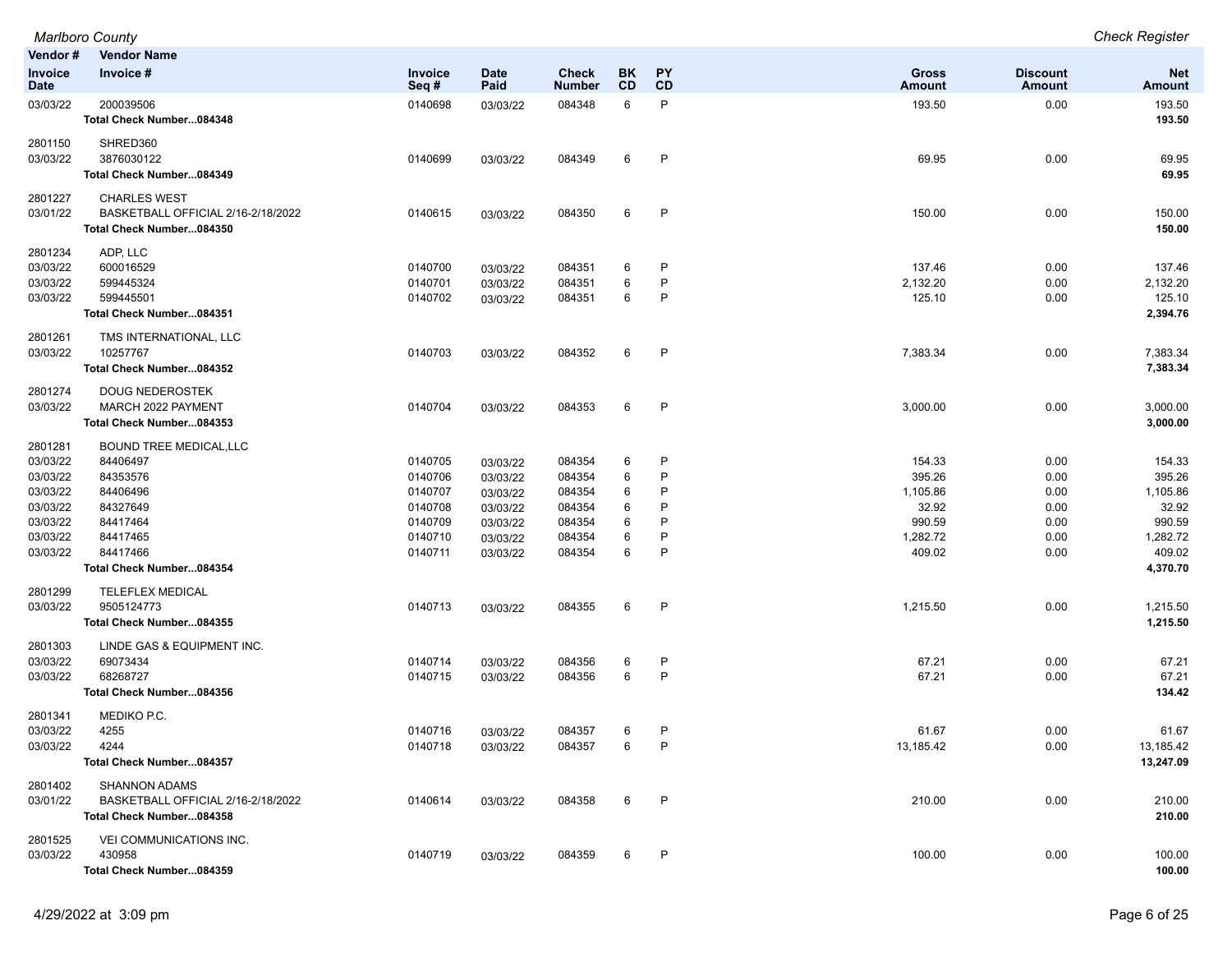|                               | <b>Marlboro County</b>                 |                    |                      |                               |                 |              |                               |                                  | <b>Check Register</b>       |
|-------------------------------|----------------------------------------|--------------------|----------------------|-------------------------------|-----------------|--------------|-------------------------------|----------------------------------|-----------------------------|
| Vendor#                       | <b>Vendor Name</b>                     |                    |                      |                               |                 |              |                               |                                  |                             |
| <b>Invoice</b><br><b>Date</b> | Invoice #                              | Invoice<br>Seq#    | <b>Date</b><br>Paid  | <b>Check</b><br><b>Number</b> | BK<br><b>CD</b> | PY<br>CD     | <b>Gross</b><br><b>Amount</b> | <b>Discount</b><br><b>Amount</b> | <b>Net</b><br><b>Amount</b> |
|                               |                                        |                    |                      |                               |                 |              |                               |                                  |                             |
| 2801550                       | UNIFIRST CORPORATION                   |                    |                      |                               |                 |              |                               |                                  |                             |
| 03/03/22<br>03/03/22          | 298 294 980 2<br>298 2947631           | 0140721<br>0140724 | 03/03/22<br>03/03/22 | 084360<br>084360              | 6<br>6          | P<br>P       | 213.65<br>213.65              | 0.00<br>0.00                     | 213.65<br>213.65            |
|                               | Total Check Number084360               |                    |                      |                               |                 |              |                               |                                  | 427.30                      |
| 2801559                       | HIGH POINT NETWORKS, LLC               |                    |                      |                               |                 |              |                               |                                  |                             |
| 03/03/22                      | 198967                                 | 0140725            | 03/03/22             | 084361                        | 6               | P            | 497.50                        | 0.00                             | 497.50                      |
|                               | Total Check Number084361               |                    |                      |                               |                 |              |                               |                                  | 497.50                      |
| 2801614                       | DEFENDER DISTRIBUTION, LLC             |                    |                      |                               |                 |              |                               |                                  |                             |
| 03/03/22                      | 1505<br>Total Check Number084362       | 0140727            | 03/03/22             | 084362                        | 6               | $\mathsf{P}$ | 606.52                        | 0.00                             | 606.52<br>606.52            |
|                               |                                        |                    |                      |                               |                 |              |                               |                                  |                             |
| 2801632<br>03/03/22           | <b>MERCURY MEDICAL</b><br>INV105991    | 0140729            | 03/03/22             | 084363                        | 6               | P            | 872.74                        | 0.00                             | 872.74                      |
|                               | Total Check Number084363               |                    |                      |                               |                 |              |                               |                                  | 872.74                      |
| 2801634                       | CHARLES R. MCRAE, JR.                  |                    |                      |                               |                 |              |                               |                                  |                             |
| 03/01/22                      | BASKETBALL OFFICIAL 2/16-2/18/2022     | 0140625            | 03/03/22             | 084364                        | 6               | $\mathsf{P}$ | 432.00                        | 0.00                             | 432.00                      |
|                               | Total Check Number084364               |                    |                      |                               |                 |              |                               |                                  | 432.00                      |
| 2801640                       | <b>BRITTANY SMITH</b>                  |                    |                      |                               |                 |              |                               |                                  |                             |
| 03/03/22                      | PAYROLL REFUND                         | 0140732            | 03/03/22             | 084365                        | 6               | $\mathsf{P}$ | 130.15                        | 0.00                             | 130.15                      |
|                               | Total Check Number084365               |                    |                      |                               |                 |              |                               |                                  | 130.15                      |
| 2801641                       | CITY OF MYRTLE BEACH                   |                    |                      |                               |                 |              |                               |                                  |                             |
| 03/03/22                      | 2022-03<br>Total Check Number084366    | 0140733            | 03/03/22             | 084366                        | 6               | $\mathsf{P}$ | 75.00                         | 0.00                             | 75.00<br>75.00              |
|                               |                                        |                    |                      |                               |                 |              |                               |                                  |                             |
| 0000036<br>03/09/22           | <b>TODD'S COMPUTER</b><br>12837        | 0140747            | 03/11/22             | 084367                        | 6               | P            | 213.50                        | 0.00                             | 213.50                      |
|                               | Total Check Number084367               |                    |                      |                               |                 |              |                               |                                  | 213.50                      |
| 0000196                       | LEE COUNTY LANDFILL                    |                    |                      |                               |                 |              |                               |                                  |                             |
| 03/09/22                      | 4767-000021045                         | 0140742            | 03/11/22             | 084368                        | 6               | $\mathsf{P}$ | 327.04                        | 0.00                             | 327.04                      |
|                               | Total Check Number084368               |                    |                      |                               |                 |              |                               |                                  | 327.04                      |
| 0000338                       | <b>PITNEY BOWES</b>                    |                    |                      |                               |                 |              |                               |                                  |                             |
| 03/09/22                      | 3315244876                             | 0140743            | 03/11/22             | 084369                        | 6               | PS           | 776.35                        | 0.00                             | 776.35                      |
|                               | Total Check Number084369               |                    |                      |                               |                 |              |                               |                                  | 776.35                      |
| 03/09/22                      | 3315249325<br>Total Check Number084370 | 0140744            | 03/11/22             | 084370                        | 6               | PS           | 86.48                         | 0.00                             | 86.48<br>86.48              |
|                               |                                        |                    |                      |                               |                 |              |                               |                                  |                             |
| 0000454<br>03/09/22           | SCOTLAND WHOLESALE INC.<br>11206       | 0140745            |                      | 084371                        | 6               | P            | 79.74                         | 0.00                             | 79.74                       |
| 03/09/22                      | 11167                                  | 0140746            | 03/11/22<br>03/11/22 | 084371                        | 6               | P            | 2,707.71                      | 0.00                             | 2,707.71                    |
|                               | Total Check Number084371               |                    |                      |                               |                 |              |                               |                                  | 2,787.45                    |
| 0000549                       | HOLIDAY INN & SUITES BEAUFORT          |                    |                      |                               |                 |              |                               |                                  |                             |
| 03/09/22                      | CONF# 23025930- PHYLLIS HAGAN          | 0140748            | 03/11/22             | 084372                        | 6               | PS           | 314.14                        | 0.00                             | 314.14                      |
|                               | Total Check Number084372               |                    |                      |                               |                 |              |                               |                                  | 314.14                      |
| 03/09/22                      | CONF# 49730429- CHRISTINA THOMPSON     | 0140749            | 03/11/22             | 084373                        | 6               | PS           | 291.54                        | 0.00                             | 291.54                      |
|                               | Total Check Number084373               |                    |                      |                               |                 |              |                               |                                  | 291.54                      |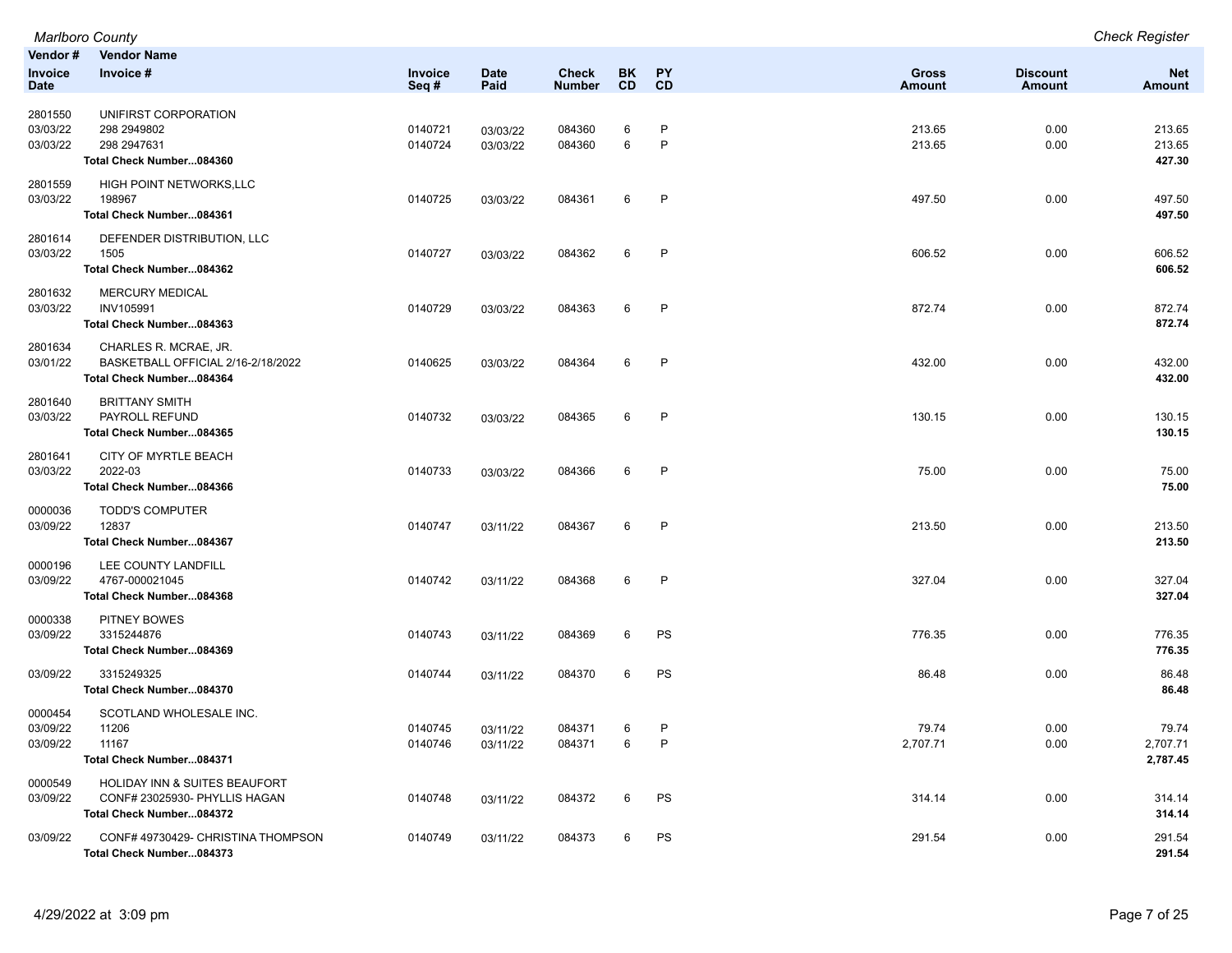| Vendor#                | <b>Vendor Name</b>                                           |                 |                     |                               |                 |              |                               |                                  |                             |
|------------------------|--------------------------------------------------------------|-----------------|---------------------|-------------------------------|-----------------|--------------|-------------------------------|----------------------------------|-----------------------------|
| Invoice<br><b>Date</b> | Invoice #                                                    | Invoice<br>Seq# | <b>Date</b><br>Paid | <b>Check</b><br><b>Number</b> | <b>BK</b><br>CD | PY<br>CD     | <b>Gross</b><br><b>Amount</b> | <b>Discount</b><br><b>Amount</b> | <b>Net</b><br><b>Amount</b> |
| 03/09/22               | CONF# 46902340- JAMES ABRAHAM JR<br>Total Check Number084374 | 0140750         | 03/11/22            | 084374                        | 6               | PS           | 314.14                        | 0.00                             | 314.14<br>314.14            |
| 03/09/22               | CONF# 26394767- MARION SMITH<br>Total Check Number084375     | 0140751         | 03/11/22            | 084375                        | 6               | PS           | 291.54                        | 0.00                             | 291.54<br>291.54            |
| 03/09/22               | CONF# 49392362- WILLIAM B ROGERS<br>Total Check Number084376 | 0140752         | 03/11/22            | 084376                        | 6               | PS           | 314.14                        | 0.00                             | 314.14<br>314.14            |
| 03/09/22               | CONF# 41036140- SHARON THOMAS<br>Total Check Number084377    | 0140753         | 03/11/22            | 084377                        | 6               | PS           | 291.54                        | 0.00                             | 291.54<br>291.54            |
| 0000621                | LOWE'S COMPANIES, INC                                        |                 |                     |                               |                 |              |                               |                                  |                             |
| 03/09/22               | 907539                                                       | 0140754         | 03/11/22            | 084378                        | 6               | P            | 60.83                         | 0.00                             | 60.83                       |
| 03/09/22               | 907307                                                       | 0140755         | 03/11/22            | 084378                        | 6               | P            | 18.24                         | 0.00                             | 18.24                       |
| 03/09/22               | 906277                                                       | 0140756         | 03/11/22            | 084378                        | 6               | P            | 131.83                        | 0.00                             | 131.83                      |
| 03/09/22               | 906278                                                       | 0140757         | 03/11/22            | 084378                        | 6               | P            | 80.38                         | 0.00                             | 80.38                       |
| 03/09/22               | 907079                                                       | 0140758         | 03/11/22            | 084378                        | 6               | P            | 211.95                        | 0.00                             | 211.95                      |
| 03/09/22               | 907080                                                       | 0140759         | 03/11/22            | 084378                        | 6               | P            | 291.13                        | 0.00                             | 291.13                      |
| 03/09/22               | 907081                                                       | 0140760         | 03/11/22            | 084378                        | 6               | P            | 121.68                        | 0.00                             | 121.68                      |
| 03/09/22               | 902368                                                       | 0140761         | 03/11/22            | 084378                        | 6               | P            | 151.05                        | 0.00                             | 151.05                      |
|                        | Total Check Number084378                                     |                 |                     |                               |                 |              |                               |                                  | 1,067.09                    |
| 0000691                | GALE                                                         |                 |                     |                               |                 |              |                               |                                  |                             |
| 03/09/22               | 77343235                                                     | 0140762         | 03/11/22            | 084379                        | 6               | P            | 60.78                         | 0.00                             | 60.78                       |
| 03/09/22               | 77290412                                                     | 0140763         | 03/11/22            | 084379                        | 6               | P            | 54.73                         | 0.00                             | 54.73                       |
| 03/09/22               | 77290790                                                     | 0140764         | 03/11/22            | 084379                        | 6               | P            | 122.36                        | 0.00                             | 122.36                      |
|                        | Total Check Number084379                                     |                 |                     |                               |                 |              |                               |                                  | 237.87                      |
| 0000874                | <b>AFLAC</b>                                                 |                 |                     |                               |                 |              |                               |                                  |                             |
| 03/08/22               | 2022 FEBRUARY PAYMENT                                        | 0140735         | 03/11/22            | 084380                        | 6               | P            | 1,744.42                      | 0.00                             | 1,744.42                    |
|                        | Total Check Number084380                                     |                 |                     |                               |                 |              |                               |                                  | 1,744.42                    |
| 0000920                | <b>LINDA COFFY</b>                                           |                 |                     |                               |                 |              |                               |                                  |                             |
| 03/09/22               | <b>REIMB. REALTOR FEES</b>                                   | 0140765         | 03/11/22            | 084381                        | 6               | P            | 100.00                        | 0.00                             | 100.00                      |
|                        | Total Check Number084381                                     |                 |                     |                               |                 |              |                               |                                  | 100.00                      |
| 0000923                | <b>SCCWCT</b>                                                |                 |                     |                               |                 |              |                               |                                  |                             |
| 03/09/22               | SCWC212203404                                                | 0140766         | 03/11/22            | 084382                        | 6               | PS           | 56,375.00                     | 0.00                             | 56,375.00                   |
|                        | Total Check Number084382                                     |                 |                     |                               |                 |              |                               |                                  | 56,375.00                   |
| 03/09/22               | SCWC212210204                                                | 0140767         | 03/11/22            | 084383                        | 6               | PS           | 2,343.00                      | 0.00                             | 2,343.00                    |
|                        | Total Check Number084383                                     |                 |                     |                               |                 |              |                               |                                  | 2,343.00                    |
| 0000931                | <b>NAPA</b>                                                  |                 |                     |                               |                 |              |                               |                                  |                             |
| 03/09/22               | MARLBORO COUNTY- FEBRUARY 2022                               | 0140768         | 03/11/22            | 084384                        | 6               | P            | 1,427.43                      | 0.00                             | 1,427.43                    |
|                        | Total Check Number084384                                     |                 |                     |                               |                 |              |                               |                                  | 1,427.43                    |
|                        |                                                              |                 |                     |                               |                 |              |                               |                                  |                             |
| 0000957                | SHARP ELECTRONICS CORPORATION                                |                 |                     |                               |                 |              |                               |                                  |                             |
| 03/09/22               | 9003717005                                                   | 0140769         | 03/11/22            | 084385                        | 6               | $\mathsf{P}$ | 19.56                         | 0.00                             | 19.56                       |
|                        | Total Check Number084385                                     |                 |                     |                               |                 |              |                               |                                  | 19.56                       |
| 0000971                | <b>DAIKIN APPLIED</b>                                        |                 |                     |                               |                 |              |                               |                                  |                             |
| 03/09/22               | 3339169                                                      | 0140770         | 03/11/22            | 084386                        | 6               | P            | 1,452.30                      | 0.00                             | 1,452.30                    |
|                        | Total Check Number084386                                     |                 |                     |                               |                 |              |                               |                                  | 1,452.30                    |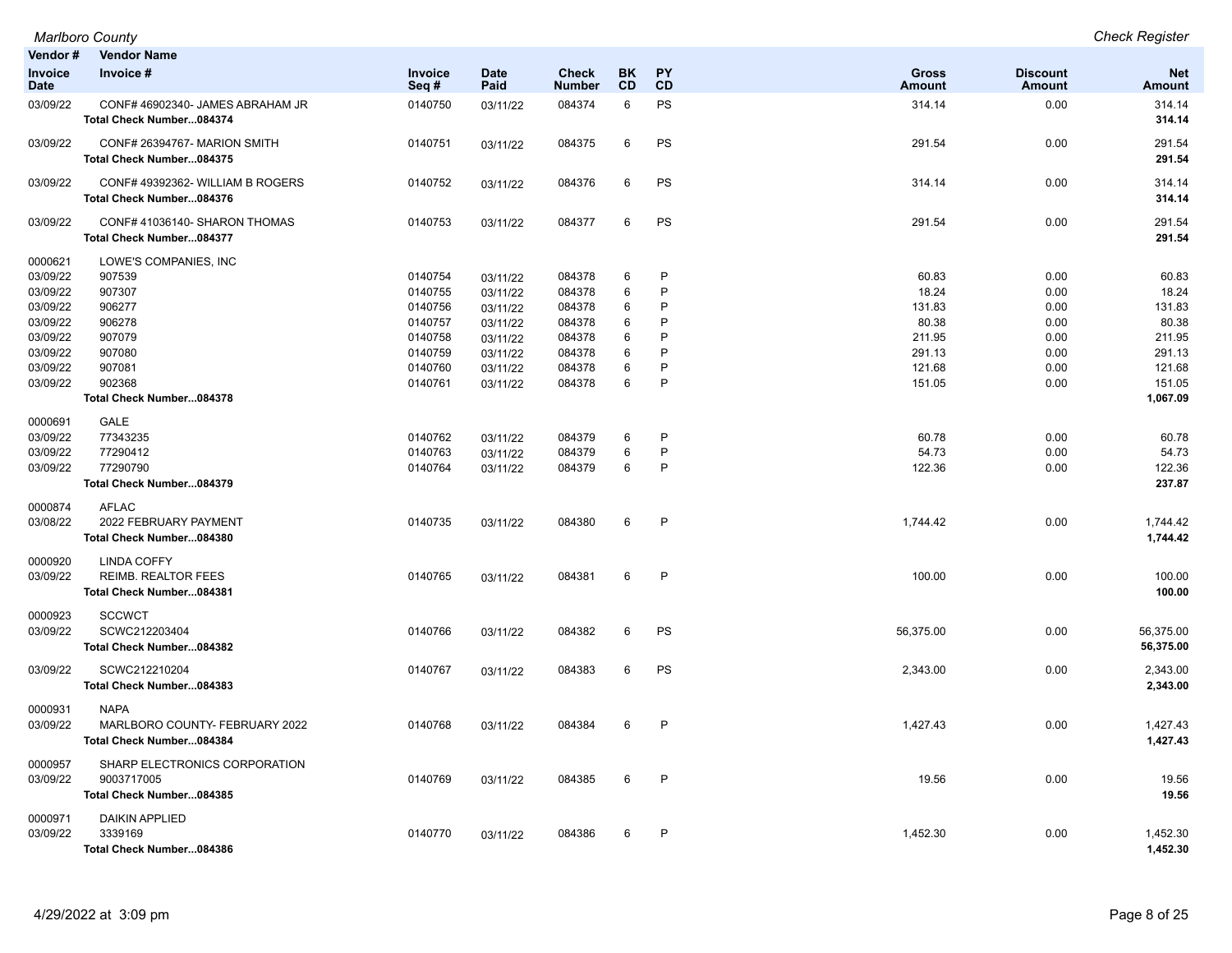| Vendor #               | <b>Vendor Name</b>             |                 |                     |                               |                 |                 |                        |                           |                      |
|------------------------|--------------------------------|-----------------|---------------------|-------------------------------|-----------------|-----------------|------------------------|---------------------------|----------------------|
| <b>Invoice</b><br>Date | Invoice #                      | Invoice<br>Seq# | <b>Date</b><br>Paid | <b>Check</b><br><b>Number</b> | BK<br><b>CD</b> | <b>PY</b><br>CD | Gross<br><b>Amount</b> | <b>Discount</b><br>Amount | <b>Net</b><br>Amount |
| 0001008                | HERALD OFFICE SUPPLY INC       |                 |                     |                               |                 |                 |                        |                           |                      |
| 03/09/22               | M140275                        | 0140771         | 03/11/22            | 084387                        | 6               | P               | 41.37                  | 0.00                      | 41.37                |
| 03/09/22               | M139567                        | 0140772         | 03/11/22            | 084387                        | 6               | P               | 64.80                  | 0.00                      | 64.80                |
| 03/09/22               | M141037                        | 0140773         | 03/11/22            | 084387                        | 6               | P               | 22.65                  | 0.00                      | 22.65                |
| 03/09/22               | M141054                        | 0140774         | 03/11/22            | 084387                        | 6               | P               | 142.09                 | 0.00                      | 142.09               |
| 03/09/22               | M141025                        | 0140775         | 03/11/22            | 084387                        | 6               | P               | 845.51                 | 0.00                      | 845.51               |
| 03/09/22               | M138855                        | 0140776         | 03/11/22            | 084387                        | 6               | P               | 700.30                 | 0.00                      | 700.30               |
| 03/09/22               | 996004-0                       | 0140777         | 03/11/22            | 084387                        | 6               | P               | 211.95                 | 0.00                      | 211.95               |
| 03/09/22               | 993639-1                       | 0140778         | 03/11/22            | 084387                        | 6               | P               | 88.62                  | 0.00                      | 88.62                |
| 03/09/22               | 991863-0                       | 0140779         | 03/11/22            | 084387                        | 6               | P               | 17.09                  | 0.00                      | 17.09                |
| 03/09/22               | 991076-0                       | 0140780         | 03/11/22            | 084387                        | 6               | P               | 40.10                  | 0.00                      | 40.10                |
| 03/09/22               | 991076-1                       | 0140781         | 03/11/22            | 084387                        | 6               | P               | 118.15                 | 0.00                      | 118.15               |
| 03/11/22               | 999628-0                       | 0140873         | 03/11/22            | 084387                        | 6               | P               | 128.52                 | 0.00                      | 128.52               |
|                        | Total Check Number084387       |                 |                     |                               |                 |                 |                        |                           | 2,421.15             |
| 0001114                | <b>HAMILTONS</b>               |                 |                     |                               |                 |                 |                        |                           |                      |
| 03/09/22               | 128203                         | 0140783         | 03/11/22            | 084388                        | 6               | P               | 184.67                 | 0.00                      | 184.67               |
| 03/09/22               | 128229                         | 0140784         | 03/11/22            | 084388                        | 6               | P               | 73.40                  | 0.00                      | 73.40                |
|                        | Total Check Number084388       |                 |                     |                               |                 |                 |                        |                           | 258.07               |
| 0001118                | EDWARDS REFRIGERATION INC      |                 |                     |                               |                 |                 |                        |                           |                      |
| 03/10/22               | 75924                          | 0140785         | 03/11/22            | 084389                        | 6               | P               | 151.20                 | 0.00                      | 151.20               |
| 03/10/22               | 75910                          | 0140786         | 03/11/22            | 084389                        | 6               | $\sf P$         | 367.20                 | 0.00                      | 367.20               |
|                        | Total Check Number084389       |                 |                     |                               |                 |                 |                        |                           | 518.40               |
| 0001127                | ADVANCE AUTO COMMERCIAL        |                 |                     |                               |                 |                 |                        |                           |                      |
| 03/10/22               | 5200206237131                  | 0140787         | 03/11/22            | 084390                        | 6               | P               | 11.18                  | 0.00                      | 11.18                |
| 03/10/22               | 5200206174416                  | 0140788         | 03/11/22            | 084390                        | 6               | P               | 26.59                  | 0.00                      | 26.59                |
|                        | Total Check Number084390       |                 |                     |                               |                 |                 |                        |                           | 37.77                |
| 0001134                | BENNETTSVILLE HARDWARE         |                 |                     |                               |                 |                 |                        |                           |                      |
| 03/10/22               | MARLBORO COUNTY- FEBRUARY 2022 | 0140789         | 03/11/22            | 084391                        | 6               | P               | 827.36                 | 0.00                      | 827.36               |
|                        | Total Check Number084391       |                 |                     |                               |                 |                 |                        |                           | 827.36               |
| 0001139                | MARLBORO ELECTRIC COOP., INC.  |                 |                     |                               |                 |                 |                        |                           |                      |
| 03/10/22               | 7176002- MARCH 2022            | 0140790         | 03/11/22            | 084392                        | 6               | P               | 94.00                  | 0.00                      | 94.00                |
| 03/10/22               | 7176003- MARCH 2022            | 0140791         | 03/11/22            | 084392                        | 6               | P               | 1,046.00               | 0.00                      | 1,046.00             |
| 03/10/22               | 7176004- MARCH 2022            | 0140792         | 03/11/22            | 084392                        | 6               | P               | 73.08                  | 0.00                      | 73.08                |
| 03/10/22               | 7176005- MARCH 2022            | 0140793         | 03/11/22            | 084392                        | 6               | P               | 44.00                  | 0.00                      | 44.00                |
| 03/10/22               | 7176009- MARCH 2022            | 0140794         | 03/11/22            | 084392                        | 6               | P               | 112.00                 | 0.00                      | 112.00               |
| 03/10/22               | 7176012- MARCH 2022            | 0140795         | 03/11/22            | 084392                        | 6               | P               | 47.00                  | 0.00                      | 47.00                |
| 03/10/22               | 7176015- MARCH 2022            | 0140796         | 03/11/22            | 084392                        | 6               | P               | 559.00                 | 0.00                      | 559.00               |
| 03/10/22               | 7176017- MARCH 2022            | 0140797         | 03/11/22            | 084392                        | 6               | P               | 119.00                 | 0.00                      | 119.00               |
|                        | Total Check Number084392       |                 |                     |                               |                 |                 |                        |                           | 2,094.08             |
| 0001157                | AIRGAS NATIONAL WELDERS        |                 |                     |                               |                 |                 |                        |                           |                      |
| 03/10/22               | 9986657133                     | 0140798         | 03/11/22            | 084393                        | 6               | P               | 197.39                 | 0.00                      | 197.39               |
|                        | Total Check Number084393       |                 |                     |                               |                 |                 |                        |                           | 197.39               |
| 0001181                | <b>WILLIAMS TIRE SERVICES</b>  |                 |                     |                               |                 |                 |                        |                           |                      |
| 03/10/22               | 110927                         | 0140799         | 03/11/22            | 084394                        | 6               | P               | 537.84                 | 0.00                      | 537.84               |
| 03/10/22               | 110775                         | 0140800         | 03/11/22            | 084394                        | 6               | P               | 161.95                 | 0.00                      | 161.95               |
| 03/10/22               | 110824                         | 0140801         | 03/11/22            | 084394                        | 6               | P               | 20.00                  | 0.00                      | 20.00                |
| 03/10/22               | 110911                         | 0140802         | 03/11/22            | 084394                        | 6               | P               | 15.00                  | 0.00                      | 15.00                |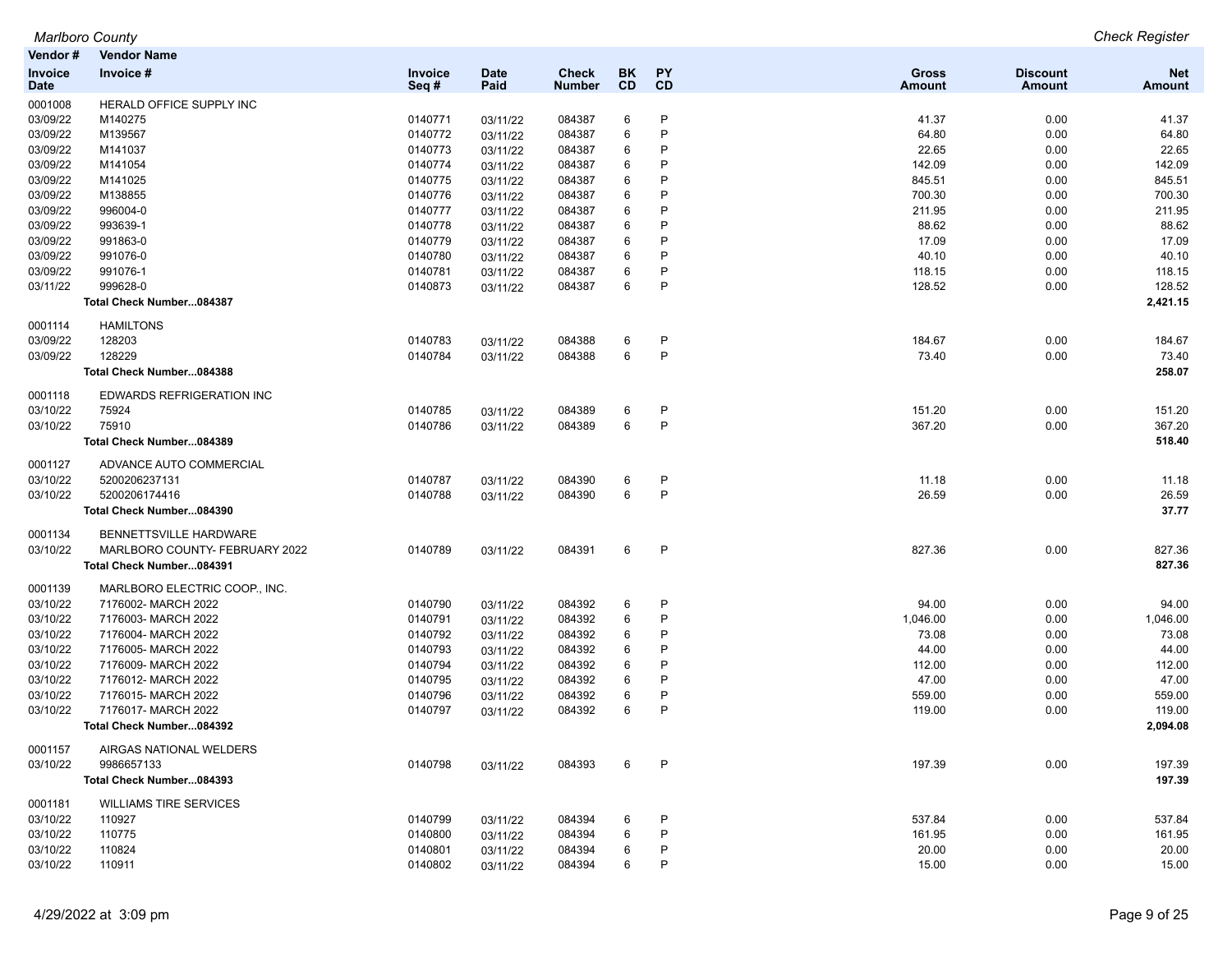| Vendor#                                                             | <b>Vendor Name</b>                                                                                                  |                                                     |                                                          |                                                |                       |                                   |                                              |                                      |                                                          |
|---------------------------------------------------------------------|---------------------------------------------------------------------------------------------------------------------|-----------------------------------------------------|----------------------------------------------------------|------------------------------------------------|-----------------------|-----------------------------------|----------------------------------------------|--------------------------------------|----------------------------------------------------------|
| <b>Invoice</b><br><b>Date</b>                                       | Invoice #                                                                                                           | Invoice<br>Seq#                                     | <b>Date</b><br>Paid                                      | <b>Check</b><br>Number                         | <b>BK</b><br>CD       | <b>PY</b><br>CD                   | <b>Gross</b><br><b>Amount</b>                | <b>Discount</b><br><b>Amount</b>     | <b>Net</b><br><b>Amount</b>                              |
| 03/10/22<br>03/10/22<br>03/10/22                                    | 110908<br>110969<br>110950<br>Total Check Number084394                                                              | 0140803<br>0140820<br>0140821                       | 03/11/22<br>03/11/22<br>03/11/22                         | 084394<br>084394<br>084394                     | 6<br>6<br>6           | $\mathsf{P}$<br>P<br>$\mathsf{P}$ | 15.00<br>468.76<br>468.76                    | 0.00<br>0.00<br>0.00                 | 15.00<br>468.76<br>468.76<br>1,687.31                    |
| 0001249<br>03/08/22                                                 | <b>ALLSTATE BENEFITS</b><br>2022 FEBRUARY PAYMENT<br>Total Check Number084395                                       | 0140736                                             | 03/11/22                                                 | 084395                                         | 6                     | $\mathsf{P}$                      | 2,291.94                                     | 0.00                                 | 2,291.94<br>2,291.94                                     |
| 0001274<br>03/10/22<br>03/10/22<br>03/10/22                         | J & J WHOLESALE<br>17798<br>17792<br>17793<br>Total Check Number084396                                              | 0140804<br>0140805<br>0140806                       | 03/11/22<br>03/11/22<br>03/11/22                         | 084396<br>084396<br>084396                     | 6<br>6<br>6           | P<br>P<br>$\mathsf{P}$            | 60.00<br>37.00<br>165.00                     | 0.00<br>0.00<br>0.00                 | 60.00<br>37.00<br>165.00<br>262.00                       |
| 0002024<br>03/10/22                                                 | BOB BARKER COMPANY, INC.<br>INV1739149<br>Total Check Number084397                                                  | 0140807                                             | 03/11/22                                                 | 084397                                         | 6                     | P                                 | 230.28                                       | 0.00                                 | 230.28<br>230.28                                         |
| 0002047<br>03/10/22                                                 | LAWMENS SAFETY SUPPLY INC.<br>SI-1014832<br>Total Check Number084398                                                | 0140808                                             | 03/11/22                                                 | 084398                                         | 6                     | P                                 | 767.04                                       | 0.00                                 | 767.04<br>767.04                                         |
| 0002107<br>03/10/22                                                 | BLENHEIM VOL, FIRE DEPT<br>FY 21-22 CAPITOL IMPROVEMENT FUNDS<br>Total Check Number084399                           | 0140809                                             | 03/11/22                                                 | 084399                                         | 6                     | $\mathsf{P}$                      | 35,000.00                                    | 0.00                                 | 35,000.00<br>35,000.00                                   |
| 0002165<br>03/10/22                                                 | <b>CLIO RURAL FIRE DEPARTMENT</b><br>FY 21-22 CAPITOL IMPROVEMENT FUNDS<br>Total Check Number084400                 | 0140810                                             | 03/11/22                                                 | 084400                                         | 6                     | $\mathsf{P}$                      | 55,000.00                                    | 0.00                                 | 55,000.00<br>55,000.00                                   |
| 0002166<br>03/10/22                                                 | TOWN OF MCCOLL<br>FY 21-22 CAPITOL IMPROVEMENT FUNDS<br>Total Check Number084401                                    | 0140811                                             | 03/11/22                                                 | 084401                                         | 6                     | $\mathsf{P}$                      | 43,000.00                                    | 0.00                                 | 43,000.00<br>43,000.00                                   |
| 0002167<br>03/10/22                                                 | WALLACE RURAL FIRE DEPT<br>FY 21-22 CAPITOL IMPROVEMENT FUNDS<br>Total Check Number084402                           | 0140812                                             | 03/11/22                                                 | 084402                                         | 6                     | $\mathsf{P}$                      | 55,000.00                                    | 0.00                                 | 55,000.00<br>55,000.00                                   |
| 0002168<br>03/10/22                                                 | BRIGHTSVILLE RURAL FIRE DEPT<br>FY 21-22 CAPITOL IMPROVEMENT FUNDS<br>Total Check Number084403                      | 0140813                                             | 03/11/22                                                 | 084403                                         | 6                     | $\mathsf{P}$                      | 51,000.00                                    | 0.00                                 | 51,000.00<br>51,000.00                                   |
| 0004000<br>03/08/22                                                 | <b>STATE CREDIT UNION</b><br>PAYROLL ENDING 02/26/2022<br>Total Check Number084404                                  | 0140740                                             | 03/11/22                                                 | 084404                                         | 6                     | $\mathsf{P}$                      | 400.00                                       | 0.00                                 | 400.00<br>400.00                                         |
| 0004094<br>03/10/22<br>03/10/22<br>03/10/22<br>03/10/22<br>03/10/22 | <b>XEROX CORPORATION</b><br>015613363<br>15613362<br>15613388<br>015613351<br>015613347<br>Total Check Number084405 | 0140814<br>0140815<br>0140816<br>0140817<br>0140818 | 03/11/22<br>03/11/22<br>03/11/22<br>03/11/22<br>03/11/22 | 084405<br>084405<br>084405<br>084405<br>084405 | 6<br>6<br>6<br>6<br>6 | P<br>P<br>P<br>P<br>P             | 177.94<br>435.75<br>33.13<br>50.42<br>360.41 | 0.00<br>0.00<br>0.00<br>0.00<br>0.00 | 177.94<br>435.75<br>33.13<br>50.42<br>360.41<br>1,057.65 |

0005001 PURCHASE POWER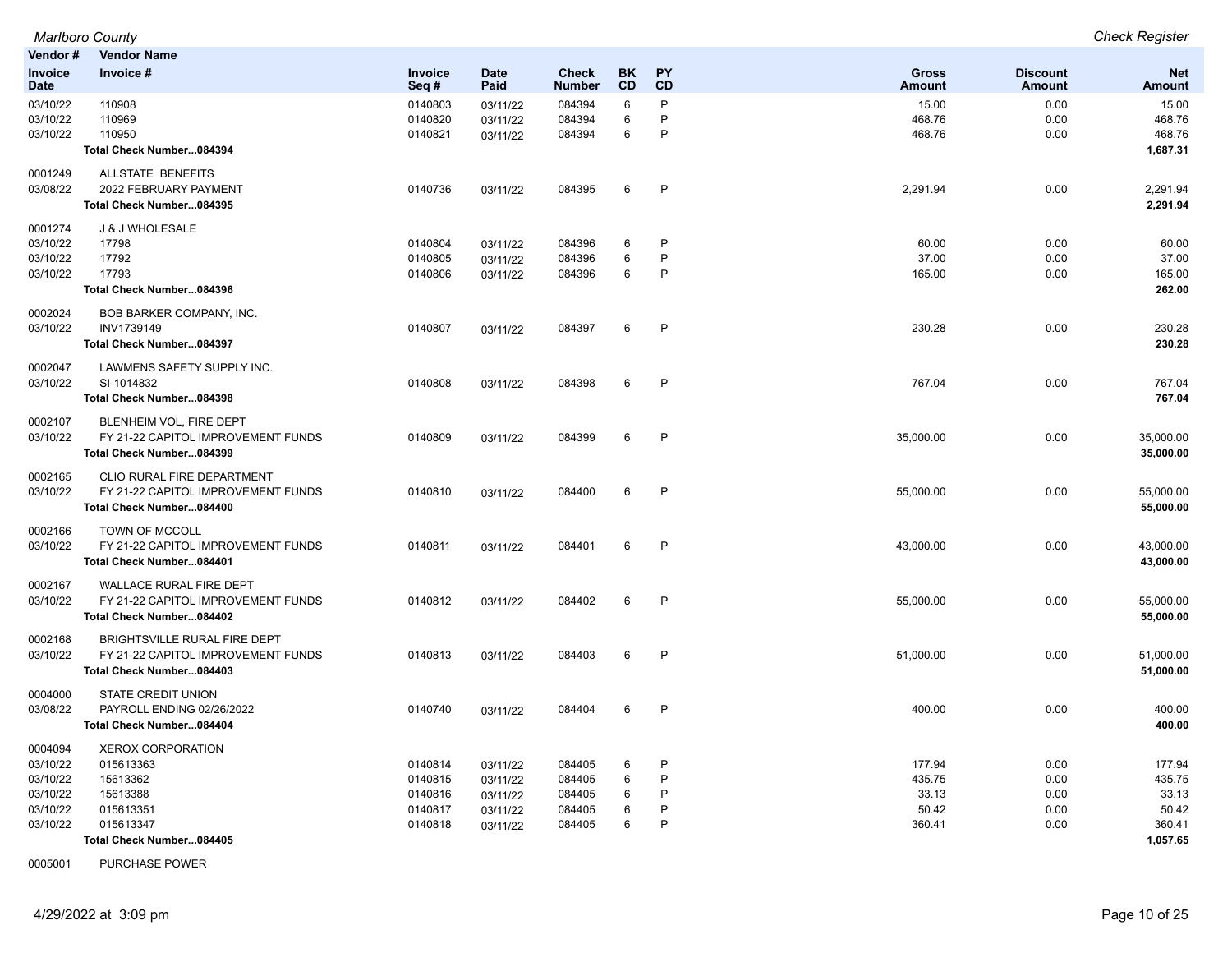| <b>Marlboro County</b> | <b>Check Register</b> |
|------------------------|-----------------------|
| Vander # Vander Name   |                       |

| venuor #<br>Invoice<br><b>Date</b>                      | vendor Name<br>Invoice #                                                                                                                                             | Invoice<br>Seq#                          | <b>Date</b><br>Paid                          | <b>Check</b><br><b>Number</b>        | BK.<br>CD        | PY<br><b>CD</b>                        | <b>Gross</b><br><b>Amount</b>    | <b>Discount</b><br>Amount    | <b>Net</b><br>Amount                      |
|---------------------------------------------------------|----------------------------------------------------------------------------------------------------------------------------------------------------------------------|------------------------------------------|----------------------------------------------|--------------------------------------|------------------|----------------------------------------|----------------------------------|------------------------------|-------------------------------------------|
| 03/10/22                                                | 8000-9000-0082-1854<br>Total Check Number084406                                                                                                                      | 0140819                                  | 03/11/22                                     | 084406                               | 6                | P                                      | 3,000.00                         | 0.00                         | 3,000.00<br>3,000.00                      |
| 0005002<br>03/10/22                                     | <b>MOTOROLA</b><br>28686420220202<br>Total Check Number084407                                                                                                        | 0140822                                  | 03/11/22                                     | 084407                               | 6                | <b>PS</b>                              | 98.19                            | 0.00                         | 98.19<br>98.19                            |
| 03/10/22                                                | 28686320220202<br>Total Check Number084408                                                                                                                           | 0140823                                  | 03/11/22                                     | 084408                               | 6                | <b>PS</b>                              | 981.94                           | 0.00                         | 981.94<br>981.94                          |
| 03/10/22                                                | 28686520220202<br>Total Check Number084409                                                                                                                           | 0140824                                  | 03/11/22                                     | 084409                               | 6                | <b>PS</b>                              | 229.20                           | 0.00                         | 229.20<br>229.20                          |
| 0005010<br>03/10/22                                     | <b>DUKE ENERGY</b><br>9100 8049 9074- JANUARY 2022<br>Total Check Number084410                                                                                       | 0140825                                  | 03/11/22                                     | 084410                               | 6                | PS                                     | 1,051.24                         | 0.00                         | 1,051.24<br>1,051.24                      |
| 03/10/22                                                | 9100 8049 9074- FEBRUARY 2022<br>Total Check Number084411                                                                                                            | 0140826                                  | 03/11/22                                     | 084411                               | 6                | <b>PS</b>                              | 1,768.72                         | 0.00                         | 1,768.72<br>1,768.72                      |
| 0005983<br>03/10/22<br>03/10/22<br>03/10/22<br>03/10/22 | MARLBORO WATER COMPANY<br>ACCT. 1165- FEBRUARY 2022<br>ACCT. 816- FEBRUARY 2022<br>ACCT. 587- FEBRUARY 2022<br>ACCT. 1401- FEBRUARY 2022<br>Total Check Number084412 | 0140827<br>0140828<br>0140829<br>0140830 | 03/11/22<br>03/11/22<br>03/11/22<br>03/11/22 | 084412<br>084412<br>084412<br>084412 | 6<br>6<br>6<br>6 | $\mathsf{P}$<br>P<br>$\mathsf{P}$<br>P | 21.50<br>22.50<br>21.50<br>21.50 | 0.00<br>0.00<br>0.00<br>0.00 | 21.50<br>22.50<br>21.50<br>21.50<br>87.00 |
| 0006029<br>03/10/22                                     | <b>AUTOZONE</b><br>1014702906<br>Total Check Number084413                                                                                                            | 0140831                                  | 03/11/22                                     | 084413                               | 6                | $\mathsf{P}$                           | 383.51                           | 0.00                         | 383.51<br>383.51                          |
| 0007946<br>03/10/22                                     | INNOVATION CREDIT SOLUTIONS<br>202203233<br>Total Check Number084414                                                                                                 | 0140832                                  | 03/11/22                                     | 084414                               | 6                | P                                      | 305.00                           | 0.00                         | 305.00<br>305.00                          |
| 0008575<br>03/10/22                                     | DELL MARKETING L.P.<br>10563650828<br>Total Check Number084415                                                                                                       | 0140833                                  | 03/11/22                                     | 084415                               | 6                | $\mathsf{P}$                           | 1,863.65                         | 0.00                         | 1,863.65<br>1,863.65                      |
| 0008585<br>03/10/22<br>03/10/22                         | UNIFORMS BY JOHN, INC.<br>44467-1<br>44425-1<br>Total Check Number084416                                                                                             | 0140834<br>0140835                       | 03/11/22<br>03/11/22                         | 084416<br>084416                     | 6<br>6           | $\mathsf{P}$<br>P                      | 100.00<br>99.60                  | 0.00<br>0.00                 | 100.00<br>99.60<br>199.60                 |
| 0008769<br>03/08/22<br>03/08/22                         | SC RETIREMENT SYS CAPITOL STAT<br>D CARABO PR END 02/26/2022<br>2022 FEBRUARY PAYMENT<br>Total Check Number084417                                                    | 0140739<br>0140741                       | 03/11/22<br>03/11/22                         | 084417<br>084417                     | 6<br>6           | $\mathsf{P}$<br>P                      | 287.83<br>187,131.00             | 0.00<br>0.00                 | 287.83<br>187,131.00<br>187,418.83        |
| 0008878<br>03/10/22                                     | AT&T<br>124870729- FEBRUARY 2022<br>Total Check Number084418                                                                                                         | 0140836                                  | 03/11/22                                     | 084418                               | 6                | $\mathsf{P}$                           | 64.20                            | 0.00                         | 64.20<br>64.20                            |
| 0009064<br>03/10/22                                     | <b>BFPE INTERNATIONAL</b><br>2692218<br>Total Check Number084419                                                                                                     | 0140837                                  | 03/11/22                                     | 084419                               | 6                | $\mathsf{P}$                           | 55.00                            | 0.00                         | 55.00<br>55.00                            |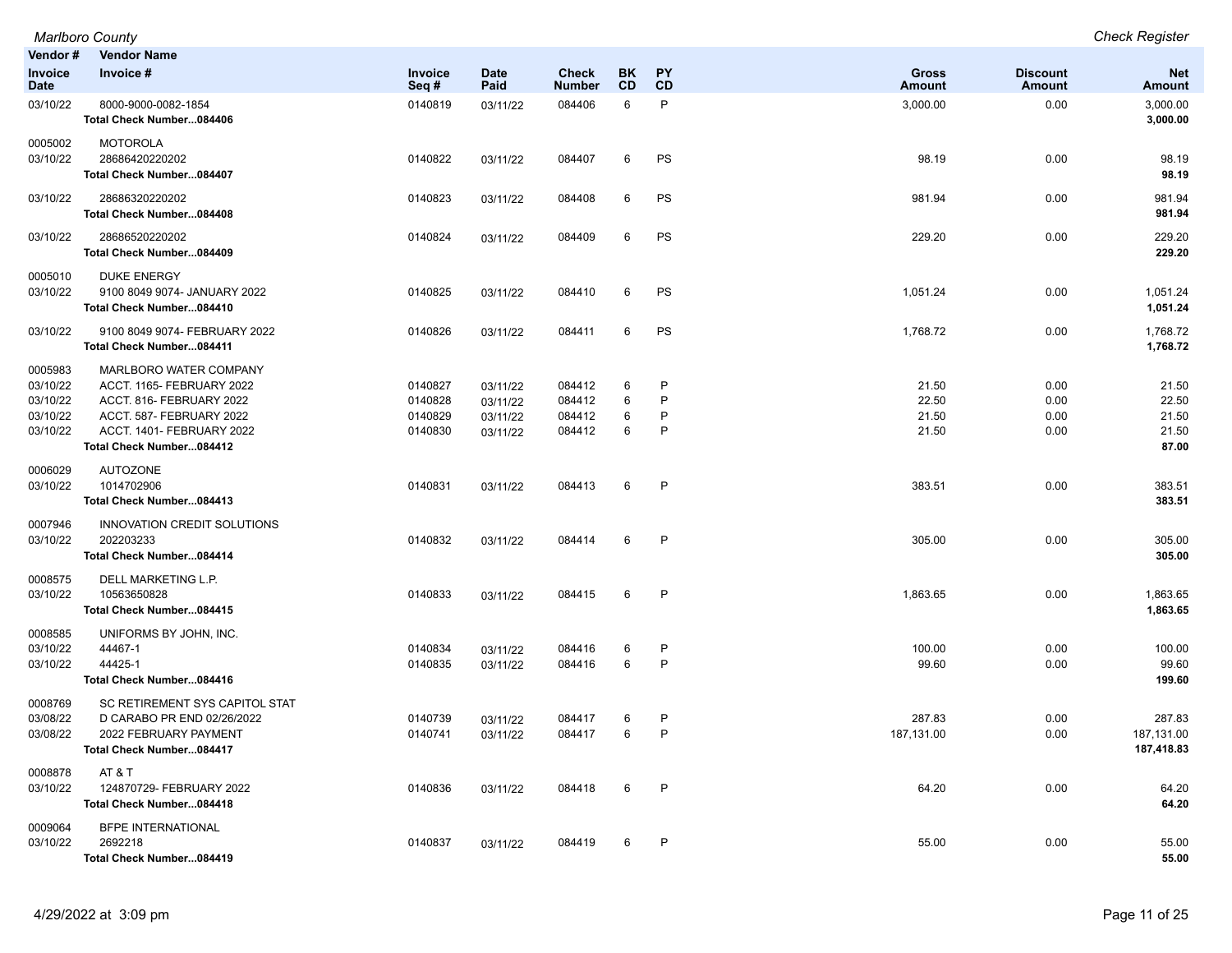| Vendor#<br>Invoice<br><b>Date</b>           | <b>Vendor Name</b><br>Invoice #                                                               | Invoice<br>Seq#               | Date<br>Paid                     | <b>Check</b><br><b>Number</b> | BK<br>CD    | PΥ<br>CD    | <b>Gross</b><br>Amount    | <b>Discount</b><br><b>Amount</b> | <b>Net</b><br>Amount                  |
|---------------------------------------------|-----------------------------------------------------------------------------------------------|-------------------------------|----------------------------------|-------------------------------|-------------|-------------|---------------------------|----------------------------------|---------------------------------------|
| 0009888<br>03/10/22                         | CAYCE COMPANY, INC<br>39482<br>Total Check Number084420                                       | 0140838                       | 03/11/22                         | 084420                        | 6           | P           | 308.00                    | 0.00                             | 308.00<br>308.00                      |
| 0010000<br>03/10/22                         | DEPT. HEALTH & HUMAN SERVICES<br>3RD QTR. FY 21-22<br>Total Check Number084421                | 0140842                       | 03/11/22                         | 084421                        | 6           | PS          | 6,739.00                  | 0.00                             | 6,739.00<br>6,739.00                  |
| 03/10/22                                    | 4TH QTR. FY 21-22<br>Total Check Number084422                                                 | 0140843                       | 03/11/22                         | 084422                        | 6           | PS          | 6,736.00                  | 0.00                             | 6,736.00<br>6,736.00                  |
| 2800273<br>03/08/22                         | COLONIAL SUPPLEMENTAL INSURANC<br>2022 FEBRUARY PAYMENT<br>Total Check Number084423           | 0140737                       | 03/11/22                         | 084423                        | 6           | P           | 1,822.94                  | 0.00                             | 1,822.94<br>1,822.94                  |
| 2800281<br>03/10/22<br>03/10/22<br>03/10/22 | <b>INGRAM LIBRARY SERVICE</b><br>58108117<br>58144223<br>58152544<br>Total Check Number084424 | 0140839<br>0140840<br>0140841 | 03/11/22<br>03/11/22<br>03/11/22 | 084424<br>084424<br>084424    | 6<br>6<br>6 | P<br>P<br>P | 690.58<br>67.77<br>294.24 | 0.00<br>0.00<br>0.00             | 690.58<br>67.77<br>294.24<br>1,052.59 |
| 2800333<br>03/10/22                         | <b>FRANK B ROGERS III</b><br>LEASE DEC 2020- DEC 2021<br>Total Check Number084425             | 0140844                       | 03/11/22                         | 084425                        | 6           | P           | 150.00                    | 0.00                             | 150.00<br>150.00                      |
| 2800379<br>03/10/22                         | <b>SCARE</b><br><b>REGISTRATION-TRANSACTION 698</b><br>Total Check Number084426               | 0140845                       | 03/11/22                         | 084426                        | 6           | PS          | 50.00                     | 0.00                             | 50.00<br>50.00                        |
| 03/10/22                                    | REGISTRATION-TRANSACTION 700<br>Total Check Number084427                                      | 0140846                       | 03/11/22                         | 084427                        | 6           | PS          | 50.00                     | 0.00                             | 50.00<br>50.00                        |
| 03/10/22                                    | <b>REGISTRATION- TRANSACTION 703</b><br>Total Check Number084428                              | 0140847                       | 03/11/22                         | 084428                        | 6           | PS          | 50.00                     | 0.00                             | 50.00<br>50.00                        |
| 2800425<br>03/10/22                         | CDW GOVERNMENT, INC.<br>S712709<br>Total Check Number084429                                   | 0140848                       | 03/11/22                         | 084429                        | 6           | P           | 1,092.17                  | 0.00                             | 1,092.17<br>1,092.17                  |
| 2800762<br>03/10/22                         | AT&T<br>843 M74 6746 001 1891- FEBRUARY 2022<br>Total Check Number084430                      | 0140849                       | 03/11/22                         | 084430                        | 6           | PS          | 320.94                    | 0.00                             | 320.94<br>320.94                      |
| 2800768<br>03/10/22                         | COTT SYSTEMS, INC.<br>145574<br>Total Check Number084431                                      | 0140851                       | 03/11/22                         | 084431                        | 6           | P           | 3,067.20                  | 0.00                             | 3,067.20<br>3,067.20                  |
| 03/10/22                                    | 145823<br>Total Check Number084432                                                            | 0140850                       | 03/11/22                         | 084432                        | 6           | PS          | 96.92                     | 0.00                             | 96.92<br>96.92                        |
| 2800839<br>03/10/22                         | <b>BOBBIE GROOMS</b><br><b>TRAVEL REIMBRUSEMENT</b><br>Total Check Number084433               | 0140852                       | 03/11/22                         | 084433                        | 6           | P           | 52.07                     | 0.00                             | 52.07<br>52.07                        |
| 2800986<br>03/10/22                         | SUMMIT FOOD SERVICES LLC<br>INV2000137036<br>Total Check Number084434                         | 0140853                       | 03/11/22                         | 084434                        | 6           | P           | 2,873.05                  | 0.00                             | 2,873.05<br>2,873.05                  |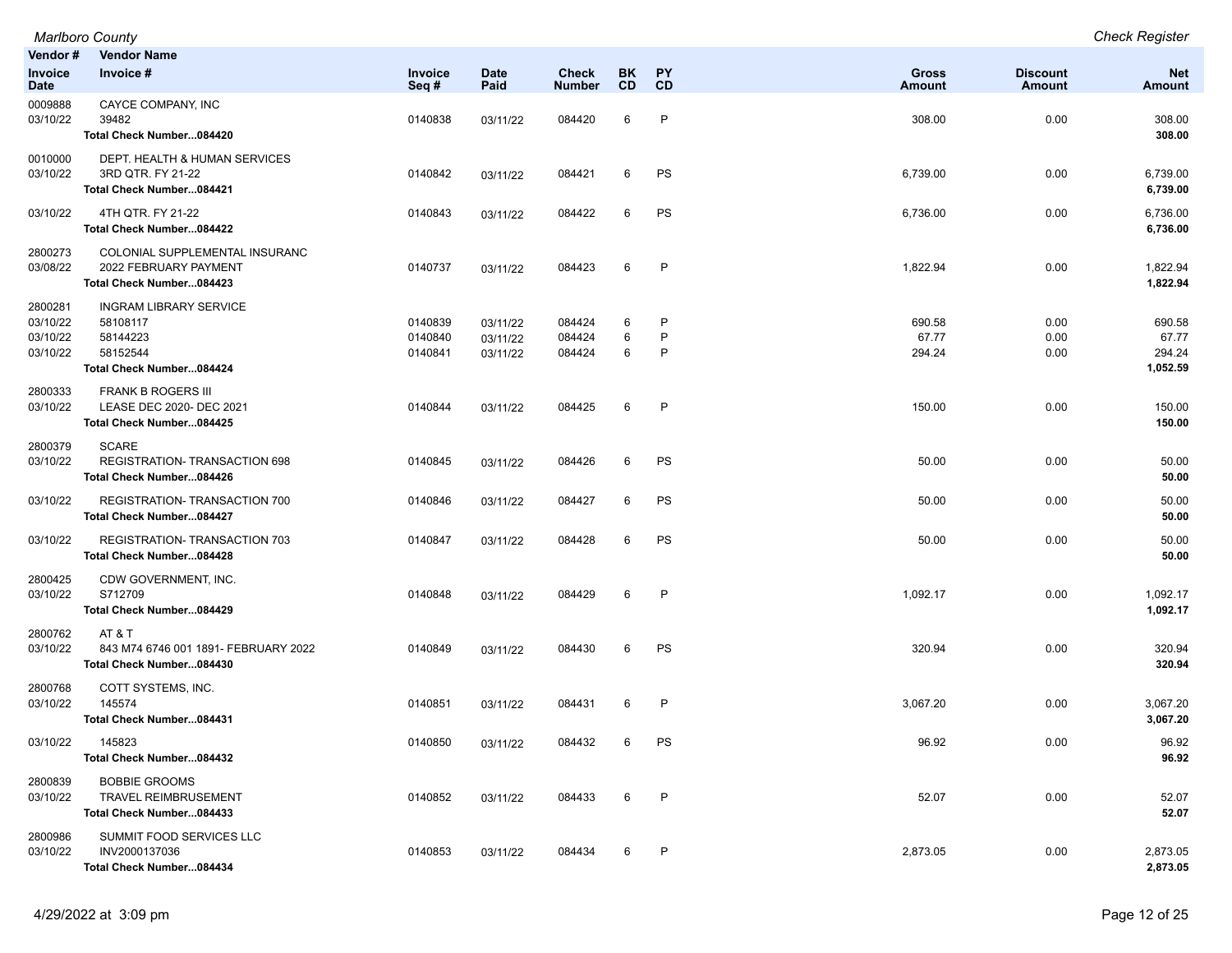|                                   | Marlboro County                                                                 |                 |                     |                               |                 |                 |                        |                           | <b>Check Register</b>  |
|-----------------------------------|---------------------------------------------------------------------------------|-----------------|---------------------|-------------------------------|-----------------|-----------------|------------------------|---------------------------|------------------------|
| Vendor#<br>Invoice<br><b>Date</b> | <b>Vendor Name</b><br>Invoice #                                                 | Invoice<br>Seq# | <b>Date</b><br>Paid | <b>Check</b><br><b>Number</b> | BK<br><b>CD</b> | PY<br><b>CD</b> | Gross<br><b>Amount</b> | <b>Discount</b><br>Amount | <b>Net</b><br>Amount   |
| 2801142<br>03/10/22               | MANSFIELD OIL COMPANY<br>SQLCD-742529<br>Total Check Number084435               | 0140855         | 03/11/22            | 084435                        | 6               | P               | 23,480.13              | 0.00                      | 23,480.13<br>23,480.13 |
| 2801203<br>03/10/22               | REPUBLIC SERVICES #782<br>0782-001074976<br>Total Check Number084436            | 0140854         | 03/11/22            | 084436                        | 6               | P               | 4,207.10               | 0.00                      | 4,207.10<br>4,207.10   |
| 2801250<br>03/08/22               | <b>ASIFLEX</b><br>ADMIN/MED SPEND PR END 02/26/2022<br>Total Check Number084437 | 0140738         | 03/11/22            | 084437                        | 6               | P               | 138.40                 | 0.00                      | 138.40<br>138.40       |
| 2801254<br>03/10/22               | INNOVATIVE COURIER SOLUTIONS<br>22161<br>Total Check Number084438               | 0140856         | 03/11/22            | 084438                        | 6               | P               | 73.44                  | 0.00                      | 73.44<br>73.44         |
| 2801261<br>03/10/22               | TMS INTERNATIONAL, LLC<br>10258462<br>Total Check Number084439                  | 0140857         | 03/11/22            | 084439                        | 6               | $\mathsf{P}$    | 2,857.84               | 0.00                      | 2,857.84<br>2,857.84   |
| 2801273<br>03/10/22               | NORTHWESTERN EMERGENCY VEHICLE<br>2022-0265<br>Total Check Number084440         | 0140858         | 03/11/22            | 084440                        | 6               | P               | 1,269.67               | 0.00                      | 1,269.67<br>1,269.67   |
| 2801285<br>03/10/22               | <b>HENRY SCHEIN</b><br>17334252<br>Total Check Number084441                     | 0140859         | 03/11/22            | 084441                        | 6               | P               | 874.06                 | 0.00                      | 874.06<br>874.06       |
| 2801303<br>03/10/22               | LINDE GAS & EQUIPMENT INC.<br>69011910<br>Total Check Number084442              | 0140860         | 03/11/22            | 084442                        | 6               | $\mathsf{P}$    | 482.47                 | 0.00                      | 482.47<br>482.47       |
| 2801332<br>03/10/22               | STERICYCLE, INC.<br>1011435637<br>Total Check Number084443                      | 0140861         | 03/11/22            | 084443                        | 6               | P               | 54.18                  | 0.00                      | 54.18<br>54.18         |
| 2801343<br>03/10/22               | <b>EMS MANAGEMENT &amp; CONSULTANTS</b><br>045554<br>Total Check Number084444   | 0140862         | 03/11/22            | 084444                        | 6               | P               | 6,216.55               | 0.00                      | 6,216.55<br>6,216.55   |
| 2801347<br>03/10/22               | <b>ENTERPRISE FM TRUST</b><br>FBN4411185<br>Total Check Number084445            | 0140863         | 03/11/22            | 084445                        | 6               | $\mathsf{P}$    | 18,588.62              | 0.00                      | 18,588.62<br>18,588.62 |
| 2801364<br>03/10/22               | <b>VOIANCE</b><br>2022004998<br>Total Check Number084446                        | 0140864         | 03/11/22            | 084446                        | 6               | $\mathsf{P}$    | 27.13                  | 0.00                      | 27.13<br>27.13         |
| 2801377<br>03/10/22               | LINDSAY WOODBERRY<br>QTRLY MTG- 2/15/2022<br>Total Check Number084447           | 0140865         | 03/11/22            | 084447                        | 6               | P               | 200.00                 | 0.00                      | 200.00<br>200.00       |
| 2801380<br>03/10/22               | ROBERT JOHNSON<br>QTRLY MTG- 2/15/2022<br>Total Check Number084448              | 0140866         | 03/11/22            | 084448                        | 6               | P               | 200.00                 | 0.00                      | 200.00<br>200.00       |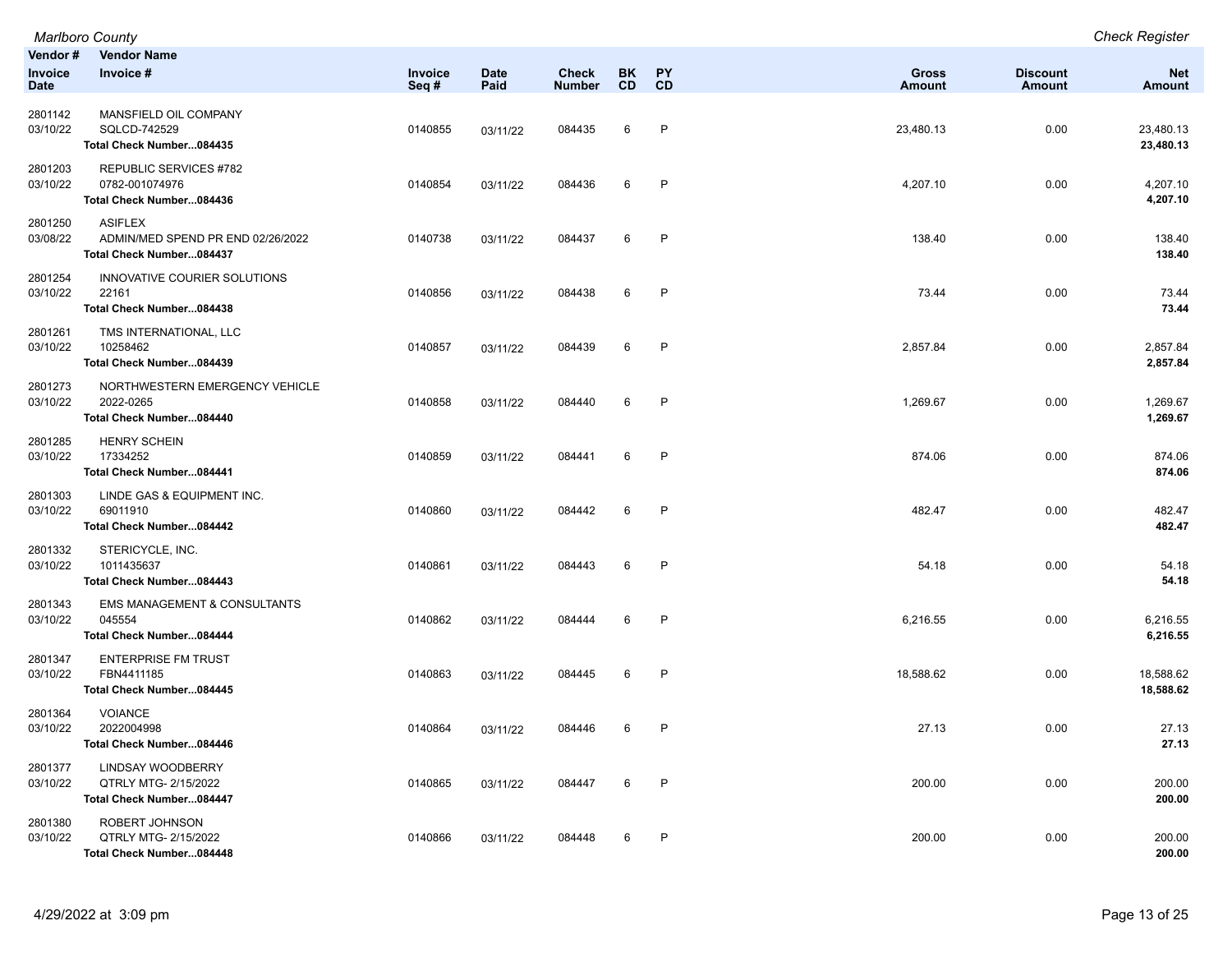| Vendor #                        | Vendor Name                                                                            |                    |                      |                               |          |              |                        |                                  |                             |
|---------------------------------|----------------------------------------------------------------------------------------|--------------------|----------------------|-------------------------------|----------|--------------|------------------------|----------------------------------|-----------------------------|
| <b>Invoice</b><br><b>Date</b>   | Invoice #                                                                              | Invoice<br>Seq#    | <b>Date</b><br>Paid  | <b>Check</b><br><b>Number</b> | BK<br>CD | PY<br>CD     | <b>Gross</b><br>Amount | <b>Discount</b><br><b>Amount</b> | <b>Net</b><br><b>Amount</b> |
| 2801381<br>03/10/22             | <b>KENNETH ROSSER</b><br>QTRLY MTG- 2/15/2022<br>Total Check Number084449              | 0140867            | 03/11/22             | 084449                        | 6        | P            | 200.00                 | 0.00                             | 200.00<br>200.00            |
| 2801382<br>03/10/22             | PAMELA GRANT<br>QTRLY MTG- 2/15/2022<br>Total Check Number084450                       | 0140868            | 03/11/22             | 084450                        | 6        | $\mathsf{P}$ | 200.00                 | 0.00                             | 200.00<br>200.00            |
| 2801396<br>03/10/22             | <b>BRIDGES ALTERATION'S</b><br>80758460<br>Total Check Number084451                    | 0140869            | 03/11/22             | 084451                        | 6        | P            | 6.00                   | 0.00                             | 6.00<br>6.00                |
| 2801417<br>03/10/22             | <b>WASTE CONNECTIONS</b><br>2961105W113<br>Total Check Number084452                    | 0140870            | 03/11/22             | 084452                        | 6        | $\mathsf{P}$ | 100,267.80             | 0.00                             | 100,267.80<br>100,267.80    |
| 2801523<br>03/10/22             | <b>WESLEY D. PARK CPA</b><br>PROF. SERVICES- FEBRUARY 2022<br>Total Check Number084453 | 0140871            | 03/11/22             | 084453                        | 6        | $\mathsf{P}$ | 5,440.00               | 0.00                             | 5,440.00<br>5,440.00        |
| 2801548<br>03/10/22             | PUBLIQ, LLC<br>000617199-6944<br>Total Check Number084454                              | 0140872            | 03/11/22             | 084454                        | 6        | PS           | 1,266.03               | 0.00                             | 1,266.03<br>1,266.03        |
| 03/11/22                        | 000617405-7563<br>Total Check Number084455                                             | 0140874            | 03/11/22             | 084455                        | 6        | PS           | 3,910.33               | 0.00                             | 3,910.33<br>3,910.33        |
| 03/11/22                        | 000617403-7561<br>Total Check Number084456                                             | 0140875            | 03/11/22             | 084456                        | 6        | PS           | 315.19                 | 0.00                             | 315.19<br>315.19            |
| 03/11/22                        | 000615077-7562<br>Total Check Number084457                                             | 0140876            | 03/11/22             | 084457                        | 6        | PS           | 2,226.40               | 0.00                             | 2,226.40<br>2,226.40        |
| 03/11/22                        | 000615079-7563<br>Total Check Number084458                                             | 0140877            | 03/11/22             | 084458                        | 6        | PS           | 129.85                 | 0.00                             | 129.85<br>129.85            |
| 03/11/22                        | 000615078-7563<br>Total Check Number084459                                             | 0140878            | 03/11/22             | 084459                        | 6        | PS           | 195.81                 | 0.00                             | 195.81<br>195.81            |
| 03/11/22                        | 000615012-7563<br>Total Check Number084460                                             | 0140879            | 03/11/22             | 084460                        | 6        | PS           | 2,054.39               | 0.00                             | 2,054.39<br>2,054.39        |
| 2801550<br>03/11/22<br>03/11/22 | UNIFIRST CORPORATION<br>298 2953286<br>298 2951941<br>Total Check Number084461         | 0140880<br>0140881 | 03/11/22<br>03/11/22 | 084461<br>084461              | 6<br>6   | P<br>P       | 14.95<br>213.65        | 0.00<br>0.00                     | 14.95<br>213.65<br>228.60   |
| 2801603<br>03/11/22             | HERALD ADVOCATE ADV. PAYMENTS<br>22047568 2/14-2/10/2022<br>Total Check Number084462   | 0140882            | 03/11/22             | 084462                        | 6        |              | 231.00                 | 0.00                             | 231.00<br>231.00            |
| 2801621<br>03/11/22             | RIVERSTREET WIRELESS OF NC INC<br>20501266<br>Total Check Number084463                 | 0140883            | 03/11/22             | 084463                        | 6        | $\mathsf{P}$ | 52.48                  | 0.00                             | 52.48<br>52.48              |
| 2801638<br>03/11/22             | <b>MARK'S PLUMBING PARTS</b><br>INV002002338                                           | 0140884            | 03/11/22             | 084464                        | 6        | $\mathsf{P}$ | 192.83                 | 0.00                             | 192.83                      |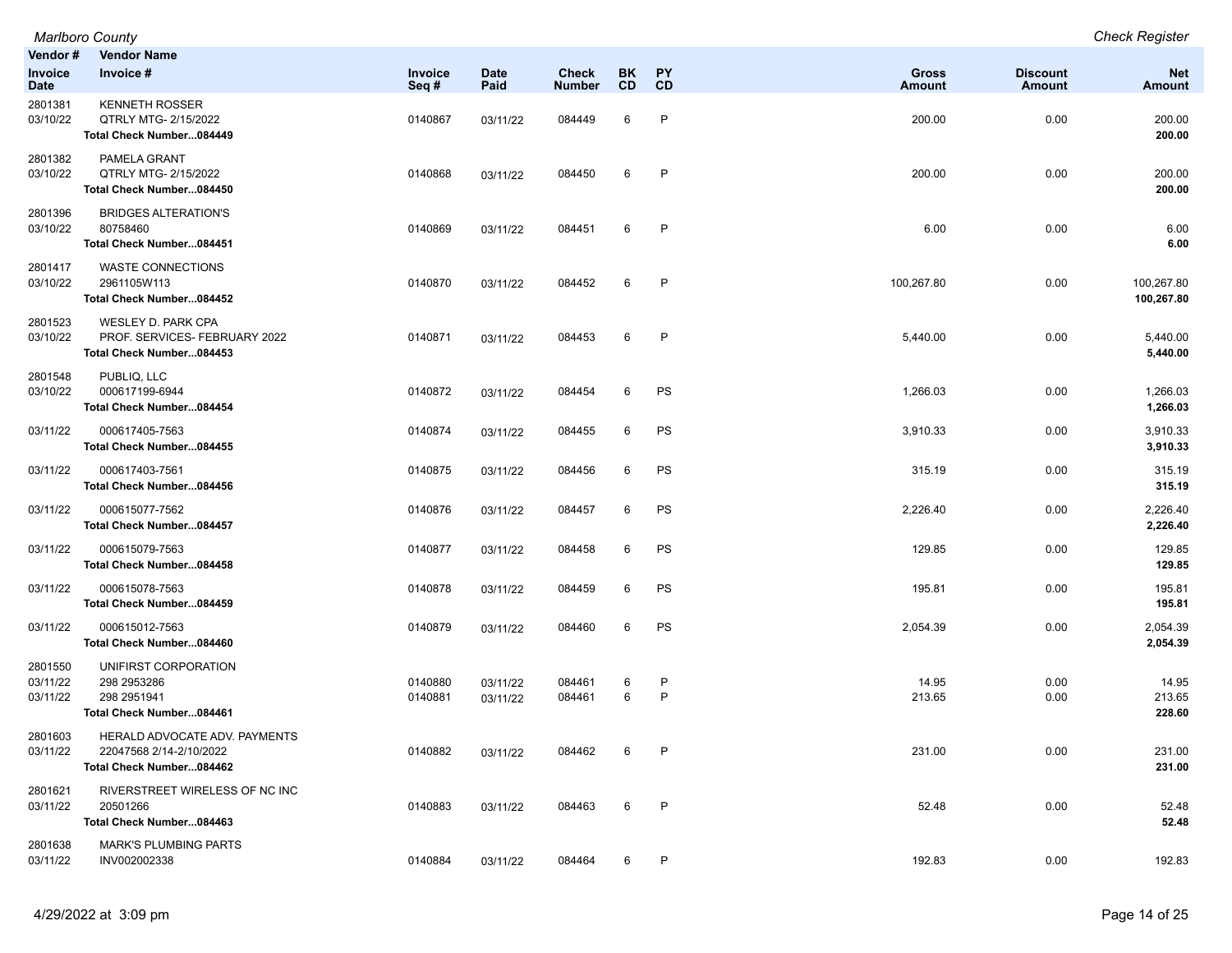|                      | <b>Marlboro County</b>                        |         |             |               |           |           |               |                 | <b>Check Register</b> |
|----------------------|-----------------------------------------------|---------|-------------|---------------|-----------|-----------|---------------|-----------------|-----------------------|
| Vendor#              | <b>Vendor Name</b>                            |         |             |               |           |           |               |                 |                       |
| <b>Invoice</b>       | Invoice #                                     | Invoice | <b>Date</b> | <b>Check</b>  | <b>BK</b> | PY        | <b>Gross</b>  | <b>Discount</b> | <b>Net</b>            |
| <b>Date</b>          |                                               | Seq#    | Paid        | <b>Number</b> | <b>CD</b> | <b>CD</b> | <b>Amount</b> | Amount          | <b>Amount</b>         |
|                      | Total Check Number084464                      |         |             |               |           |           |               |                 | 192.83                |
| 0001139              | MARLBORO ELECTRIC COOP., INC.                 |         |             |               |           |           |               |                 |                       |
| 03/15/22             | 1456001- FEBRUARY 2022                        | 0140944 | 03/15/22    | 084465        | 6         | P         | 382.72        | 0.00            | 382.72                |
|                      | Total Check Number084465                      |         |             |               |           |           |               |                 | 382.72                |
| 2801128              | ONSOLVE, LLC                                  |         |             |               |           |           |               |                 |                       |
| 03/15/22             | 15224128                                      | 0140943 | 03/15/22    | 084466        | 6         | P         | 11,880.00     | 0.00            | 11,880.00             |
|                      | Total Check Number084466                      |         |             |               |           |           |               |                 | 11,880.00             |
| 2801501              | <b>CARDMEMBER SERVICE</b>                     |         |             |               |           |           |               |                 |                       |
| 03/15/22             | 2/4/2022- P. WORKS                            | 0140885 | 03/15/22    | 084467        | 6         | P         | $-1,795.00$   | 0.00            | $-1,795.00$           |
| 03/15/22             | 2/9/2022- IT                                  | 0140886 | 03/15/22    | 084467        | 6         | P         | $-149.05$     | 0.00            | $-149.05$             |
| 03/15/22             | 2/23/2022- IT                                 | 0140887 | 03/15/22    | 084467        | 6         | P         | $-43.70$      | 0.00            | $-43.70$              |
| 03/15/22             | 2/23/2022-IT                                  | 0140888 | 03/15/22    | 084467        | 6         | P         | $-65.11$      | 0.00            | $-65.11$              |
| 03/15/22             | 2/7/2022- SHERIFF                             | 0140889 | 03/15/22    | 084467        | 6         | P         | 2,361.49      | 0.00            | 2,361.49              |
| 03/15/22             | 2/2/2022- IT                                  | 0140890 | 03/15/22    | 084467        | 6         | P         | 1,649.25      | 0.00            | 1,649.25              |
| 03/15/22             | 2/14/2022- LIBRARY                            | 0140891 | 03/15/22    | 084467        | 6         | P         | 1,467.44      | 0.00            | 1,467.44              |
| 03/15/22             | 2/3/2022-911                                  | 0140892 | 03/15/22    | 084467        | 6         | P         | 40.90         | 0.00            | 40.90                 |
| 03/15/22             | 2/14/2022- ECON. DEVELOPMENT                  | 0140893 | 03/15/22    | 084467        | 6         | P         | 14.99         | 0.00            | 14.99                 |
| 03/15/22             | 2/22/2022- ECON. DEVELOPMENT                  | 0140894 | 03/15/22    | 084467        | 6         | P         | 59.90         | 0.00            | 59.90                 |
| 03/15/22             | 1/26/2022- EMS/ PERSONNEL                     | 0140895 | 03/15/22    | 084467        | 6         | P         | 544.45        | 0.00            | 544.45                |
| 03/15/22             | 2/2/2022- NON DEPARTMENTAL                    | 0140896 | 03/15/22    | 084467        | 6         | P         | 265.36        | 0.00            | 265.36                |
| 03/15/22             | 2/3/2022- PERSONNEL                           | 0140897 | 03/15/22    | 084467        | 6         | P         | 9.25          | 0.00            | 9.25                  |
|                      | Total Check Number084467                      |         |             |               |           |           |               |                 | 4,360.17              |
| 03/15/22             | 2/7/2022- PERSONNEL                           | 0140898 |             | 084468        | 6         | P         | 14.99         | 0.00            | 14.99                 |
| 03/15/22             | 2/8/2022- IT                                  | 0140899 | 03/15/22    | 084468        | 6         | P         | 999.50        | 0.00            | 999.50                |
| 03/15/22             | 2/9/2022- FINANCE                             | 0140900 | 03/15/22    |               | 6         | P         | 72.49         | 0.00            | 72.49                 |
|                      |                                               | 0140901 | 03/15/22    | 084468        | 6         | P         | 64.78         |                 | 64.78                 |
| 03/15/22<br>03/15/22 | 2/10/2022- EMS                                |         | 03/15/22    | 084468        |           | P         |               | 0.00            | 209.35                |
|                      | 2/10/2022- EMS                                | 0140902 | 03/15/22    | 084468        | 6         | P         | 209.35        | 0.00            |                       |
| 03/15/22             | 2/10/2022- EMS                                | 0140903 | 03/15/22    | 084468        | 6         | P         | 81.00         | 0.00            | 81.00                 |
| 03/15/22             | 2/11/2022- IT                                 | 0140904 | 03/15/22    | 084468        | 6         | P         | 183.60        | 0.00            | 183.60                |
| 03/15/22             | 2/14/2022- EMS/ PERSONNEL                     | 0140905 | 03/15/22    | 084468        | 6         |           | 540.84        | 0.00            | 540.84                |
| 03/15/22             | 2/14/2022- MUSEUM                             | 0140906 | 03/15/22    | 084468        | 6         | P         | 290.24        | 0.00            | 290.24                |
| 03/15/22             | 2/15/2022- EMS                                | 0140907 | 03/15/22    | 084468        | 6         | P         | 35.00         | 0.00            | 35.00                 |
| 03/15/22             | 2/15/2022- MUSEUM                             | 0140908 | 03/15/22    | 084468        | 6         | P         | 225.00        | 0.00            | 225.00                |
| 03/15/22             | 2/15/2022- MUSEUM                             | 0140909 | 03/15/22    | 084468        | 6         | P         | 8.64          | 0.00            | 8.64                  |
| 03/15/22             | 2/16/2022- MUSEUM<br>Total Check Number084468 | 0140910 | 03/15/22    | 084468        | 6         | P         | 7.55          | 0.00            | 7.55<br>2,732.98      |
|                      |                                               |         |             |               |           |           |               |                 |                       |
| 03/15/22             | 2/22/2022- MUSEUM                             | 0140911 | 03/15/22    | 084469        | 6         | P         | 30.56         | 0.00            | 30.56                 |
| 03/15/22             | 2/22/2022- PERSONNEL                          | 0140912 | 03/15/22    | 084469        | 6         | P         | 540.25        | 0.00            | 540.25                |
| 03/15/22             | 2/22/2022- PERSONNEL                          | 0140913 | 03/15/22    | 084469        | 6         | P         | 142.41        | 0.00            | 142.41                |
| 03/15/22             | 1/31/2022- IT                                 | 0140914 | 03/15/22    | 084469        | 6         | P         | 77.63         | 0.00            | 77.63                 |
| 03/15/22             | 2/2/2022- IT                                  | 0140915 | 03/15/22    | 084469        | 6         | P         | 77.63         | 0.00            | 77.63                 |
| 03/15/22             | 2/2/2022- IT                                  | 0140916 | 03/15/22    | 084469        | 6         | P         | 60.05         | 0.00            | 60.05                 |
| 03/15/22             | 2/3/2022- IT                                  | 0140917 | 03/15/22    | 084469        | 6         | P         | 293.27        | 0.00            | 293.27                |
| 03/15/22             | 2/11/2022-IT                                  | 0140918 | 03/15/22    | 084469        | 6         | P         | 30.50         | 0.00            | 30.50                 |
| 03/15/22             | 2/9/2022- SHERIFF                             | 0140919 | 03/15/22    | 084469        | 6         | P         | 496.60        | 0.00            | 496.60                |
| 03/15/22             | 2/10/2022- TREASURER                          | 0140920 | 03/15/22    | 084469        | 6         |           | 64.78         | 0.00            | 64.78                 |
| 03/15/22             | 2/15/2022-IT                                  | 0140921 | 03/15/22    | 084469        | 6         | P         | 863.99        | 0.00            | 863.99                |
| 03/15/22             | 2/3/2022- SHERIFF                             | 0140922 | 03/15/22    | 084469        | 6         | P         | 669.59        | 0.00            | 669.59                |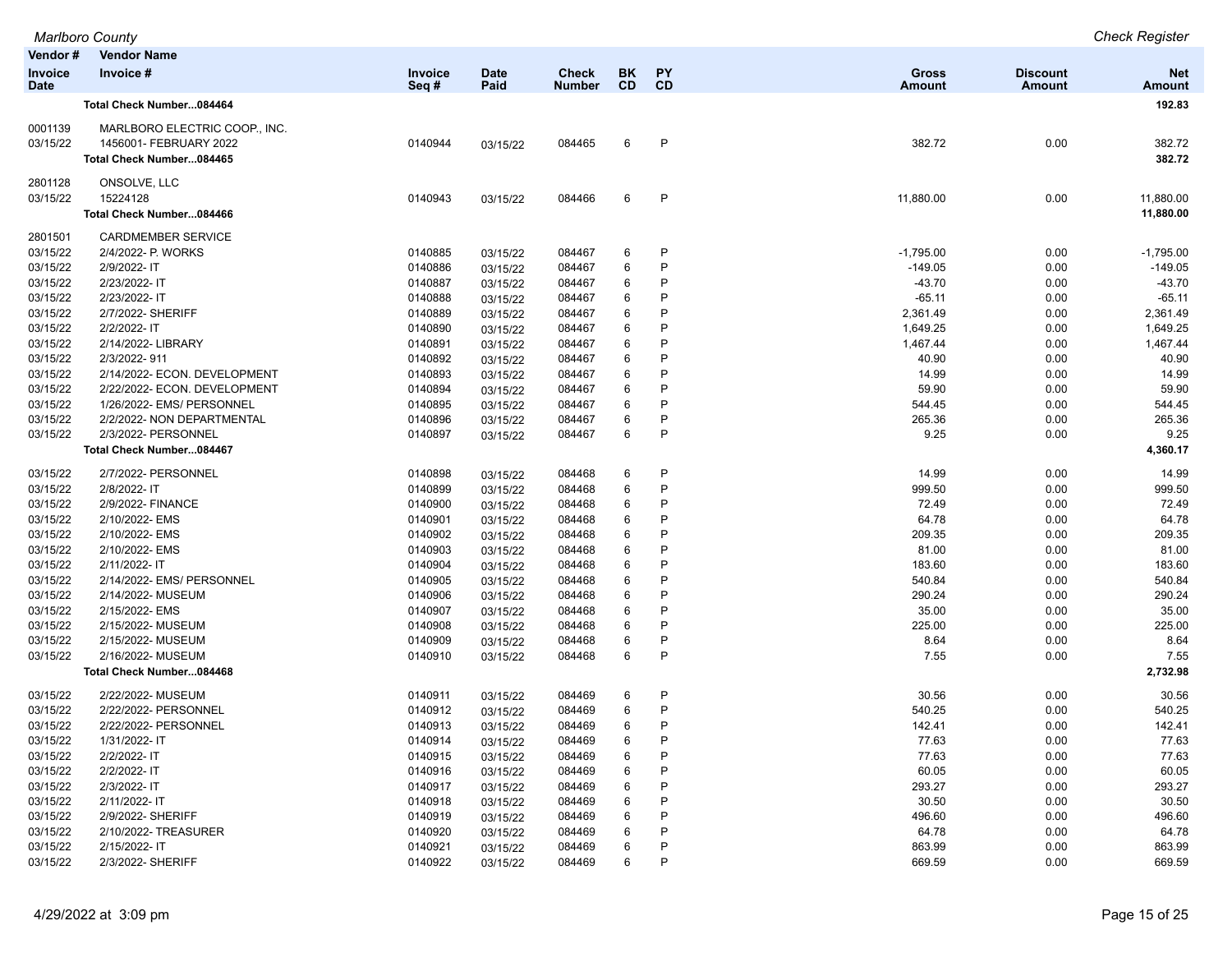| Vendor#                | Vendor Name                                                                   |                 |                     |                               |                 |                 |                               |                                  |                          |
|------------------------|-------------------------------------------------------------------------------|-----------------|---------------------|-------------------------------|-----------------|-----------------|-------------------------------|----------------------------------|--------------------------|
| Invoice<br><b>Date</b> | Invoice #                                                                     | Invoice<br>Seq# | <b>Date</b><br>Paid | <b>Check</b><br><b>Number</b> | BK<br><b>CD</b> | <b>PY</b><br>CD | <b>Gross</b><br><b>Amount</b> | <b>Discount</b><br><b>Amount</b> | <b>Net</b><br>Amount     |
| 03/15/22               | 2/2/2022- IT<br>Total Check Number084469                                      | 0140923         | 03/15/22            | 084469                        | 6               | P               | 550.77                        | 0.00                             | 550.77<br>3,898.03       |
| 03/15/22               | 2/2/2022- IT                                                                  | 0140924         | 03/15/22            | 084470                        | 6               | P               | 34.76                         | 0.00                             | 34.76                    |
| 03/15/22               | 2/3/2022-IT                                                                   | 0140925         | 03/15/22            | 084470                        | 6               | P               | 158.74                        | 0.00                             | 158.74                   |
| 03/15/22               | 2/9/2022- IT                                                                  | 0140926         | 03/15/22            | 084470                        | 6               | P               | 970.92                        | 0.00                             | 970.92                   |
| 03/15/22               | 2/22/2022-IT                                                                  | 0140927         | 03/15/22            | 084470                        | 6               | P               | 241.26                        | 0.00                             | 241.26                   |
| 03/15/22               | 2/17/2022-IT                                                                  | 0140928         | 03/15/22            | 084470                        | 6               | P               | 120.00                        | 0.00                             | 120.00                   |
| 03/15/22               | 2/18/2022-IT                                                                  | 0140929         | 03/15/22            | 084470                        | 6               | P               | 120.00                        | 0.00                             | 120.00                   |
| 03/15/22               | 2/18/2022-IT                                                                  | 0140930         | 03/15/22            | 084470                        | 6               | P               | 120.00                        | 0.00                             | 120.00                   |
| 03/15/22               | 2/17/2022- IT                                                                 | 0140931         | 03/15/22            | 084470                        | 6               | P               | 2.40                          | 0.00                             | 2.40                     |
| 03/15/22               | 2/18/2022-IT                                                                  | 0140932         | 03/15/22            | 084470                        | 6               | P               | 2.40                          | 0.00                             | 2.40                     |
| 03/15/22               | 2/18/2022-IT                                                                  | 0140933         | 03/15/22            | 084470                        | 6               | P               | 2.40                          | 0.00                             | 2.40                     |
| 03/15/22               | 1/28/2022- COUNCIL                                                            | 0140934         | 03/15/22            | 084470                        | 6               | P               | 154.43                        | 0.00                             | 154.43                   |
| 03/15/22               | 2/4/2022- EMS                                                                 | 0140935         | 03/15/22            | 084470                        | 6               | P               | 336.00                        | 0.00                             | 336.00                   |
| 03/15/22               | 2/4/2022- EMS                                                                 | 0140936         | 03/15/22            | 084470                        | 6               | P               | 336.00                        | 0.00                             | 336.00                   |
|                        | Total Check Number084470                                                      |                 |                     |                               |                 |                 |                               |                                  | 2,599.31                 |
| 03/15/22               | 2/4/2022- PROBATE                                                             | 0140937         | 03/15/22            | 084471                        | 6               | P               | 14.99                         | 0.00                             | 14.99                    |
| 03/15/22               | 2/4/2022- PROBATE                                                             | 0140938         | 03/15/22            | 084471                        | 6               | P               | 14.99                         | 0.00                             | 14.99                    |
| 03/15/22               | 2/8/2022- COUNCIL                                                             | 0140939         | 03/15/22            | 084471                        | 6               | P               | 259.29                        | 0.00                             | 259.29                   |
| 03/15/22               | 2/8/2022- COUNCIL                                                             | 0140940         | 03/15/22            | 084471                        | 6               | Р               | 351.56                        | 0.00                             | 351.56                   |
| 03/15/22               | 2/11/2022- ADMIN                                                              | 0140941         | 03/15/22            | 084471                        | 6               | P               | 32.38                         | 0.00                             | 32.38                    |
| 03/15/22               | 2/17/2022-911                                                                 | 0140942         | 03/15/22            | 084471                        | 6               | P               | 151.18                        | 0.00                             | 151.18                   |
| 03/15/22               | 2/2/2022- EMS/ PERSONNEL<br>Total Check Number084471                          | 0140945         | 03/15/22            | 084471                        | 6               | P               | 413.66                        | 0.00                             | 413.66<br>1,238.05       |
| 2801273<br>03/16/22    | NORTHWESTERN EMERGENCY VEHICLE<br>2022-0406<br>Total Check Number084472       | 0140947         | 03/16/22            | 084472                        | 6               | P               | 159,325.00                    | 0.00                             | 159,325.00<br>159,325.00 |
| 0000125<br>03/16/22    | <b>SCAAO</b><br>REGISTRATION- CLYDE A. KEPLEY III<br>Total Check Number084473 | 0140948         | 03/18/22            | 084473                        | 6               | PS              | 100.00                        | 0.00                             | 100.00<br>100.00         |
| 03/16/22               | <b>REGISTRATION- DENISE ROGERS</b><br>Total Check Number084474                | 0140949         | 03/18/22            | 084474                        | 6               | PS              | 100.00                        | 0.00                             | 100.00<br>100.00         |
| 03/16/22               | <b>REGISTRATION- LINDA COFFY</b><br>Total Check Number084475                  | 0140950         | 03/18/22            | 084475                        | 6               | PS              | 100.00                        | 0.00                             | 100.00<br>100.00         |
| 03/16/22               | CONF. REGISTRATION- CLYDE A KEPLEY<br>Total Check Number084476                | 0140951         | 03/18/22            | 084476                        | 6               | PS              | 125.00                        | 0.00                             | 125.00<br>125.00         |
| 0000221<br>03/16/22    | BOUND TO STAY BOUND BOOKS, INC<br>171872                                      | 0140952         | 03/18/22            | 084477                        | 6               | P               | 310.36                        | 0.00                             | 310.36                   |
| 03/16/22               | 171140<br>Total Check Number084477                                            | 0140953         | 03/18/22            | 084477                        | 6               | P               | 202.10                        | 0.00                             | 202.10<br>512.46         |
| 0000374                | AMAZON                                                                        |                 |                     |                               |                 |                 |                               |                                  |                          |
| 03/16/22               | 448334538338                                                                  | 0140954         | 03/18/22            | 084478                        | 6               | P               | 58.62                         | 0.00                             | 58.62                    |
| 03/16/22               | 678634873363                                                                  | 0140955         | 03/18/22            | 084478                        | 6               | P               | 50.74                         | 0.00                             | 50.74                    |
| 03/16/22               | 675995553987                                                                  | 0140956         | 03/18/22            | 084478                        | 6               |                 | 36.70                         | 0.00                             | 36.70                    |
| 03/16/22               | 786336863645                                                                  | 0140957         | 03/18/22            | 084478                        | 6               | P               | 227.68                        | 0.00                             | 227.68                   |
| 03/16/22               | 495539478663                                                                  | 0140958         | 03/18/22            | 084478                        | 6               | P               | 45.33                         | 0.00                             | 45.33                    |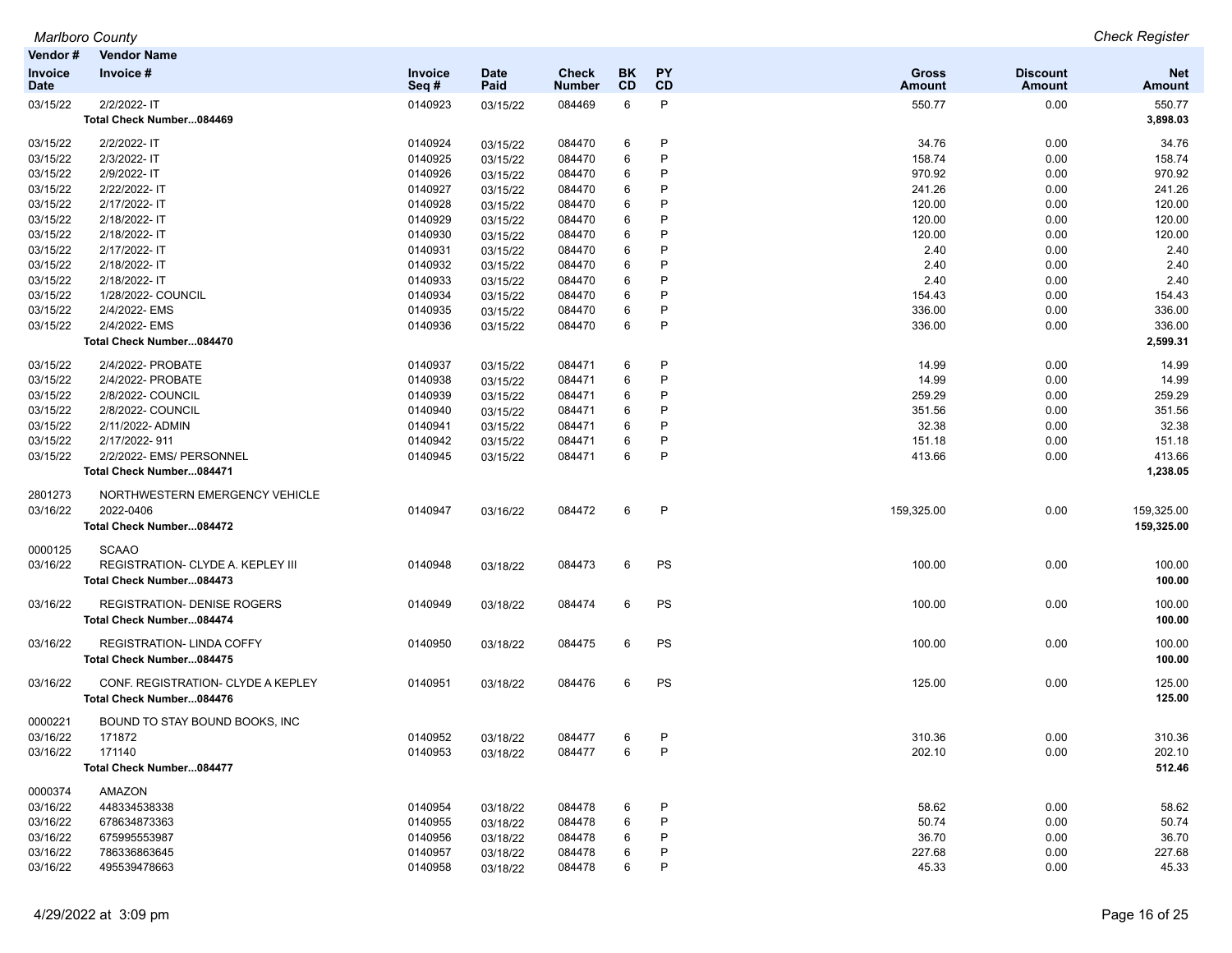| Vendor#                | <b>Vendor Name</b>                       |                 |                     |                               |                        |                 |                        |                           |                      |
|------------------------|------------------------------------------|-----------------|---------------------|-------------------------------|------------------------|-----------------|------------------------|---------------------------|----------------------|
| Invoice<br><b>Date</b> | Invoice #                                | Invoice<br>Seq# | <b>Date</b><br>Paid | <b>Check</b><br><b>Number</b> | <b>BK</b><br><b>CD</b> | <b>PY</b><br>CD | <b>Gross</b><br>Amount | <b>Discount</b><br>Amount | <b>Net</b><br>Amount |
| 03/16/22               | 996694556364                             | 0140959         | 03/18/22            | 084478                        | 6                      | P               | 10.76                  | 0.00                      | 10.76                |
| 03/16/22               | 874353856783                             | 0140960         | 03/18/22            | 084478                        | 6                      | P               | 16.19                  | 0.00                      | 16.19                |
| 03/16/22               | 685395386486                             | 0140961         | 03/18/22            | 084478                        | 6                      | P               | 25.87                  | 0.00                      | 25.87                |
| 03/16/22               | 957383455535                             | 0140962         | 03/18/22            | 084478                        | 6                      | P               | 77.60                  | 0.00                      | 77.60                |
| 03/16/22               | 735795356974                             | 0140963         | 03/18/22            | 084478                        | 6                      | P               | 15.11                  | 0.00                      | 15.11                |
| 03/16/22               | 598568689893                             | 0140964         | 03/18/22            | 084478                        | 6                      | P               | 30.23                  | 0.00                      | 30.23                |
| 03/16/22               | 449764884577                             | 0140965         | 03/18/22            | 084478                        | 6                      | P               | 95.95                  | 0.00                      | 95.95                |
| 03/16/22               | 548636979484                             | 0140966         | 03/18/22            | 084478                        | 6                      | P               | $-1.05$                | 0.00                      | $-1.05$              |
|                        | Total Check Number084478                 |                 |                     |                               |                        |                 |                        |                           | 689.73               |
| 0000425                | COMMUNICATIONS TECHNOLOGY, LLC           |                 |                     |                               |                        |                 |                        |                           |                      |
| 03/16/22               | 17171                                    | 0140967         | 03/18/22            | 084479                        | 6                      | P               | 332.95                 | 0.00                      | 332.95               |
|                        | Total Check Number084479                 |                 |                     |                               |                        |                 |                        |                           | 332.95               |
|                        |                                          |                 |                     |                               |                        |                 |                        |                           |                      |
| 0000436                | O'REILLY AUTOMOTIVE, INC                 |                 |                     |                               |                        |                 |                        |                           |                      |
| 03/16/22               | 4690-347979                              | 0140968         | 03/18/22            | 084480                        | 6                      | P               | 93.52                  | 0.00                      | 93.52                |
|                        | Total Check Number084480                 |                 |                     |                               |                        |                 |                        |                           | 93.52                |
| 0000549                | <b>HOLIDAY INN &amp; SUITES BEAUFORT</b> |                 |                     |                               |                        |                 |                        |                           |                      |
| 03/16/22               | CONF# 47638097- BRENDA DIXON             | 0140969         | 03/18/22            | 084481                        | 6                      | PS              | 291.54                 | 0.00                      | 291.54               |
|                        | Total Check Number084481                 |                 |                     |                               |                        |                 |                        |                           | 291.54               |
|                        |                                          |                 |                     |                               |                        |                 |                        |                           |                      |
| 03/16/22               | CONF# 26739340- KEITH BREWINGTON         | 0140970         | 03/18/22            | 084482                        | 6                      | PS              | 314.14                 | 0.00                      | 314.14               |
|                        | Total Check Number084482                 |                 |                     |                               |                        |                 |                        |                           | 314.14               |
| 0000662                | PITNEY BOWES, INC.                       |                 |                     |                               |                        |                 |                        |                           |                      |
| 03/16/22               | 1020203465                               | 0140971         | 03/18/22            | 084483                        | 6                      | PS              | 339.63                 | 0.00                      | 339.63               |
|                        | Total Check Number084483                 |                 |                     |                               |                        |                 |                        |                           | 339.63               |
|                        |                                          |                 |                     |                               |                        |                 |                        |                           |                      |
| 0000678                | AT&T                                     |                 |                     |                               |                        |                 |                        |                           |                      |
| 03/16/22               | 803 M07 0242 001- MARCH 2022             | 0140972         | 03/18/22            | 084484                        | 6                      | PS              | 162.95                 | 0.00                      | 162.95               |
|                        | Total Check Number084484                 |                 |                     |                               |                        |                 |                        |                           | 162.95               |
| 0000691                | GALE                                     |                 |                     |                               |                        |                 |                        |                           |                      |
| 03/16/22               | 77405189                                 | 0140973         | 03/18/22            | 084485                        | 6                      | P               | 80.97                  | 0.00                      | 80.97                |
| 03/16/22               | 77412450                                 | 0140974         | 03/18/22            | 084485                        | 6                      | $\mathsf{P}$    | 75.72                  | 0.00                      | 75.72                |
|                        | Total Check Number084485                 |                 |                     |                               |                        |                 |                        |                           | 156.69               |
|                        |                                          |                 |                     |                               |                        |                 |                        |                           |                      |
| 0000801                | <b>WINDSTREAM</b>                        |                 |                     |                               |                        |                 |                        |                           |                      |
| 03/16/22               | 010835546-MARCH 2022                     | 0140975         | 03/18/22            | 084486                        | 6                      | PS              | 20.27                  | 0.00                      | 20.27                |
|                        | Total Check Number084486                 |                 |                     |                               |                        |                 |                        |                           | 20.27                |
| 03/16/22               | 010199253-MARCH 2022                     | 0140976         | 03/18/22            | 084487                        | 6                      | PS              | 248.40                 | 0.00                      | 248.40               |
|                        | Total Check Number084487                 |                 |                     |                               |                        |                 |                        |                           | 248.40               |
| 0000840                | FURR FACILITIES, INC                     |                 |                     |                               |                        |                 |                        |                           |                      |
| 03/16/22               | 16856                                    | 0140977         | 03/18/22            | 084488                        | 6                      | P               | 1,913.95               | 0.00                      | 1,913.95             |
|                        | Total Check Number084488                 |                 |                     |                               |                        |                 |                        |                           | 1,913.95             |
|                        |                                          |                 |                     |                               |                        |                 |                        |                           |                      |
| 0000956                | <b>BLACK'S TIRE SERVICE</b>              |                 |                     |                               |                        |                 |                        |                           |                      |
| 03/16/22               | 16 0033117                               | 0140978         | 03/18/22            | 084489                        | 6                      | P               | 1,154.31               | 0.00                      | 1,154.31             |
|                        | Total Check Number084489                 |                 |                     |                               |                        |                 |                        |                           | 1,154.31             |
| 0000957                | SHARP ELECTRONICS CORPORATION            |                 |                     |                               |                        |                 |                        |                           |                      |
| 03/16/22               | 9003664163                               | 0140979         | 03/18/22            | 084490                        | 6                      | PS              | 21.60                  | 0.00                      | 21.60                |
|                        | Total Check Number084490                 |                 |                     |                               |                        |                 |                        |                           | 21.60                |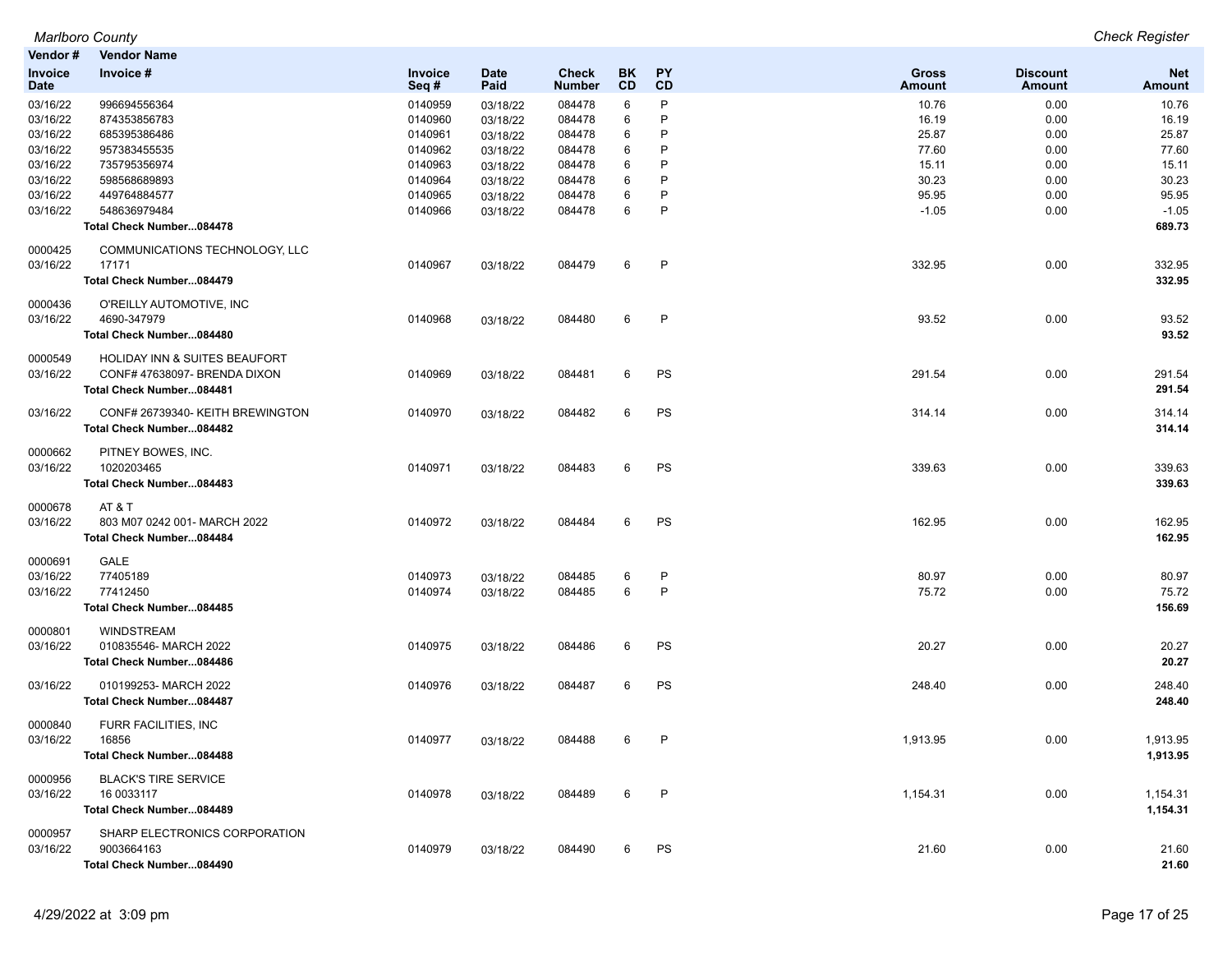| Vendor #<br><b>Invoice</b><br><b>Date</b>                           | <b>Vendor Name</b><br>Invoice #                                                                                                   | Invoice<br>Seq#                                     | <b>Date</b><br>Paid                                      | Check<br><b>Number</b>                         | BK<br><b>CD</b>       | PΥ<br><b>CD</b>                   | <b>Gross</b><br><b>Amount</b>               | <b>Discount</b><br><b>Amount</b>     | <b>Net</b><br><b>Amount</b>                           |
|---------------------------------------------------------------------|-----------------------------------------------------------------------------------------------------------------------------------|-----------------------------------------------------|----------------------------------------------------------|------------------------------------------------|-----------------------|-----------------------------------|---------------------------------------------|--------------------------------------|-------------------------------------------------------|
| 03/16/22                                                            | 9003717004<br>Total Check Number084491                                                                                            | 0140980                                             | 03/18/22                                                 | 084491                                         | 6                     | PS                                | 21.60                                       | 0.00                                 | 21.60<br>21.60                                        |
| 0000992<br>03/16/22                                                 | SHEPPARD UNDERGROUND<br>P.O. 83168- P. BLDGS<br>Total Check Number084492                                                          | 0140981                                             | 03/18/22                                                 | 084492                                         | 6                     | $\mathsf{P}$                      | 350.00                                      | 0.00                                 | 350.00<br>350.00                                      |
| 0001008<br>03/16/22<br>03/16/22<br>03/16/22                         | HERALD OFFICE SUPPLY INC<br>995448-0<br>998359-0<br>999807-0                                                                      | 0140982<br>0140983<br>0140984                       | 03/18/22<br>03/18/22<br>03/18/22                         | 084493<br>084493<br>084493                     | 6<br>6<br>6<br>6      | P<br>P<br>P<br>P                  | 36.88<br>17.14<br>189.25                    | 0.00<br>0.00<br>0.00                 | 36.88<br>17.14<br>189.25                              |
| 03/16/22                                                            | M141843<br>Total Check Number084493                                                                                               | 0140985                                             | 03/18/22                                                 | 084493                                         |                       |                                   | 157.80                                      | 0.00                                 | 157.80<br>401.07                                      |
| 0001079<br>03/16/22<br>03/16/22<br>03/16/22                         | CAROLINA SIGNS SCREEN PRINTING<br>RECREATION-2/2/2022<br>RECREATION- 2/25/2022<br>RECREATION-2/3/2022<br>Total Check Number084494 | 0140986<br>0140987<br>0140988                       | 03/18/22<br>03/18/22<br>03/18/22                         | 084494<br>084494<br>084494                     | 6<br>6<br>6           | $\mathsf{P}$<br>P<br>$\mathsf{P}$ | 2,984.04<br>314.28<br>324.00                | 0.00<br>0.00<br>0.00                 | 2,984.04<br>314.28<br>324.00<br>3,622.32              |
| 0001114<br>03/17/22<br>03/17/22<br>03/17/22<br>03/17/22<br>03/17/22 | <b>HAMILTONS</b><br>128181<br>128253<br>128214<br>128264<br>128063<br>Total Check Number084495                                    | 0140989<br>0140990<br>0140991<br>0140992<br>0140993 | 03/18/22<br>03/18/22<br>03/18/22<br>03/18/22<br>03/18/22 | 084495<br>084495<br>084495<br>084495<br>084495 | 6<br>6<br>6<br>6<br>6 | P<br>P<br>P<br>P<br>P             | 70.19<br>66.91<br>56.12<br>129.54<br>144.60 | 0.00<br>0.00<br>0.00<br>0.00<br>0.00 | 70.19<br>66.91<br>56.12<br>129.54<br>144.60<br>467.36 |
| 0001116<br>03/17/22                                                 | ROSSER ROOFING<br>P.O. 83169- P. BLDGS<br>Total Check Number084496                                                                | 0140994                                             | 03/18/22                                                 | 084496                                         | 6                     | $\mathsf{P}$                      | 1,450.00                                    | 0.00                                 | 1,450.00<br>1,450.00                                  |
| 0001118<br>03/17/22                                                 | EDWARDS REFRIGERATION INC<br>75994<br>Total Check Number084497                                                                    | 0140995                                             | 03/18/22                                                 | 084497                                         | 6                     | $\mathsf{P}$                      | 54.00                                       | 0.00                                 | 54.00<br>54.00                                        |
| 0001127<br>03/17/22<br>03/17/22                                     | ADVANCE AUTO COMMERCIAL<br>5200207074830<br>5200206937499<br>Total Check Number084498                                             | 0140996<br>0140997                                  | 03/18/22<br>03/18/22                                     | 084498<br>084498                               | 6<br>6                | P<br>$\mathsf{P}$                 | 127.90<br>26.74                             | 0.00<br>0.00                         | 127.90<br>26.74<br>154.64                             |
| 0001146<br>03/17/22                                                 | AT & T<br>000017849418<br>Total Check Number084499                                                                                | 0140998                                             | 03/18/22                                                 | 084499                                         | 6                     | PS                                | 377.32                                      | 0.00                                 | 377.32<br>377.32                                      |
| 0002209<br>03/17/22                                                 | SOUTHERN ENVIRONMENTAL<br>25010<br>Total Check Number084500                                                                       | 0140999                                             | 03/18/22                                                 | 084500                                         | 6                     | P                                 | 3,307.00                                    | 0.00                                 | 3,307.00<br>3,307.00                                  |
| 0002373<br>03/17/22                                                 | <b>BEACH COVE RESORT</b><br>CONF# 613902- LINDA COFFY<br>Total Check Number084501                                                 | 0141003                                             | 03/18/22                                                 | 084501                                         | 6                     | PS                                | 234.08                                      | 0.00                                 | 234.08<br>234.08                                      |
| 03/17/22                                                            | CONF# 613091- DENISE ROGERS<br>Total Check Number084502                                                                           | 0141004                                             | 03/18/22                                                 | 084502                                         | 6                     | PS                                | 234.08                                      | 0.00                                 | 234.08<br>234.08                                      |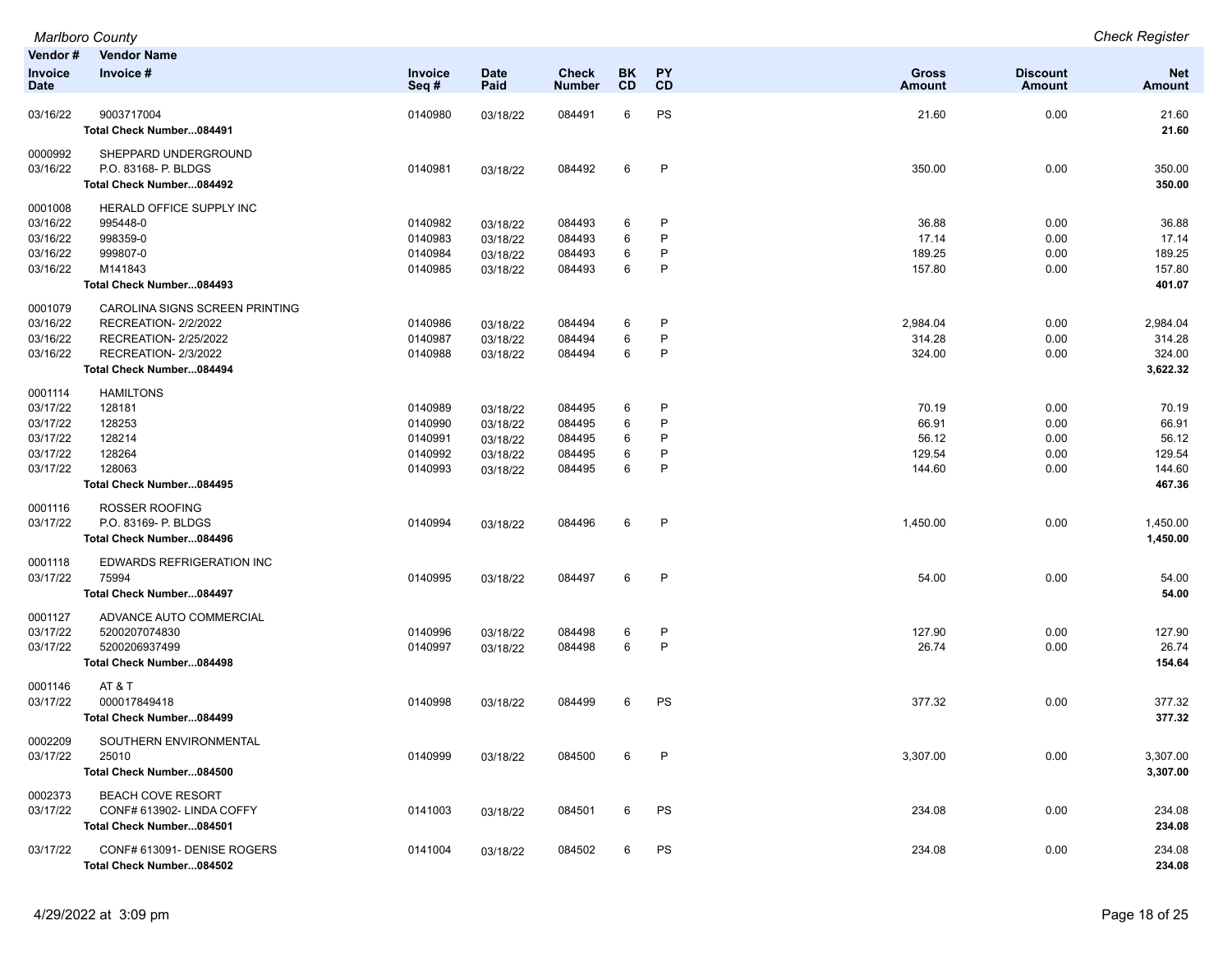| Vendor #<br><b>Invoice</b><br><b>Date</b> | <b>Vendor Name</b><br>Invoice #                        | Invoice<br>Seq# | <b>Date</b><br>Paid | <b>Check</b><br><b>Number</b> | BK<br>CD | PY<br>CD     | Gross<br><b>Amount</b> | <b>Discount</b><br><b>Amount</b> | <b>Net</b><br><b>Amount</b> |
|-------------------------------------------|--------------------------------------------------------|-----------------|---------------------|-------------------------------|----------|--------------|------------------------|----------------------------------|-----------------------------|
|                                           |                                                        |                 |                     |                               |          |              |                        |                                  |                             |
| 03/17/22                                  | CONF# 613090- CLYDE KEPLEY<br>Total Check Number084503 | 0141005         | 03/18/22            | 084503                        | 6        | PS           | 484.96                 | 0.00                             | 484.96<br>484.96            |
| 0002471                                   | GALLS, LLC                                             |                 |                     |                               |          |              |                        |                                  |                             |
| 03/17/22                                  | 020526866                                              | 0141006         | 03/18/22            | 084504                        | 6        | P            | 112.21                 | 0.00                             | 112.21                      |
| 03/17/22                                  | 020539144                                              | 0141007         | 03/18/22            | 084504                        | 6        | P            | 14.64                  | 0.00                             | 14.64                       |
| 03/17/22                                  | 020539154                                              | 0141008         | 03/18/22            | 084504                        | 6        | P            | 29.32                  | 0.00                             | 29.32                       |
| 03/17/22                                  | 020470885                                              | 0141009         | 03/18/22            | 084504                        | 6        | P            | 33.57                  | 0.00                             | 33.57                       |
| 03/17/22                                  | 020462990                                              | 0141010         | 03/18/22            | 084504                        | 6        | P            | 45.74                  | 0.00                             | 45.74                       |
| 03/17/22                                  | 020558251                                              | 0141011         | 03/18/22            | 084504                        | 6        | P            | 166.11                 | 0.00                             | 166.11                      |
| 03/17/22                                  | 020476581                                              | 0141012         | 03/18/22            | 084504                        | 6        | P            | 305.23                 | 0.00                             | 305.23                      |
|                                           | Total Check Number084504                               |                 |                     |                               |          |              |                        |                                  | 706.82                      |
| 0003954                                   | CAUSEY HOMECENTER, INC.                                |                 |                     |                               |          |              |                        |                                  |                             |
| 03/17/22                                  | MARLBORO COUNTY- FEBRUARY 2022                         | 0141013         | 03/18/22            | 084505                        | 6        | $\mathsf{P}$ | 994.71                 | 0.00                             | 994.71                      |
|                                           | Total Check Number084505                               |                 |                     |                               |          |              |                        |                                  | 994.71                      |
| 0004000                                   | <b>STATE CREDIT UNION</b>                              |                 |                     |                               |          |              |                        |                                  |                             |
| 03/17/22                                  | PAYROLL ENDING 03/12/2022                              | 0141002         | 03/18/22            | 084506                        | 6        | P            | 400.00                 | 0.00                             | 400.00                      |
|                                           | Total Check Number084506                               |                 |                     |                               |          |              |                        |                                  | 400.00                      |
| 0004094                                   | <b>XEROX CORPORATION</b>                               |                 |                     |                               |          |              |                        |                                  |                             |
| 03/17/22                                  | 015707852                                              | 0141014         | 03/18/22            | 084507                        | 6        | $\mathsf{P}$ | 51.13                  | 0.00                             | 51.13                       |
|                                           | Total Check Number084507                               |                 |                     |                               |          |              |                        |                                  | 51.13                       |
| 0005010                                   | <b>DUKE ENERGY</b>                                     |                 |                     |                               |          |              |                        |                                  |                             |
| 03/17/22                                  | 9100 8049 9230- MARCH 2022                             | 0141015         | 03/18/22            | 084508                        | 6        | $\mathsf{P}$ | 75.27                  | 0.00                             | 75.27                       |
| 03/17/22                                  | 9100 8065 4978- MARCH 2022                             | 0141016         | 03/18/22            | 084508                        | 6        | P            | 36.04                  | 0.00                             | 36.04                       |
|                                           | Total Check Number084508                               |                 |                     |                               |          |              |                        |                                  | 111.31                      |
| 0008575                                   | DELL MARKETING L.P.                                    |                 |                     |                               |          |              |                        |                                  |                             |
| 03/17/22                                  | 10568007608                                            | 0141017         | 03/18/22            | 084509                        | 6        | $\mathsf{P}$ | 1,249.28               | 0.00                             | 1,249.28                    |
|                                           | Total Check Number084509                               |                 |                     |                               |          |              |                        |                                  | 1,249.28                    |
| 0008769                                   | SC RETIREMENT SYS CAPITOL STAT                         |                 |                     |                               |          |              |                        |                                  |                             |
| 03/17/22                                  | D CARABO PR END 03/12/2022                             | 0141001         | 03/18/22            | 084510                        | 6        | $\mathsf{P}$ | 287.83                 | 0.00                             | 287.83                      |
|                                           | Total Check Number084510                               |                 |                     |                               |          |              |                        |                                  | 287.83                      |
| 2800207                                   | DANA SAFETY SUPPLY, INC.                               |                 |                     |                               |          |              |                        |                                  |                             |
| 03/17/22                                  | 778204                                                 | 0141018         | 03/18/22            | 084511                        | 6        | $\mathsf{P}$ | 137.16                 | 0.00                             | 137.16                      |
|                                           | Total Check Number084511                               |                 |                     |                               |          |              |                        |                                  | 137.16                      |
| 2800234                                   | DATAMAXX APPLIED TECHNOLOGIES                          |                 |                     |                               |          |              |                        |                                  |                             |
| 03/17/22                                  | 31963                                                  | 0141019         | 03/18/22            | 084512                        | 6        | $\mathsf{P}$ | 1,560.00               | 0.00                             | 1,560.00                    |
|                                           | Total Check Number084512                               |                 |                     |                               |          |              |                        |                                  | 1,560.00                    |
| 2800281                                   | <b>INGRAM LIBRARY SERVICE</b>                          |                 |                     |                               |          |              |                        |                                  |                             |
| 03/17/22                                  | 58259537                                               | 0141020         | 03/18/22            | 084513                        | 6        | $\mathsf{P}$ | 17.11                  | 0.00                             | 17.11                       |
| 03/17/22                                  | 58259536                                               | 0141021         | 03/18/22            | 084513                        | 6        | P            | 65.11                  | 0.00                             | 65.11                       |
|                                           | Total Check Number084513                               |                 |                     |                               |          |              |                        |                                  | 82.22                       |
| 2800425<br>03/17/22                       | CDW GOVERNMENT, INC.<br>S751638                        | 0141022         |                     | 084514                        | 6        | P            | 17,955.00              | 0.00                             | 17,955.00                   |
|                                           | Total Check Number084514                               |                 | 03/18/22            |                               |          |              |                        |                                  | 17,955.00                   |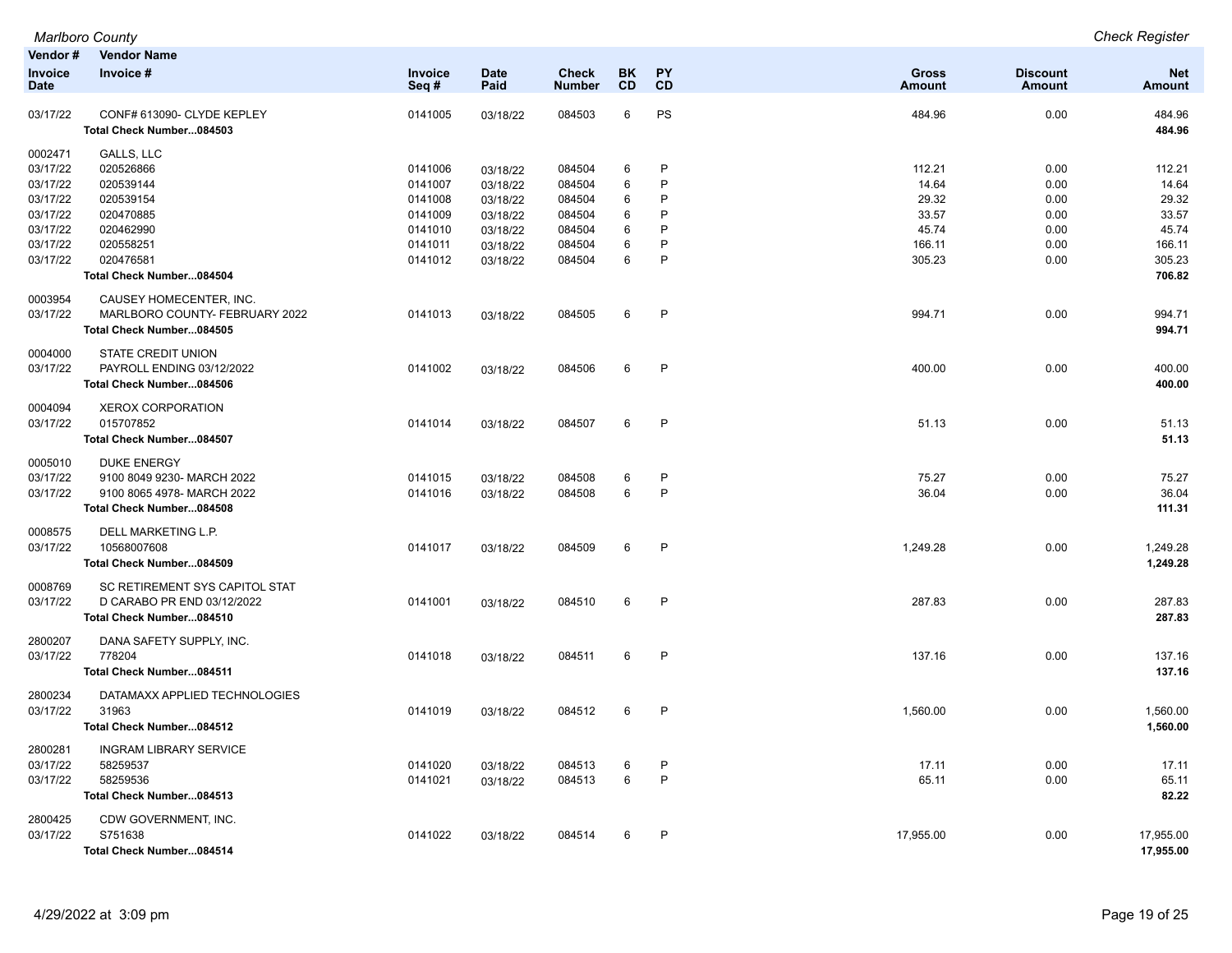| Vendor#                                     | <b>Vendor Name</b>                                                                |                               |                                  |                            |             |                                   |                               |                                  |                                         |
|---------------------------------------------|-----------------------------------------------------------------------------------|-------------------------------|----------------------------------|----------------------------|-------------|-----------------------------------|-------------------------------|----------------------------------|-----------------------------------------|
| Invoice<br><b>Date</b>                      | Invoice #                                                                         | Invoice<br>Seq#               | <b>Date</b><br>Paid              | Check<br><b>Number</b>     | BK<br>CD    | <b>PY</b><br>CD                   | <b>Gross</b><br><b>Amount</b> | <b>Discount</b><br><b>Amount</b> | <b>Net</b><br>Amount                    |
| 2800581<br>03/17/22<br>03/17/22<br>03/17/22 | U.S. PATRIOT, LLC<br>898653<br>900353<br>893664<br>Total Check Number084515       | 0141023<br>0141024<br>0141025 | 03/18/22<br>03/18/22<br>03/18/22 | 084515<br>084515<br>084515 | 6<br>6<br>6 | P<br>$\mathsf{P}$<br>$\mathsf{P}$ | 106.92<br>43.20<br>1,060.58   | 0.00<br>0.00<br>0.00             | 106.92<br>43.20<br>1,060.58<br>1,210.70 |
| 2800925<br>03/17/22                         | PROTECTION ONE ALARM<br>144383860<br>Total Check Number084516                     | 0141026                       | 03/18/22                         | 084516                     | 6           | $\mathsf{P}$                      | 116.61                        | 0.00                             | 116.61<br>116.61                        |
| 2800929<br>03/17/22                         | SANDHILL TELEPHONE COOPERATIVE<br>28803<br>Total Check Number084517               | 0141027                       | 03/18/22                         | 084517                     | 6           | P                                 | 1,267.20                      | 0.00                             | 1,267.20<br>1,267.20                    |
| 03/18/22                                    | 28805<br>Total Check Number084518                                                 | 0141028                       | 03/18/22                         | 084518                     | 6           | PS                                | 1,413.00                      | 0.00                             | 1,413.00<br>1,413.00                    |
| 2801039<br>03/18/22                         | HARRIS, MCLEOD & RUFFNER<br>FILE# 8576- FEBRUARY 2022<br>Total Check Number084519 | 0141029                       | 03/18/22                         | 084519                     | 6           | P                                 | 2,040.00                      | 0.00                             | 2,040.00<br>2,040.00                    |
| 2801139<br>03/18/22                         | AASLH<br>300042747<br>Total Check Number084520                                    | 0141030                       | 03/18/22                         | 084520                     | 6           | $\mathsf{P}$                      | 98.00                         | 0.00                             | 98.00<br>98.00                          |
| 2801250<br>03/17/22                         | <b>ASIFLEX</b><br>ADMIN/ MED SPEND PR END 03/12/2022<br>Total Check Number084521  | 0141000                       | 03/18/22                         | 084521                     | 6           | P                                 | 265.72                        | 0.00                             | 265.72<br>265.72                        |
| 2801253<br>03/18/22                         | <b>WELLS FARGO FINANCIAL LEASING</b><br>5019201928<br>Total Check Number084522    | 0141031                       | 03/18/22                         | 084522                     | 6           | PS                                | 268.38                        | 0.00                             | 268.38<br>268.38                        |
| 03/18/22                                    | 5019201386<br>Total Check Number084523                                            | 0141032                       | 03/18/22                         | 084523                     | 6           | <b>PS</b>                         | 247.15                        | 0.00                             | 247.15<br>247.15                        |
| 03/18/22                                    | 5019201384<br>Total Check Number084524                                            | 0141033                       | 03/18/22                         | 084524                     | 6           | PS                                | 174.59                        | 0.00                             | 174.59<br>174.59                        |
| 03/18/22                                    | 5019201385<br>Total Check Number084525                                            | 0141034                       | 03/18/22                         | 084525                     | 6           | PS                                | 589.91                        | 0.00                             | 589.91<br>589.91                        |
| 2801285<br>03/18/22                         | <b>HENRY SCHEIN</b><br>17527338<br>Total Check Number084526                       | 0141035                       | 03/18/22                         | 084526                     | 6           | P                                 | 218.16                        | 0.00                             | 218.16<br>218.16                        |
| 2801343<br>03/18/22                         | <b>EMS MANAGEMENT &amp; CONSULTANTS</b><br>045402<br>Total Check Number084527     | 0141036                       | 03/18/22                         | 084527                     | 6           | P                                 | 55.00                         | 0.00                             | 55.00<br>55.00                          |
| 2801360<br>03/18/22                         | AXON ENTERPRISE, INC.<br><b>INUS020531</b><br>Total Check Number084528            | 0141037                       | 03/18/22                         | 084528                     | 6           | $\mathsf{P}$                      | 726.30                        | 0.00                             | 726.30<br>726.30                        |
| 2801389<br>03/18/22                         | <b>SEGRA</b><br>2167598- MARCH 2022<br>Total Check Number084529                   | 0141038                       | 03/18/22                         | 084529                     | 6           | PS                                | 300.00                        | 0.00                             | 300.00<br>300.00                        |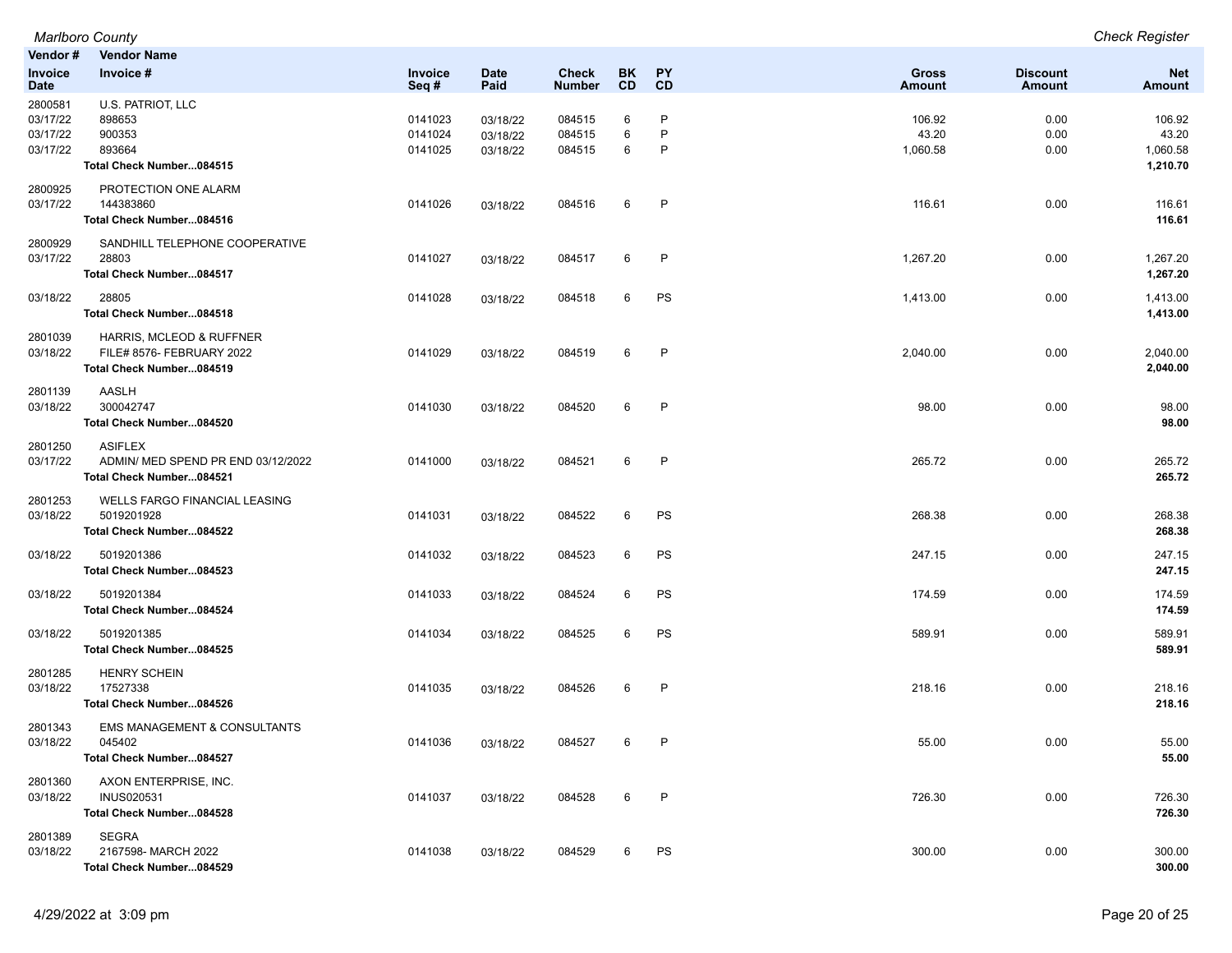|                                                                                 | <b>Marlboro County</b>                                                                                                                                                                |                                                                |                                                                      |                                                          |                            |                                       |                                                            |                                              | <b>Check Register</b>                                                  |
|---------------------------------------------------------------------------------|---------------------------------------------------------------------------------------------------------------------------------------------------------------------------------------|----------------------------------------------------------------|----------------------------------------------------------------------|----------------------------------------------------------|----------------------------|---------------------------------------|------------------------------------------------------------|----------------------------------------------|------------------------------------------------------------------------|
| Vendor#<br><b>Invoice</b><br>Date                                               | <b>Vendor Name</b><br>Invoice #                                                                                                                                                       | Invoice<br>Seq#                                                | <b>Date</b><br>Paid                                                  | <b>Check</b><br><b>Number</b>                            | BK<br><b>CD</b>            | <b>PY</b><br><b>CD</b>                | Gross<br><b>Amount</b>                                     | <b>Discount</b><br>Amount                    | <b>Net</b><br><b>Amount</b>                                            |
| 2801397<br>03/18/22                                                             | PATTI M. PARKER<br>P.O 83209- PAYROLL REFUND<br>Total Check Number084530                                                                                                              | 0141039                                                        | 03/18/22                                                             | 084530                                                   | 6                          | P                                     | 151.65                                                     | 0.00                                         | 151.65<br>151.65                                                       |
| 2801511<br>03/18/22<br>03/18/22                                                 | THE MEGA FORCE STAFFING GROUP<br>IN000436122<br>IN000435805<br>Total Check Number084531                                                                                               | 0141042<br>0141043                                             | 03/18/22<br>03/18/22                                                 | 084531<br>084531                                         | 6<br>6                     | P<br>P                                | 330.00<br>330.00                                           | 0.00<br>0.00                                 | 330.00<br>330.00<br>660.00                                             |
| 2801525<br>03/18/22                                                             | VEI COMMUNICATIONS INC.<br>33902<br>Total Check Number084532                                                                                                                          | 0141044                                                        | 03/18/22                                                             | 084532                                                   | 6                          | $\mathsf{P}$                          | 122.91                                                     | 0.00                                         | 122.91<br>122.91                                                       |
| 2801548<br>03/18/22                                                             | PUBLIQ, LLC<br>000617404-7562<br>Total Check Number084533                                                                                                                             | 0141045                                                        | 03/18/22                                                             | 084533                                                   | 6                          | PS                                    | 3,312.69                                                   | 0.00                                         | 3,312.69<br>3,312.69                                                   |
| 2801550<br>03/18/22<br>03/18/22                                                 | UNIFIRST CORPORATION<br>298 2954113<br>298 2956222<br>Total Check Number084534                                                                                                        | 0141040<br>0141041                                             | 03/18/22<br>03/18/22                                                 | 084534<br>084534                                         | 6<br>6                     | P<br>P                                | 213.65<br>201.79                                           | 0.00<br>0.00                                 | 213.65<br>201.79<br>415.44                                             |
| 2801643<br>03/18/22                                                             | POLICE & SHERIFF'S PRESS<br>159495<br>Total Check Number084535                                                                                                                        | 0141046                                                        | 03/18/22                                                             | 084535                                                   | 6                          | $\mathsf{P}$                          | 542.74                                                     | 0.00                                         | 542.74<br>542.74                                                       |
| 2801644<br>03/18/22                                                             | JONATHAN LOHMAN<br>P.O. 83223- PAYROLL REFUND<br>Total Check Number084536                                                                                                             | 0141047                                                        | 03/18/22                                                             | 084536                                                   | 6                          | $\mathsf{P}$                          | 80.00                                                      | 0.00                                         | 80.00<br>80.00                                                         |
| 2801645<br>03/18/22                                                             | <b>KENDRICK STRONG</b><br>REIMB. UNIFORM PURCHASE<br>Total Check Number084537                                                                                                         | 0141048                                                        | 03/18/22                                                             | 084537                                                   | 6                          | $\mathsf{P}$                          | 73.94                                                      | 0.00                                         | 73.94<br>73.94                                                         |
| 0000292<br>03/23/22<br>03/23/22<br>03/23/22<br>03/23/22<br>03/23/22<br>03/23/22 | SAFE AIR SYSTEM<br><b>INV-NC68-586</b><br><b>INV-NC68-588</b><br><b>INV-NC68-589</b><br><b>INV-NC68-591</b><br><b>INC-NC68-587</b><br><b>INV-NC68-590</b><br>Total Check Number084538 | 0141049<br>0141050<br>0141051<br>0141052<br>0141053<br>0141054 | 03/24/22<br>03/24/22<br>03/24/22<br>03/24/22<br>03/24/22<br>03/24/22 | 084538<br>084538<br>084538<br>084538<br>084538<br>084538 | 6<br>6<br>6<br>6<br>6<br>6 | P<br>P<br>P<br>P<br>$\mathsf{P}$<br>P | 605.96<br>893.74<br>1,186.15<br>740.73<br>724.59<br>894.58 | 0.00<br>0.00<br>0.00<br>0.00<br>0.00<br>0.00 | 605.96<br>893.74<br>1,186.15<br>740.73<br>724.59<br>894.58<br>5,045.75 |
| 0000309<br>03/23/22                                                             | <b>AT&amp;T MOBILITY</b><br>287249817981 2/7-3/6/2022<br>Total Check Number084539                                                                                                     | 0141055                                                        | 03/24/22                                                             | 084539                                                   | 6                          | PS                                    | 164.68                                                     | 0.00                                         | 164.68<br>164.68                                                       |
| 03/23/22                                                                        | 287266238845 2/7-3/6/2022<br>Total Check Number084540                                                                                                                                 | 0141056                                                        | 03/24/22                                                             | 084540                                                   | 6                          | PS                                    | 39.24                                                      | 0.00                                         | 39.24<br>39.24                                                         |
| 0000324<br>03/23/22                                                             | SANDHILL CONNEXTIONS<br>4077200 3/15-4/14/2022<br>Total Check Number084541                                                                                                            | 0141057                                                        | 03/24/22                                                             | 084541                                                   | 6                          | PS                                    | 155.35                                                     | 0.00                                         | 155.35<br>155.35                                                       |
| 03/23/22                                                                        | 4679600 3/15-4/14/2022                                                                                                                                                                | 0141058                                                        | 03/24/22                                                             | 084542                                                   | 6                          | PS                                    | 158.54                                                     | 0.00                                         | 158.54                                                                 |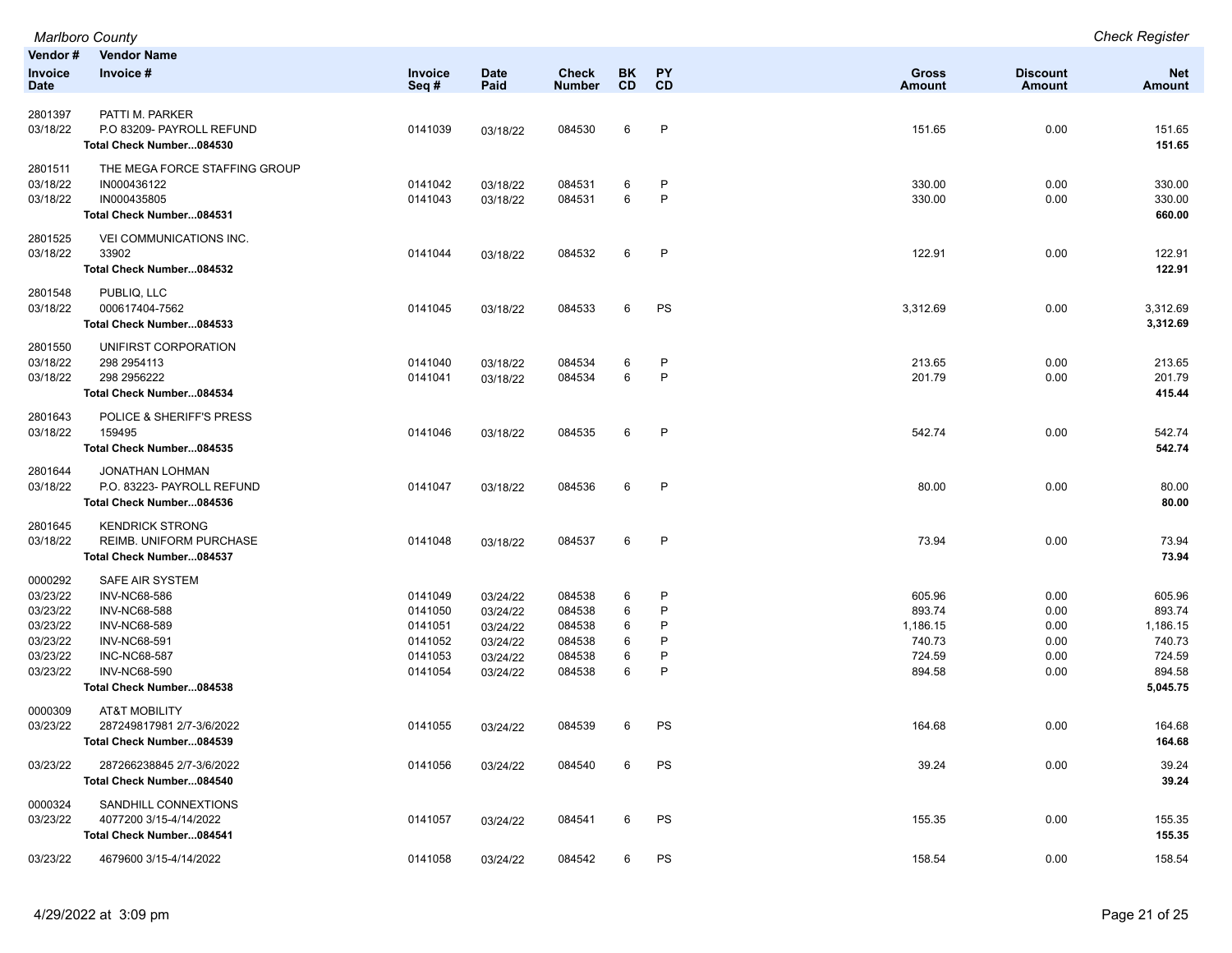| Vendor #<br><b>Invoice</b><br><b>Date</b>   | <b>Vendor Name</b><br>Invoice #                                                        | <b>Invoice</b><br>Seq#        | <b>Date</b><br>Paid              | Check<br><b>Number</b>     | BK.<br>CD   | PΥ<br>CD               | <b>Gross</b><br>Amount     | <b>Discount</b><br>Amount | <b>Net</b><br>Amount                   |
|---------------------------------------------|----------------------------------------------------------------------------------------|-------------------------------|----------------------------------|----------------------------|-------------|------------------------|----------------------------|---------------------------|----------------------------------------|
|                                             | Total Check Number084542                                                               |                               |                                  |                            |             |                        |                            |                           | 158.54                                 |
| 03/23/22                                    | 4150600 3/15-4/14/2022<br>Total Check Number084543                                     | 0141059                       | 03/24/22                         | 084543                     | 6           | PS                     | 61.51                      | 0.00                      | 61.51<br>61.51                         |
| 03/23/22                                    | 4501300 3/15-4/14/2022<br>Total Check Number084544                                     | 0141060                       | 03/24/22                         | 084544                     | 6           | PS                     | 149.95                     | 0.00                      | 149.95<br>149.95                       |
| 03/23/22                                    | 4180500 3/15-4/14/2022<br>Total Check Number084545                                     | 0141061                       | 03/24/22                         | 084545                     | 6           | PS                     | 68.54                      | 0.00                      | 68.54<br>68.54                         |
| 03/23/22                                    | 4663500 3/15-4/14/2022<br>Total Check Number084546                                     | 0141062                       | 03/24/22                         | 084546                     | 6           | PS                     | 68.54                      | 0.00                      | 68.54<br>68.54                         |
| 03/23/22                                    | 4486500 3/15-4/14/2022<br>Total Check Number084547                                     | 0141063                       | 03/24/22                         | 084547                     | 6           | PS                     | 222.14                     | 0.00                      | 222.14<br>222.14                       |
| 03/23/22                                    | 4038400 3/15-4/14/2022<br>Total Check Number084548                                     | 0141064                       | 03/24/22                         | 084548                     | 6           | PS                     | 66.43                      | 0.00                      | 66.43<br>66.43                         |
| 03/23/22                                    | 3988000 3/15-4/14/2022<br>Total Check Number084549                                     | 0141065                       | 03/24/22                         | 084549                     | 6           | PS                     | 156.43                     | 0.00                      | 156.43<br>156.43                       |
| 03/23/22                                    | 4631500 3/15-4/14/2022<br>Total Check Number084550                                     | 0141066                       | 03/24/22                         | 084550                     | 6           | PS                     | 359.77                     | 0.00                      | 359.77<br>359.77                       |
| 0000454<br>03/23/22                         | SCOTLAND WHOLESALE INC.<br>11680<br>Total Check Number084551                           | 0141067                       | 03/24/22                         | 084551                     | 6           | P                      | 75.31                      | 0.00                      | 75.31<br>75.31                         |
| 0000662<br>03/23/22                         | PITNEY BOWES, INC.<br>1020254582<br>Total Check Number084552                           | 0141068                       | 03/24/22                         | 084552                     | 6           | PS                     | 171.72                     | 0.00                      | 171.72<br>171.72                       |
| 03/23/22                                    | 1020240156<br>Total Check Number084553                                                 | 0141069                       | 03/24/22                         | 084553                     | 6           | PS                     | 113.40                     | 0.00                      | 113.40<br>113.40                       |
| 03/23/22                                    | 1020202134<br>Total Check Number084554                                                 | 0141070                       | 03/24/22                         | 084554                     | 6           | PS                     | 338.04                     | 0.00                      | 338.04<br>338.04                       |
| 0000678<br>03/23/22                         | AT&T<br>843 M41 5627 001- MARCH 2022<br>Total Check Number084555                       | 0141071                       | 03/24/22                         | 084555                     | 6           | P                      | 183.11                     | 0.00                      | 183.11<br>183.11                       |
| 0000691<br>03/23/22                         | GALE<br>77449187<br>Total Check Number084556                                           | 0141072                       | 03/24/22                         | 084556                     | 6           | P                      | 91.17                      | 0.00                      | 91.17<br>91.17                         |
| 0001008<br>03/23/22<br>03/23/22<br>03/23/22 | HERALD OFFICE SUPPLY INC<br>M141834<br>M140867<br>998510-0<br>Total Check Number084557 | 0141073<br>0141074<br>0141075 | 03/24/22<br>03/24/22<br>03/24/22 | 084557<br>084557<br>084557 | 6<br>6<br>6 | P<br>P<br>$\mathsf{P}$ | 705.15<br>296.54<br>108.50 | 0.00<br>0.00<br>0.00      | 705.15<br>296.54<br>108.50<br>1,110.19 |
| 0001114<br>03/23/22<br>03/23/22<br>03/23/22 | <b>HAMILTONS</b><br>128282<br>128284<br>128272                                         | 0141076<br>0141077<br>0141078 | 03/24/22<br>03/24/22<br>03/24/22 | 084558<br>084558<br>084558 | 6<br>6<br>6 | P<br>P<br>P            | 140.30<br>233.66<br>49.19  | 0.00<br>0.00<br>0.00      | 140.30<br>233.66<br>49.19              |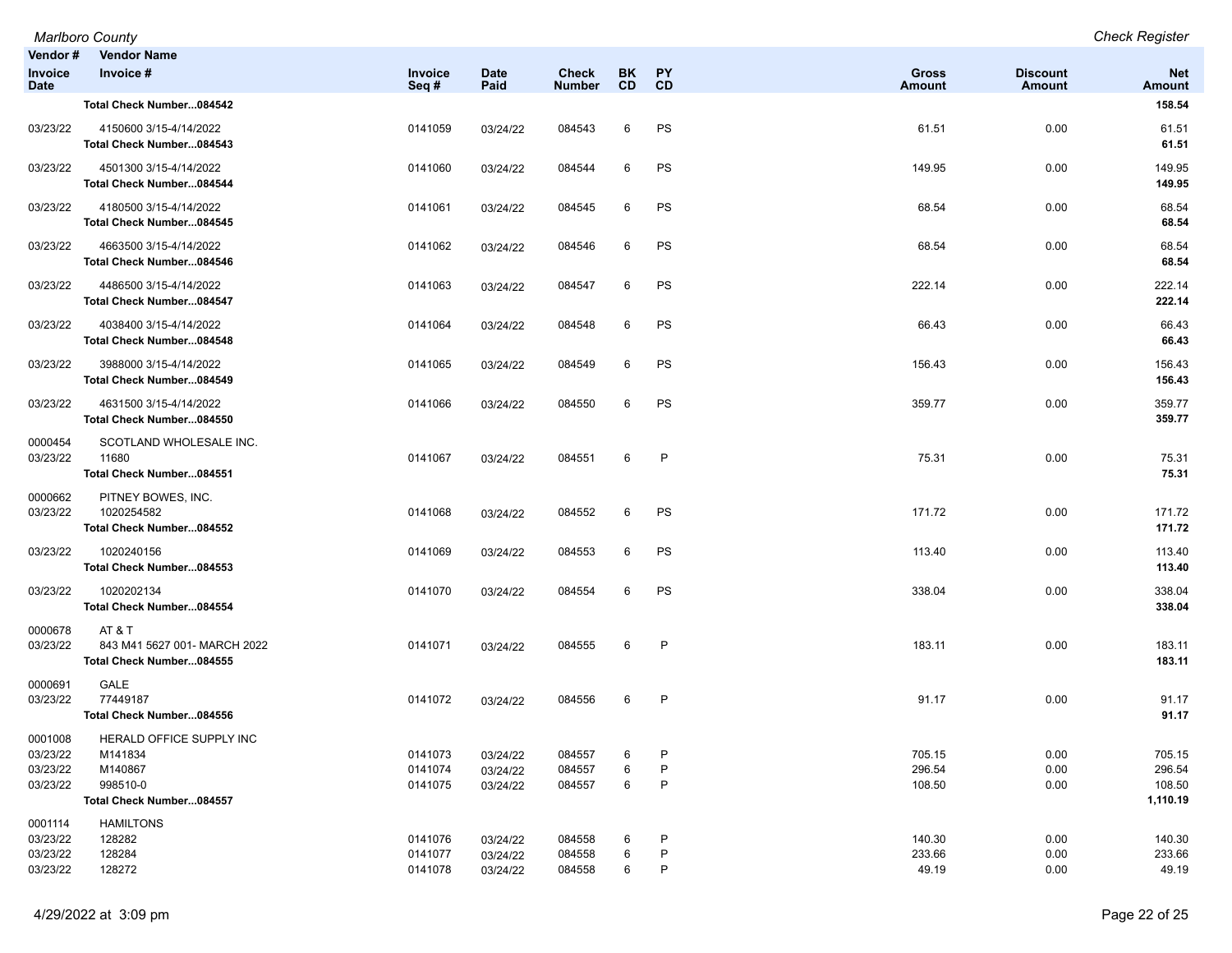| Vendor#                       | <b>Vendor Name</b>                |                        |                     |                        |                 |                        |                               |                           |                             |
|-------------------------------|-----------------------------------|------------------------|---------------------|------------------------|-----------------|------------------------|-------------------------------|---------------------------|-----------------------------|
| <b>Invoice</b><br><b>Date</b> | Invoice #                         | <b>Invoice</b><br>Seq# | <b>Date</b><br>Paid | Check<br><b>Number</b> | <b>BK</b><br>CD | <b>PY</b><br><b>CD</b> | <b>Gross</b><br><b>Amount</b> | <b>Discount</b><br>Amount | <b>Net</b><br><b>Amount</b> |
| 03/23/22                      | 128263                            | 0141079                | 03/24/22            | 084558                 | 6               | P                      | 561.59                        | 0.00                      | 561.59                      |
|                               | Total Check Number084558          |                        |                     |                        |                 |                        |                               |                           | 984.74                      |
| 0001118                       | <b>EDWARDS REFRIGERATION INC</b>  |                        |                     |                        |                 |                        |                               |                           |                             |
| 03/23/22                      | 76010                             | 0141080                | 03/24/22            | 084559                 | 6               | P                      | 95.00                         | 0.00                      | 95.00                       |
|                               | Total Check Number084559          |                        |                     |                        |                 |                        |                               |                           | 95.00                       |
| 0001139                       | MARLBORO ELECTRIC COOP., INC.     |                        |                     |                        |                 |                        |                               |                           |                             |
| 03/23/22                      | 1456001- MARCH 2022               | 0141081                | 03/24/22            | 084560                 | 6               | P                      | 294.28                        | 0.00                      | 294.28                      |
| 03/23/22                      | 1480001- MARCH 2022               | 0141082                | 03/24/22            | 084560                 | 6               | P                      | 182.00                        | 0.00                      | 182.00                      |
| 03/24/22                      | 61311001- MARCH 2022              | 0141083                | 03/24/22            | 084560                 | 6               | P                      | 157.00                        | 0.00                      | 157.00                      |
| 03/24/22                      | 7176006- MARCH 2022               | 0141084                | 03/24/22            | 084560                 | 6               | P                      | 951.27                        | 0.00                      | 951.27                      |
| 03/24/22                      | 7176007- MARCH 2022               | 0141085                | 03/24/22            | 084560                 | 6               | P                      | 41.00                         | 0.00                      | 41.00                       |
| 03/24/22                      | 7176013- MARCH 2022               | 0141086                | 03/24/22            | 084560                 | 6               | P                      | 48.00                         | 0.00                      | 48.00                       |
| 03/24/22                      | 717616- MARCH 2022                | 0141087                | 03/24/22            | 084560                 | 6               | P                      | 47.00                         | 0.00                      | 47.00                       |
| 03/24/22                      | 7233001- MARCH 2022               | 0141088                | 03/24/22            | 084560                 | 6               | P                      | 58.00                         | 0.00                      | 58.00                       |
| 03/24/22                      | 65484002- MARCH 2022              | 0141089                | 03/24/22            | 084560                 | 6               | P                      | 165.00                        | 0.00                      | 165.00                      |
|                               | Total Check Number084560          |                        |                     |                        |                 |                        |                               |                           | 1,943.55                    |
| 0001149                       | PEPSI COLA                        |                        |                     |                        |                 |                        |                               |                           |                             |
| 03/24/22                      | 10067297                          | 0141090                | 03/24/22            | 084561                 | 6               | P                      | 36.30                         | 0.00                      | 36.30                       |
|                               | Total Check Number084561          |                        |                     |                        |                 |                        |                               |                           | 36.30                       |
| 0001190                       | PALMETTO PROFESSIONAL SERVICES    |                        |                     |                        |                 |                        |                               |                           |                             |
| 03/24/22                      | 20540                             | 0141091                | 03/24/22            | 084562                 | 6               | $\mathsf{P}$           | 325.00                        | 0.00                      | 325.00                      |
| 03/24/22                      | 20526                             | 0141092                | 03/24/22            | 084562                 | 6               | P                      | 240.00                        | 0.00                      | 240.00                      |
|                               | Total Check Number084562          |                        |                     |                        |                 |                        |                               |                           | 565.00                      |
| 0001315                       | <b>STURGIS WEB SERVICE</b>        |                        |                     |                        |                 |                        |                               |                           |                             |
| 03/24/22                      | INV223940                         | 0141093                | 03/24/22            | 084563                 | 6               | P                      | 1,603.80                      | 0.00                      | 1,603.80                    |
|                               | Total Check Number084563          |                        |                     |                        |                 |                        |                               |                           | 1,603.80                    |
| 0004094                       | <b>XEROX CORPORATION</b>          |                        |                     |                        |                 |                        |                               |                           |                             |
| 03/24/22                      | 015760157                         | 0141094                | 03/24/22            | 084564                 | 6               | $\mathsf{P}$           | 218.11                        | 0.00                      | 218.11                      |
| 03/24/22                      | 015794290                         | 0141095                | 03/24/22            | 084564                 | 6               | P                      | 137.51                        | 0.00                      | 137.51                      |
|                               | Total Check Number084564          |                        |                     |                        |                 |                        |                               |                           | 355.62                      |
| 0005010                       | <b>DUKE ENERGY</b>                |                        |                     |                        |                 |                        |                               |                           |                             |
| 03/24/22                      | 9100 8049 9868- MARCH 2022        | 0141096                | 03/24/22            | 084565                 | 6               | P                      | 96.32                         | 0.00                      | 96.32                       |
| 03/24/22                      | 9100 8049 9454- MARCH 2022        | 0141097                | 03/24/22            | 084565                 | 6               | P                      | 18.25                         | 0.00                      | 18.25                       |
| 03/24/22                      | 9100 8069 1155- MARCH 2022        | 0141098                | 03/24/22            | 084565                 | 6               | P                      | 177.99                        | 0.00                      | 177.99                      |
| 03/24/22                      | 9100 8505 5195- MARCH 2022        | 0141099                | 03/24/22            | 084565                 | 6               | P                      | 147.97                        | 0.00                      | 147.97                      |
| 03/24/22                      | 9100 8049 9678- MARCH 2022        | 0141100                | 03/24/22            | 084565                 | 6               | P                      | 22.71                         | 0.00                      | 22.71                       |
| 03/24/22                      | 9100 8045 8843- MARCH 2022        | 0141101                | 03/24/22            | 084565                 | 6               | P                      | 17.14                         | 0.00                      | 17.14                       |
| 03/24/22                      | 9100 8045 8421- MARCH 2022        | 0141102                | 03/24/22            | 084565                 | 6               | P                      | 120.18                        | 0.00                      | 120.18                      |
| 03/24/22                      | 9100 8065 4811- MARCH 2022        | 0141103                | 03/24/22            | 084565                 | 6               | P                      | 31.18                         | 0.00                      | 31.18                       |
| 03/24/22                      | 9100 8565 1660- MARCH 2022        | 0141104                | 03/24/22            | 084565                 | 6               | P                      | 170.78                        | 0.00                      | 170.78                      |
| 03/24/22                      | 9100 8565 1496- MARCH 2022        | 0141105                | 03/24/22            | 084565                 | 6               | P                      | 37.62                         | 0.00                      | 37.62                       |
| 03/24/22                      | 9100 8045 8653- MARCH 2022        | 0141106                | 03/24/22            | 084565                 | 6               | P                      | 29.49                         | 0.00                      | 29.49                       |
|                               | Total Check Number084565          |                        |                     |                        |                 |                        |                               |                           | 869.63                      |
| 0005555                       | <b>SCACVAO</b>                    |                        |                     |                        |                 |                        |                               |                           |                             |
| 03/24/22                      | <b>REGISTRATION- AMBER GOINGS</b> | 0141107                | 03/24/22            | 084566                 | 6               | P                      | 50.00                         | 0.00                      | 50.00                       |
|                               | Total Check Number084566          |                        |                     |                        |                 |                        |                               |                           | 50.00                       |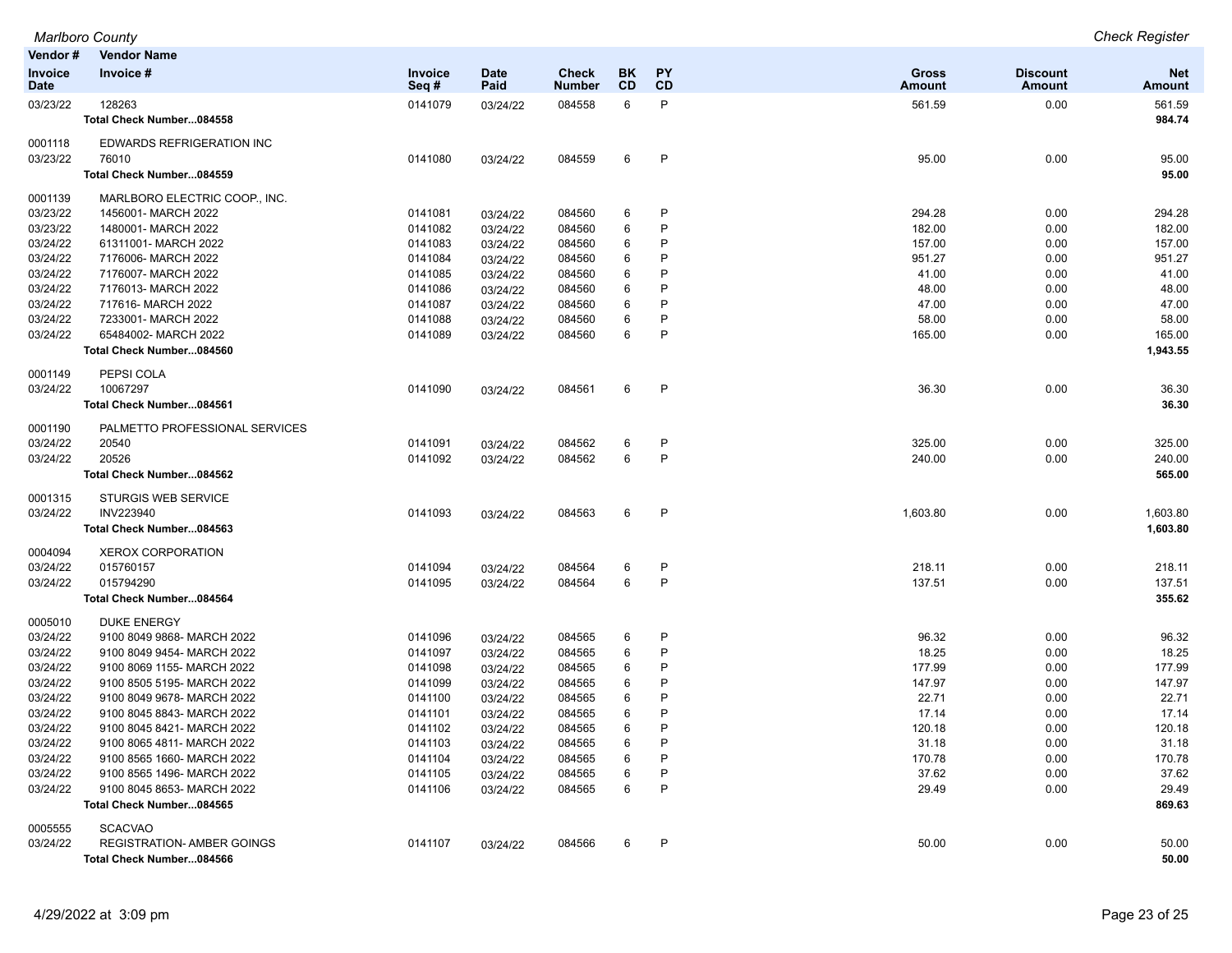| Vendor#                                     | <b>Vendor Name</b>                                                                          |                               |                                  |                               |             |              |                               |                           |                                      |
|---------------------------------------------|---------------------------------------------------------------------------------------------|-------------------------------|----------------------------------|-------------------------------|-------------|--------------|-------------------------------|---------------------------|--------------------------------------|
| Invoice<br><b>Date</b>                      | Invoice #                                                                                   | Invoice<br>Seq#               | <b>Date</b><br>Paid              | <b>Check</b><br><b>Number</b> | BK<br>CD    | PΥ<br>CD     | <b>Gross</b><br><b>Amount</b> | <b>Discount</b><br>Amount | <b>Net</b><br>Amount                 |
| 0006012<br>03/24/22                         | AMERICAN JAIL ASSOCIATION<br>20758<br>Total Check Number084567                              | 0141108                       | 03/24/22                         | 084567                        | 6           | P            | 60.00                         | 0.00                      | 60.00<br>60.00                       |
| 0006970<br>03/24/22                         | 4TH CIRCUIT PUBLIC DEFENDER<br>4TH QTR. CONTRIBUTION-FY 21-22<br>Total Check Number084568   | 0141109                       | 03/24/22                         | 084568                        | 6           | P            | 13,072.50                     | 0.00                      | 13,072.50<br>13,072.50               |
| 0008000<br>03/24/22                         | AT&T<br>843 479 5600 333- MARCH 2022<br>Total Check Number084569                            | 0141110                       | 03/24/22                         | 084569                        | 6           | P            | 3,092.08                      | 0.00                      | 3,092.08<br>3,092.08                 |
| 0008878<br>03/24/22                         | AT & T<br>143303245-MARCH 2022<br>Total Check Number084570                                  | 0141111                       | 03/24/22                         | 084570                        | 6           | PS           | 123.85                        | 0.00                      | 123.85<br>123.85                     |
| 03/24/22                                    | 148528409- MARCH 2022<br>Total Check Number084571                                           | 0141112                       | 03/24/22                         | 084571                        | 6           | PS           | 88.53                         | 0.00                      | 88.53<br>88.53                       |
| 1111181<br>03/24/22                         | AT&T<br>030 403 9844 001- MARCH 2022<br>Total Check Number084572                            | 0141113                       | 03/24/22                         | 084572                        | 6           | P            | 114.19                        | 0.00                      | 114.19<br>114.19                     |
| 2800281<br>03/24/22<br>03/24/22             | INGRAM LIBRARY SERVICE<br>58442212<br>58442213<br>Total Check Number084573                  | 0141114<br>0141115            | 03/24/22<br>03/24/22             | 084573<br>084573              | 6<br>6      | P<br>P       | 51.87<br>4.65                 | 0.00<br>0.00              | 51.87<br>4.65<br>56.52               |
| 2800581<br>03/24/22<br>03/24/22<br>03/24/22 | U.S. PATRIOT, LLC<br>902146<br>904281<br>904279<br>Total Check Number084574                 | 0141116<br>0141117<br>0141118 | 03/24/22<br>03/24/22<br>03/24/22 | 084574<br>084574<br>084574    | 6<br>6<br>6 | P<br>P<br>P  | 123.12<br>421.64<br>308.72    | 0.00<br>0.00<br>0.00      | 123.12<br>421.64<br>308.72<br>853.48 |
| 2800762<br>03/24/22                         | AT&T<br>843 M41 1132 001 1891- MARCH 2022<br>Total Check Number084575                       | 0141119                       | 03/24/22                         | 084575                        | 6           | PS           | 42.46                         | 0.00                      | 42.46<br>42.46                       |
| 2800789<br>03/24/22                         | TRINITY BEHAVIORAL CARE<br>P.O. 83235- PRE EMPLOYMENT DRUG TEST<br>Total Check Number084576 | 0141120                       | 03/24/22                         | 084576                        | 6           | $\mathsf{P}$ | 345.00                        | 0.00                      | 345.00<br>345.00                     |
| 2800891<br>03/24/22<br>03/24/22             | ZOLL MEDICAL CORPORATION<br>3470160<br>3471981<br>Total Check Number084577                  | 0141122<br>0141123            | 03/24/22<br>03/24/22             | 084577<br>084577              | 6<br>6      | P<br>P       | 206.93<br>498.32              | 0.00<br>0.00              | 206.93<br>498.32<br>705.25           |
| 03/24/22                                    | 90062210<br>Total Check Number084578                                                        | 0141121                       | 03/24/22                         | 084578                        | 6 PS        |              | 2,550.00                      | 0.00                      | 2,550.00<br>2,550.00                 |
| 2800923<br>03/24/22                         | AXIS FORENSIC TOXICOLOGY, INC.<br>80237<br>Total Check Number084579                         | 0141124                       | 03/24/22                         | 084579                        | 6           | $\mathsf{P}$ | 370.00                        | 0.00                      | 370.00<br>370.00                     |
| 2800986<br>03/24/22                         | SUMMIT FOOD SERVICES LLC<br>INV2000137614                                                   | 0141125                       | 03/24/22                         | 084580                        | 6           | P            | 2,778.53                      | 0.00                      | 2,778.53                             |